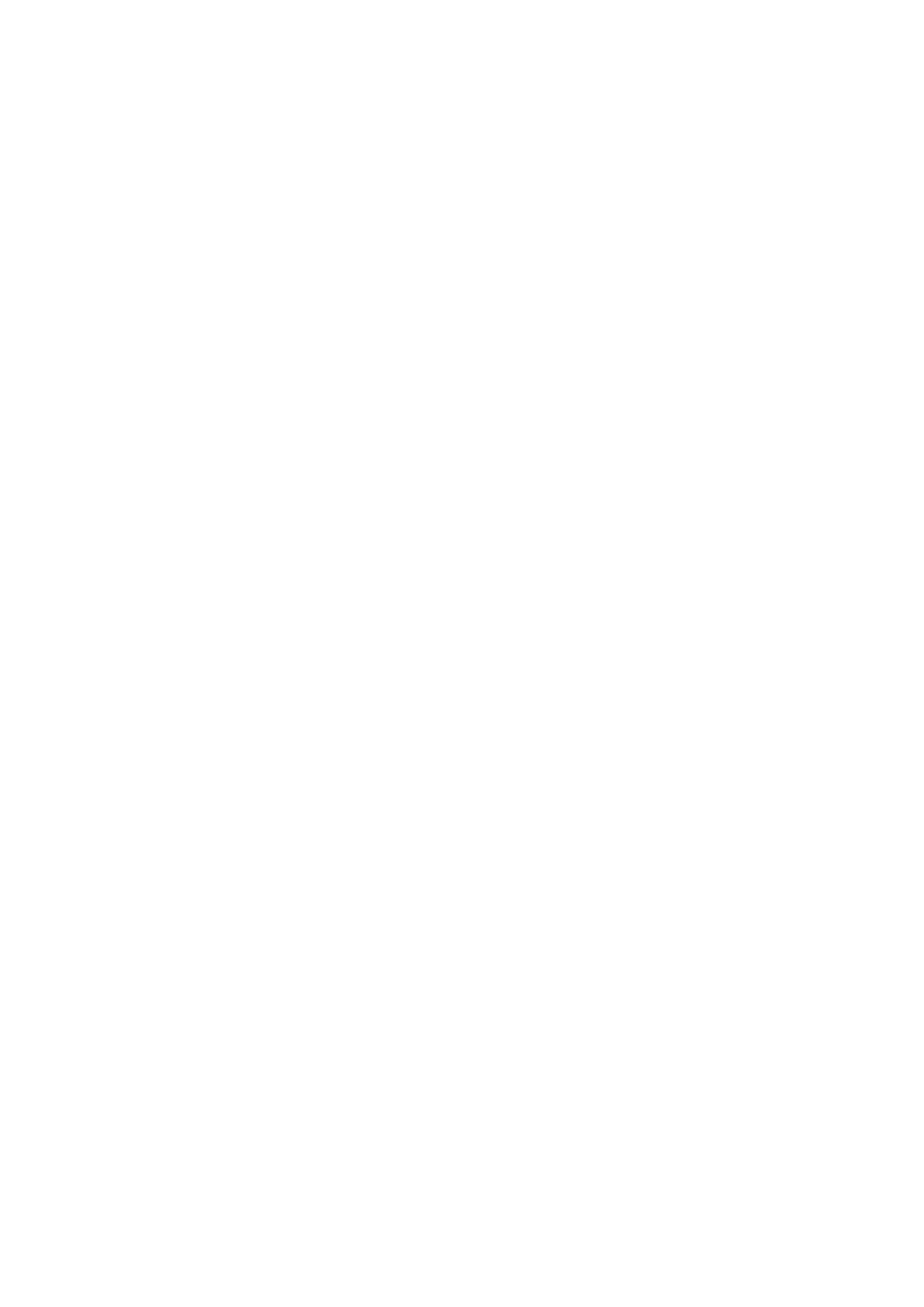# Legislative Assembly

Tuesday, 15 June 2021

# l **THE SPEAKER (Mrs M.H. Roberts)** took the chair at 2.00 pm, acknowledged country and read prayers.

#### **LEGISLATIVE ASSEMBLY CHAMBER — 360-DEGREE PANORAMA PHOTOGRAPH**

*Statement by Speaker*

**THE SPEAKER (Mrs M.H. Roberts)** [2.02 pm]: We will suspend proceedings now. We are about to have our photographs taken by Garry Sarre on behalf of the Assembly. Garry, a warm welcome to you and your team. Members, some of you will notice that a leather cushion has been placed on your seat. This is because, for visibility, Garry needs to add elevation for members in certain seats. The cushions will be collected after the photographs are completed. I would like to request that for the duration of the photos, you put your water bottles, cups and bags out of sight and close your laptop lids. The first photograph is a 360-degree panorama that will be taken from the table of the house. Garry will manually revolve the camera, taking photographs of members in sections until he has completed a full circuit. Garry will do two or three full circuits and will indicate to you when you are about to be photographed. When he does, please sit up, sit still and smile for the camera. After the photograph is completed, a ladder will be brought in and Garry will take some down-the-aisle shots from the back of the chamber. Due to the angle of this photograph, you may be directed to sit up or lean forwards or backwards to ensure that your whole face is clearly visible. When the photographs are finished, we will recommence proceedings. We will then distribute the notice paper and business program.

[Photographs were taken.]

# **BLACK HAWK TRAGEDY — TWENTY-FIFTH ANNIVERSARY**

*Statement by Minister for Veterans Issues*

**MR P. PAPALIA (Warnbro — Minister for Veterans Issues)** [2.25 pm]: Saturday marked the twenty-fifth anniversary of the Black Hawk tragedy in which, on 12 June 1996, 18 Australian soldiers lost their lives in the Australian Defence Force's worst peacetime aviation accident. I first wish to take this opportunity to acknowledge my colleague the member for Willagee, Hon Peter Tinley. I note that the member for Willagee served 17 of his 25 years in the Army with the Special Air Service Regiment as both a trooper and a squadron commander, and I share the honour of having served with him in the counterterrorism squadron of the Special Air Service Regiment here in Perth.

Although the incident occurred in Townsville in Queensland, this tragedy sent a shockwave through the Western Australian community. As Western Australia is the home of the Special Air Service Regiment, the Western Australian public has always embraced the operators and their families, and recognised the role they have and continue to provide to ensure that the nation and community are protected from the highest-level of threats.

The incident occurred while carrying out a counterterrorism training operation, with two Black Hawk helicopters, numbers 1 and 2, colliding as they made their approach to the target area. On the night of the incident, the Black Hawks were flying in close formation and carrying members of the SASR. Being a live exercise, the helicopters were flying without lights and were being flown using night-vision goggles. The SASR personnel on the helicopters were carrying live ammunition. This proved to be a further danger following the crash. Upon hitting the ground, many suffered injuries. In the confusion following the incident, survivors from Black Hawk 2 scrambled from their burning helicopter, with several returning to rescue their comrades. As the two helicopters burned, these brave soldiers were joined by Army staff on the ground who had been involved in the exercise, and they entered the wrecks and pulled their comrades from the flames. All the while, live ammunition that had been carried by SASR operators was detonating around them from the heat of the burning Black Hawks. I acknowledge the heroism and professionalism of these soldiers in those moments leading up to and following the crash. The ongoing scars, both internal and external, are to this day carried by the survivors and families.

On this twenty-fifth anniversary, I ask that all members take time to reflect upon the sacrifice and bravery of these soldiers and the continuing role that serving members of the SASR provide in protecting the freedoms of all Australians.

## **WORLD ELDER ABUSE AWARENESS DAY**

*Statement by Minister for Seniors and Ageing*

**MR D.T. PUNCH (Bunbury — Minister for Seniors and Ageing)** [2.27 pm]: I would like to inform the house that today, 15 June, is World Elder Abuse Awareness Day. World Elder Abuse Awareness Day is internationally recognised and commemorated each year to highlight one of the worst manifestations of ageism and inequality in our society—elder abuse. Elder abuse is any act that causes harm to an older person within a relationship of trust, such as by family members, friends or carers. It can be financial, social, physical, sexual, psychological or emotional abuse. It affects one in 20 older people in Western Australia. However, it is still largely hidden and under-reported.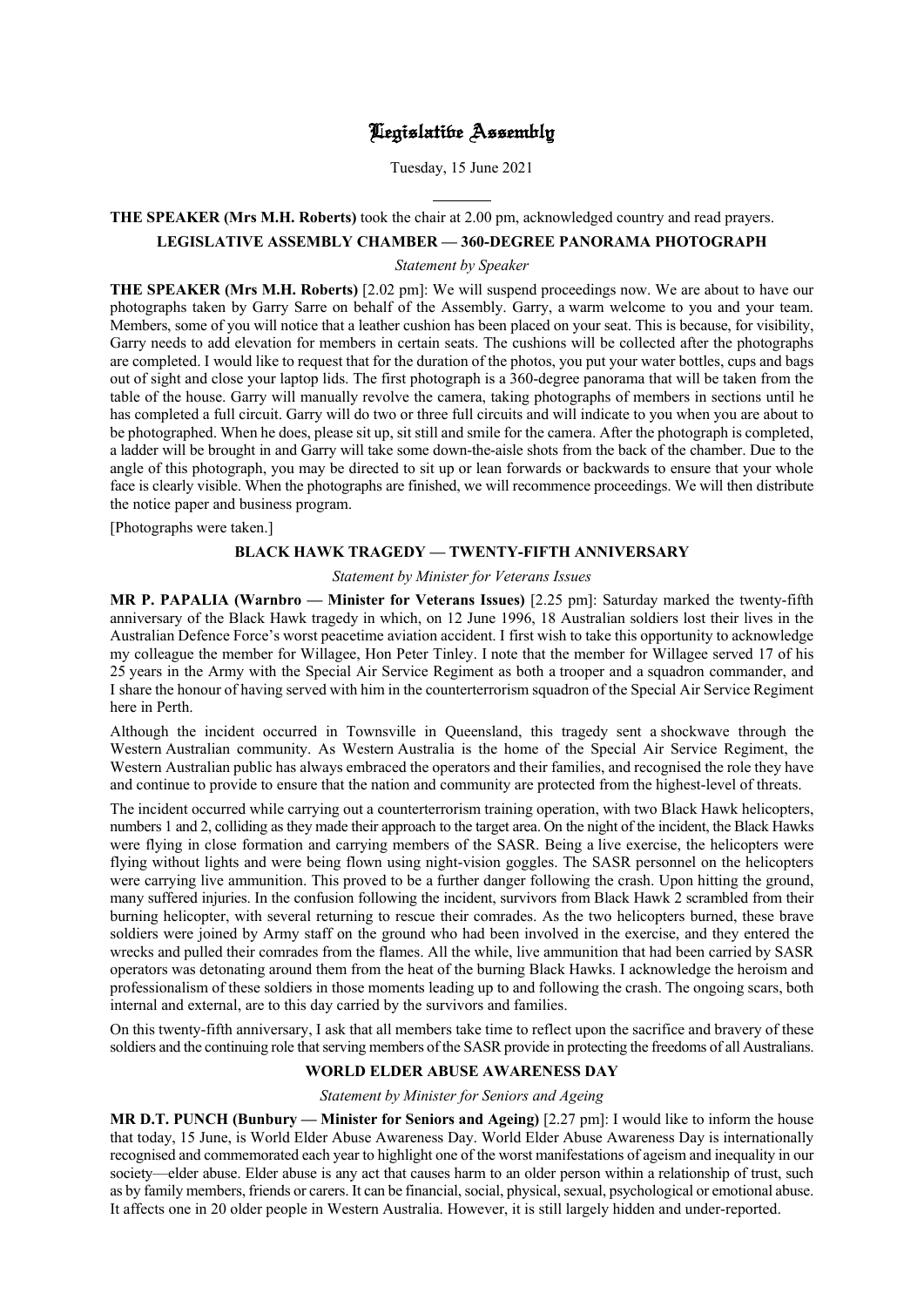Today, I rise to announce that the state government will provide an additional \$4 million to Legal Aid Western Australia to establish Elder Rights WA and enable increased legal responses to elder abuse. The new service will provide legal assistance to older people experiencing all forms of elder abuse, and will safeguard, and advocate for, the rights of older people.

I remind the house that in November 2019, the McGowan government released this state's first-ever elder abuse strategy. The McGowan government has committed more than \$6 million to delivering initiatives to combat elder abuse since the strategy was released. This includes continued operation of the WA Elder Abuse Helpline and information service; expansion of the Older People's Rights Service; trialling of WA's first-ever vulnerable seniors peak body to advocate for and represent the interests of vulnerable older Western Australians; and provision of the age-friendly communities social connectivity grants program.

Members may have noticed that Optus Stadium, Matagarup Bridge, Swan Bell Tower, Elizabeth Quay, Yagan Square, Perth Council House and Trafalgar Bridge are all lit up in purple today, as the symbolic colour of World Elder Abuse Awareness Day. The Purple Road project is an initiative started by the Older People's Rights Service to spread awareness of elder abuse. This week, a portion of the hand-stitched road, which now measures over 30 metres in length, will be displayed at Parliament House.

The Elder Abuse is Everyone's Business symposium, hosted by the Council on the Ageing Western Australia and supported by the Department of Communities, will also be held this week. It will provide an opportunity to further understand the need for prevention of elder abuse in WA. I extend a thankyou to everyone for their efforts and collective support to prevent and address elder abuse in our state.

## **PARLIAMENTARY DEPARTMENTAL SURVEYS**

#### *Statement by Speaker*

**THE SPEAKER (Mrs M.H. Roberts)** [2.30 pm]: Parliamentary officers will be distributing surveys for both the Legislative Assembly and the Parliamentary Services Department in the chamber today. These surveys give members the opportunity to provide feedback on the services provided by the Assembly and PSD staff. The results of these surveys will appear in departmental annual reports, and feedback is used to improve member services where possible. The surveys take only a few minutes to complete and I encourage you to fill them out and return them to the Sergeant-at-Arms. The PSD survey can also be completed online via the link that has been emailed to you.

#### **QUESTIONS WITHOUT NOTICE**

### SAFEWA APP — ACCESS — POLICE INVESTIGATION

#### **207. Ms M.J. DAVIES to the Premier:**

Premier, I refer to a media statement issued by the state government on 25 November 2020 regarding the launch of the SafeWA app, in which the Premier stated, and I quote, "records would only be used for the purpose of COVID-19 contact tracing", and to a Facebook post the following day, in which the Premier stated that data would, and I quote, "only be accessible by authorised Department of Health contact tracing personnel".

- (1) When did the Premier first become aware of the massive breach of public trust with the Western Australian community that has become evident today?
- (2) Who is responsible for this breach?

# **Mr M. McGOWAN replied:**

 $(1)$ –(2) I thank the member for the question. During the course of last year, we put a lot of effort into developing the SafeWA app. It has been a remarkably effective tool to assist us with contact tracing people who visit businesses, community premises, not-for-profit organisations or whatever it might be. There have been literally hundreds of millions of registrations with the app in order to allow us to contact trace should we have an outbreak. On 5 December last year, we made the use of the app compulsory. We did that based on advice. We had to rush these things, as members know; the whole thing has been very rushed and very quickly done. Our app has actually been a very effective tool, and quite different from the commonwealth app. Members might recall that the commonwealth put in place an app that does not appear to have worked particularly well. Our app has worked very effectively to allow us to contact trace.

I became aware in April this year that police had used the app on two occasions in criminal investigations. Both of those investigations were very serious matters—some of the most serious offences we can imagine. I became aware of it. I had a conversation with the Minister for Police and the Attorney General about what to do, because, obviously, we wanted the app to be used only for contact tracing purposes. I then met with the Commissioner of Police on a number of occasions to discuss the matter. The police commissioner advised me that under the law it is actually lawful for police officers to access any information unless it is expressly unlawful. So police officers on two occasions had accessed, as part of investigations into very serious crimes, information using the SafeWA app. I requested that the police no longer do that, but the police commissioner advised me that his officers are exercising their rights under the law and are just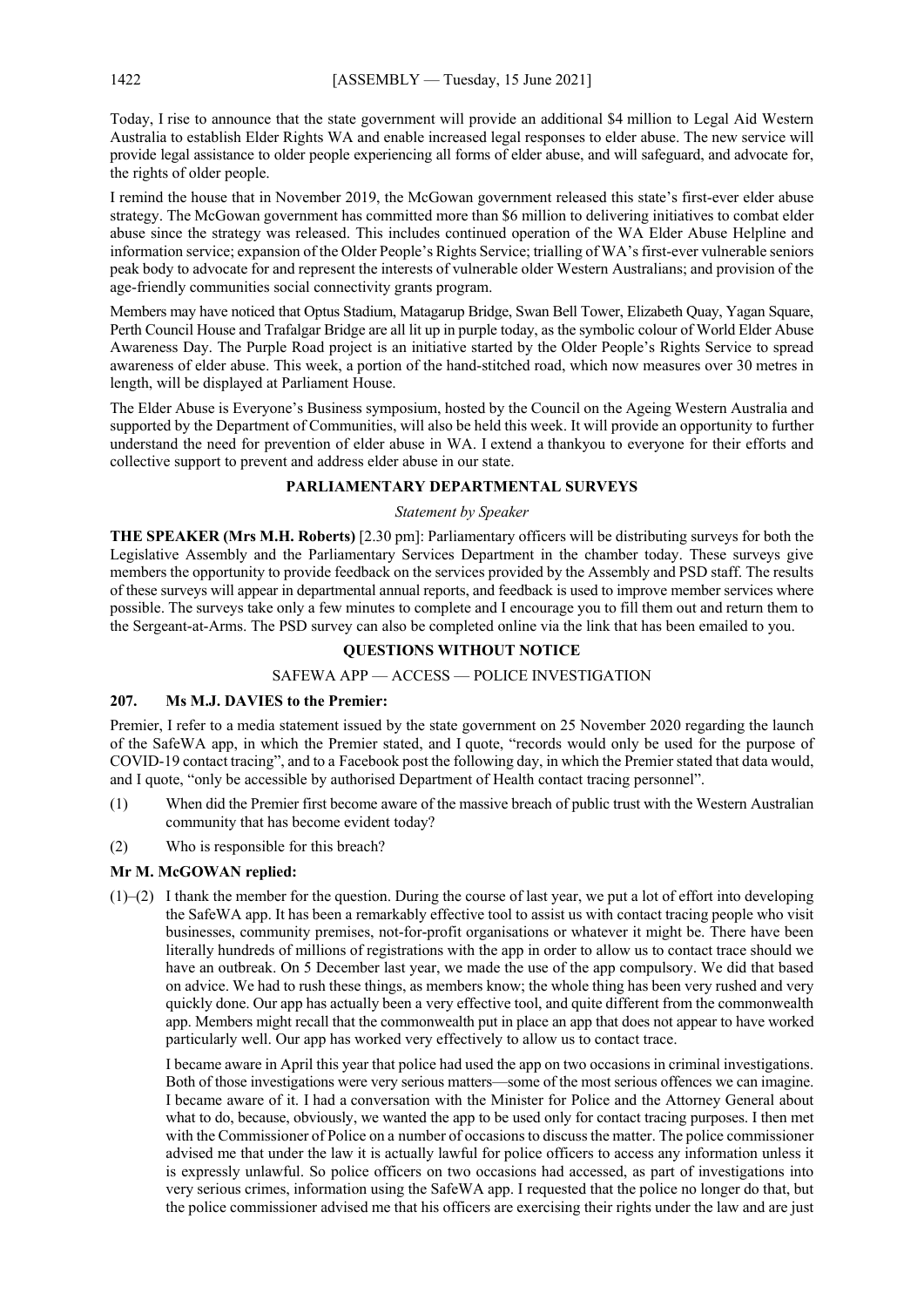doing their job. I accept that. That is the police commissioner's point of view. As we have constantly said, he is an outstanding police commissioner. I have no difficulty that police officers do their jobs. But our view is that the SafeWA app should be used only for contact tracing purposes.

Once we had those conversations with the police, we then resolved to draft legislation in order to put it beyond doubt that the app could no longer be used for criminal investigations or whatever it might be. The reason behind that is that we need to have public confidence in the use of the app. We want people to use the app. We do not want any nervousness by the public. We do not want any concern by the public that the information might be accessed for other purposes. We then started the drafting process—it is quite a complex process to get to that point—and we will be introducing the legislation today to resolve the issue.

We became aware, as I said, in April. I was unaware up until that point in time that it was lawful for police officers to access the SafeWA app for investigatory purposes. The police have done it on two occasions.

## SAFEWA APP — ACCESS — POLICE INVESTIGATION

### **208. Ms M.J. DAVIES to the Premier:**

I have a supplementary question. Premier, do you concede that your government's breach of trust with the Western Australian community will now make it far more difficult to ensure that people use the SafeWA app, a vital line of defence in any future COVID-19 outbreak?

### **Mr M. McGOWAN replied:**

No, I do not. I will just explain it again. Over the course of the last 18 months, we have had to act very quickly to do all sorts of things—scores, if not hundreds of things—the health minister and I in particular, but also senior officers within the public sector. The police commissioner has been simply outstanding in the work that he has done. Our health officials, our public servants, people across government, they have all been outstanding. The results are there for all to see. We have one of the best results in both a health sense and economically of anywhere in the entire world, probably the best outcome of anywhere in the entire world.

Over the course of that 18 months, the Liberals and Nationals of course have undermined it the whole way along.

Several members interjected.

**Mr M. McGOWAN**: That is why there are six of you sitting there out of 59.

**Ms M.J. Davies**: You are deflecting, Premier; this was your mistake.

**Mr M. McGOWAN**: Have a look at yourselves and the way you have behaved over the course of the last 18 months.

**Dr D.J. Honey** interjected.

**Mr M. McGOWAN**: We are in the High Court today with Clive Palmer, your friend, who was part of that undermining with you. One half of the Liberal Party is complaining over there, and the other half of the Liberal Party sits silent. That is because they are having this war, where one is trying to out the other as being responsible for their disastrous energy policy. Look at them—sitting there not even looking at one another!

We put in place measures very quickly to try to deal with an extraordinary situation. We did our best in difficult circumstances. It came to our attention that on two occasions out of over 200 million uses of the app, police had sought information in particular in relation to a murder. We did not want that to happen, because we want people to have confidence in the app. But I do understand that police have a duty and a role to perform, particularly to solve murders. That is what has occurred. We tried to resolve it in a sort of negotiated way, but the police abide by the law as it currently stands. So we are now seeking to amend the law to put the issue completely beyond doubt. That is what has occurred. We have come out and explained it. We have not left it hidden. We have not left it behind closed doors. We have come out and explained it. We just want to be clear and honest and open with the people of Western Australia that it is safe to use the app, and that we are doing the best we can in difficult circumstances, but we have the utmost respect for the police and the job they do.

#### JOBS — RAILCAR MANUFACTURING — BELLEVUE

#### **209. MR S.J. PRICE to the Premier:**

Speaking of great economic outcomes, I refer to the McGowan Labor government's commitment to creating more local jobs by bringing railcar manufacturing back to Western Australia.

- (1) Can the Premier update the house on how this government's investment in the new Metronet railcar facility in Bellevue will revive WA's railcar manufacturing industry?
- (2) Can the Premier outline to the house how this investment builds on this government's record of creating more local jobs and delivering a stronger economy?

#### **Mr M. McGOWAN replied:**

(1)–(2) In 2017, the then shadow Minister for Transport—now Minister for Transport—and I made a very strong commitment that we would bring railcar manufacturing back to Western Australia, and I am very proud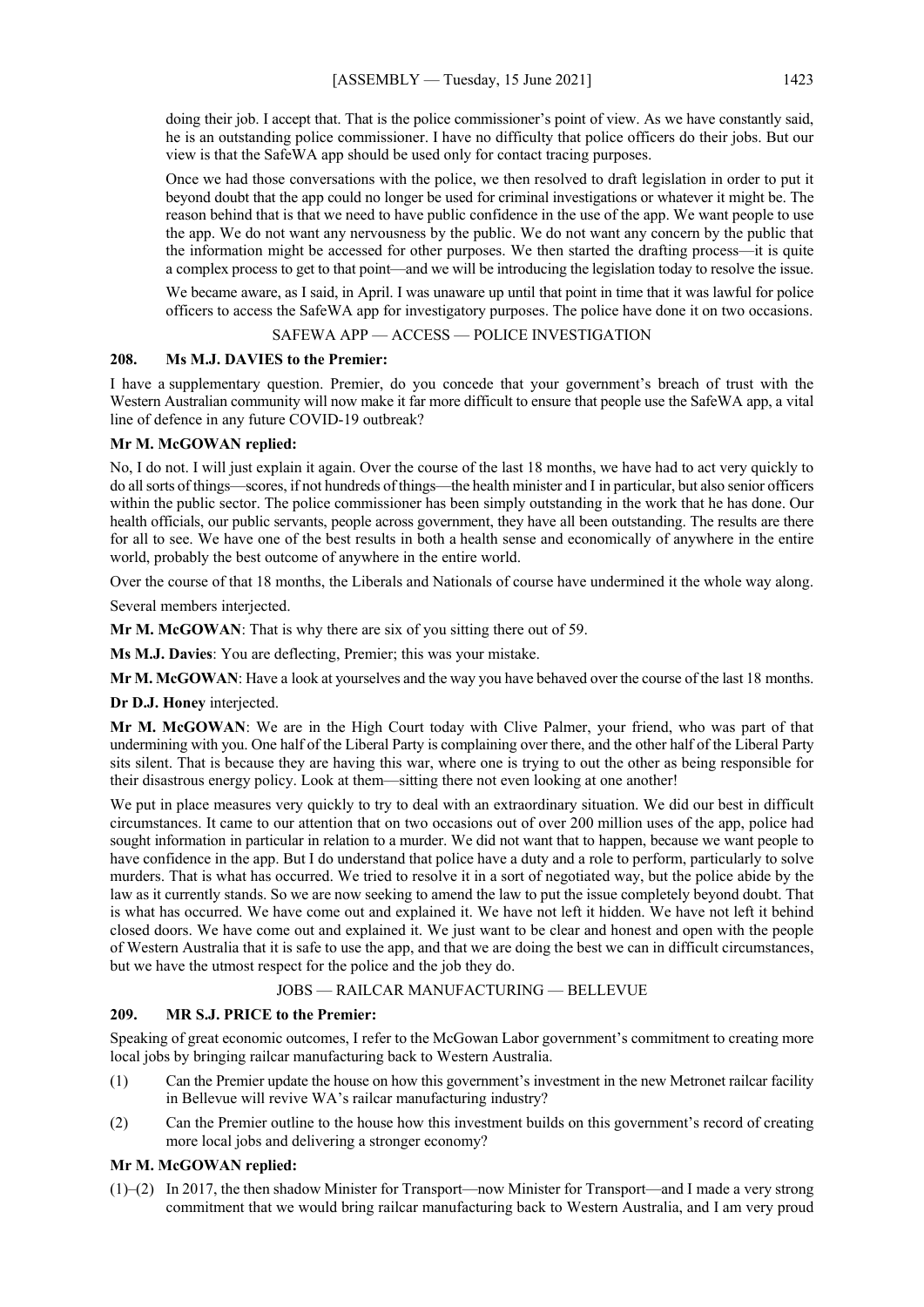to say that we have delivered. Twenty-seven years after the Liberals and Nationals closed down railcar manufacturing in Western Australia, we have now brought it back to our state. We have now opened the new railcar manufacturing facility in Bellevue–Midland that will revive local rail manufacturing. It is located around two kilometres from the Midland railway workshops, which has a certain symmetry and justice to it. We will deliver 246 locally manufactured electric railcars and six diesel railcars to replace the *Australind*. There will be ongoing maintenance and potential opportunities for further railcar manufacturing and repairs using this state-of-the-art facility for both public and private enterprises across the state. Hundreds of jobs, thousands potentially—at least hundreds of indirect jobs—will come out of this, and we will have delivered under the Western Australian Jobs Act more than 50 per cent local content as a consequence. A lot of suppliers and important local businesses such as McConnell, Hoffman Engineering and Aerison will provide a lot of the materials and equipment that will go into manufacturing the new railcars here in Western Australia, and we are doing it at a lower price than we could have if we had acquired them from Queensland or Victoria. I note, of course, that this was opposed by the opposition opposed by the Liberal Party. The former Liberal leader Liza Harvey opposed this, and I note that she is no longer here.

This project will also ensure huge support for apprentices and a rebirth in manufacturing for the state. As part of our plan for jobs, we invested \$7 billion in economic recovery and key industries have kept operating. We now have some of the strongest economic figures of anywhere in not just Australia but also the world. The latest Chamber of Commerce and Industry of Western Australia report shows that that confidence has held firm in the first half of this year. The primary driver, according to the CCI consumer confidence survey that it undertook and published today, is the state government! The CCI report says -

… the State Government continues to be the most significant factor underpinning Western Australians' confidence.

…

Three out of five … Western Australians considered the State Government to have positively influenced their confidence this quarter …

**Dr D.J. Honey**: Sign them up.

**Mr M. McGOWAN**: What was that—sign them up? I respect that the business community of Western Australia understands that the role that the state government has played has kept our economy strong, but this survey also shows that consumer confidence in WA is the highest in Australia. That is important for retail, hospitality and other businesses around the state.

I am pleased to see that railcar manufacturing is back because of the actions of this government. I am pleased to see we have a very strong economy. I am pleased to see that consumer confidence is the highest of anywhere in Australia. The CCI says that is because of the role of the state government.

**The SPEAKER**: I do note that the local members is very, very happy, too!

PAEDIATRIC SERVICES — WAITLIST

#### **210. Ms L. METTAM to the Minister for Health:**

Why are parents being forced to wait up to two years to see a paediatrician in this state while their children languish with undiagnosed and untreated conditions on a waitlist?

### **Mr R.H. COOK replied:**

Our health system is under enormous pressure—everyone knows that. In particular, at Perth Children's Hospital we have seen an increase of over 80 per cent in the number of children presenting with eating disorders since July last year. That is an example of just the explosion that we have seen in healthcare services in WA. Obviously, that puts the system under significant pressure, which is why there has been such a significant expansion of hospital beds and staff that this state has ever seen. Over 117 beds will be added to our system by August this year—81 of those are already open. That does not include the extra 20 beds that we opened at PCH alone. As part of that program, we are expanding our nursing workforce by 600 over the next two years, which means that 1 000 nurse graduates will get an opportunity to be recruited into the health system this year, and another 1 000 next year. This massive expansion of our workforce and our capacity is all about responding to the needs of the Western Australian community. Those needs have significantly increased in volume, acuity and severity since the COVID-19 pandemic of last year. Every health system around Australia is suffering from that fate. The difference in Western Australia, of course, is that the government has looked after the state's finances and ensured that we got over the debt and deficit years of the Barnett government. That has meant that in times of strain and demand on these sorts of health services, we are in a position to fund their expansion. As I said, 117 new beds will be brought on by August this year, and there will be 600 new nurses over the next two years, over and above those nurses we would have otherwise recruited. Two hundred of those young nurses are on the wards today. We have a plan for how we will respond to this situation—a situation that is confronting all health services throughout the country.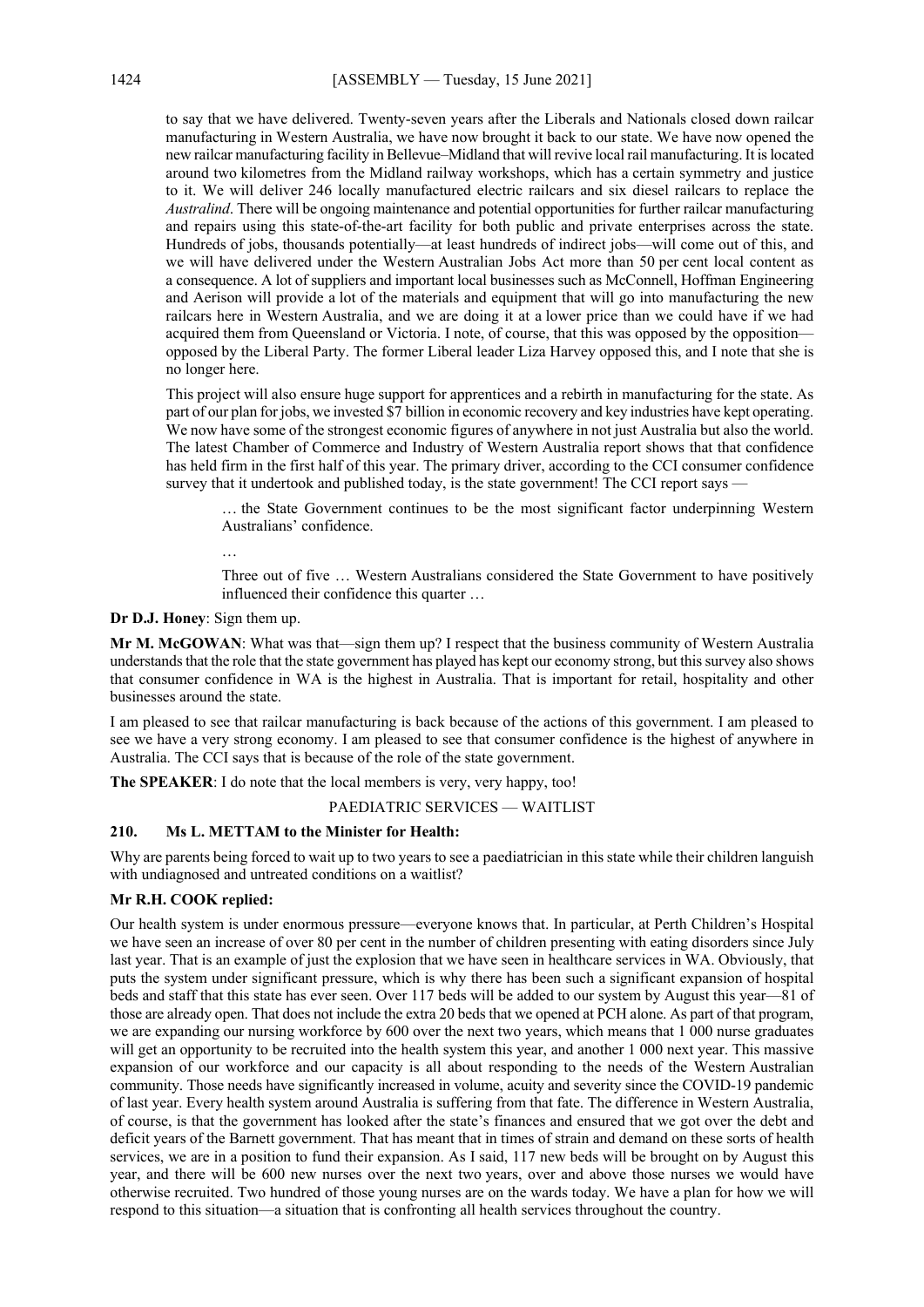## PAEDIATRIC SERVICES — WAITLIST

## **211. Ms L. METTAM to the Minister for Health:**

I have a supplementary question. If the Child and Adolescent Health Service has invested in additional paediatric and allied health staff between February and November this year, why, in June, is the waitlist still up to two years and will the minister commit to increase funding in the next budget; and, if not, why not?

## **Mr R.H. COOK replied:**

I can give a solemn commitment that there will be increased funding for the health system in the forthcoming budget. As the member observes, we continue to recruit in these areas, which are difficult areas to recruit in. Staff are attracted to the private sector and to other opportunities, but we have some great doctors and nurses and incredible paediatricians working in our child and adolescent health services, making sure that they are amongst the best in the world. There is only one group in the community that is criticising their fantastic work and that is you, member for Vasse.

**The SPEAKER**: I thank Falcon Primary School for joining us in the gallery.

## JOBS — RAILCAR MANUFACTURING — *AUSTRALIND*

#### **212. Mrs R.M.J. CLARKE to the Minister for Transport:**

I refer to the McGowan Labor government's investment in local railcar manufacturing that is not only creating local jobs, but also delivering six new locally built *Australind* trains, which I am very pleased about.

- (1) Can the minister update the house on what this investment in the *Australind* means for those who use this service, particularly those across the south west?
- (2) Can the minister outline to the house what challenges and opposition the government has had to overcome in bringing railcar manufacturing back to WA?

#### **Ms R. SAFFIOTI replied:**

I thank the member for Murray–Wellington for that question.

(1)–(2) The Premier outlined that just over 10 days ago, we opened the new Bellevue railcar manufacturing facility. We developed this policy in opposition, and when we came to government, we worked on the policy, got the funding and worked out how we would implement it, and now it is happening, members! Compare that with the policy development of the opposition. The Liberal Party's energy policy has become a game of whodunnit, whereby the two members of the Liberal Party are leaking against each other about who actually developed their energy policy.

Let me go back to the real issue of railcar manufacturing in this state. As I said, when we came to government, we looked at the Metronet expansion, the A-series train replacement and the *Australind*—noting that under the previous Liberal–National government, the *Australind* railcars were nearing their useful life. Let us look at the record of the Liberal and National Parties in regional rail in WA. They sold Westrail freight. They closed regional rail lines. When we came to government, we had to reverse the decision of the National Party to shut down the *AvonLink*. In relation to the *Australind,* they had no plan. As a result of our commitment to railcar manufacturing, we looked at new railcars for Metronet, the A-series replacement and the *Australind.* Member for Murray–Wellington, of course, it will be a new service. There will be extra capacity for the Bunbury–Perth service and it will be a fantastic result for everyone in the south west. But, of course, the Liberal Party opposed this at every step of the way. The former Leader of the Liberal Party said that this policy was from a bygone era, that we should not be supporting railcar manufacturing in this state and that we would be trying to revive a policy from a bygone era. The member for Vasse went around trying to undermine our local content policy. She went around with an unsuccessful tenderer basically lying about a tender process. What is the result now? We have 50 per cent of local manufacturing for our railcars, up from two per cent under the previous government when we look at the components. As I said, the member for Vasse went around with an unsuccessful tenderer making absolutely false claims. What is the result? We are building our railcar seats in WA, plus we are bringing home the manufacture of seats for our buses, too. We are expanding our manufacturing base here in Western Australia.

As I said, this is a policy that was developed after careful consideration and proper research in opposition. We said that it could be done. We came to government and we are delivering, compared with the absolute chaos of the Liberal Party. How could we think that two members—the Liberal Party—could create absolute chaos, leaking information against each other and blaming each other about their energy policy?

#### **Dr D.J. Honey**: Keep on making it up.

**Ms R. SAFFIOTI**: The member for Cottesloe says we are making it up. That explains the energy policy that the Liberal Party made up at the last minute. Now its members are blaming each other for who is responsible and who knew about it. Of course, the member for Vasse walked away from the chaos and the carnage. Again, we have demonstrated what it takes to actually win government and deliver outcomes. It is hard work and it involves dealing with the facts.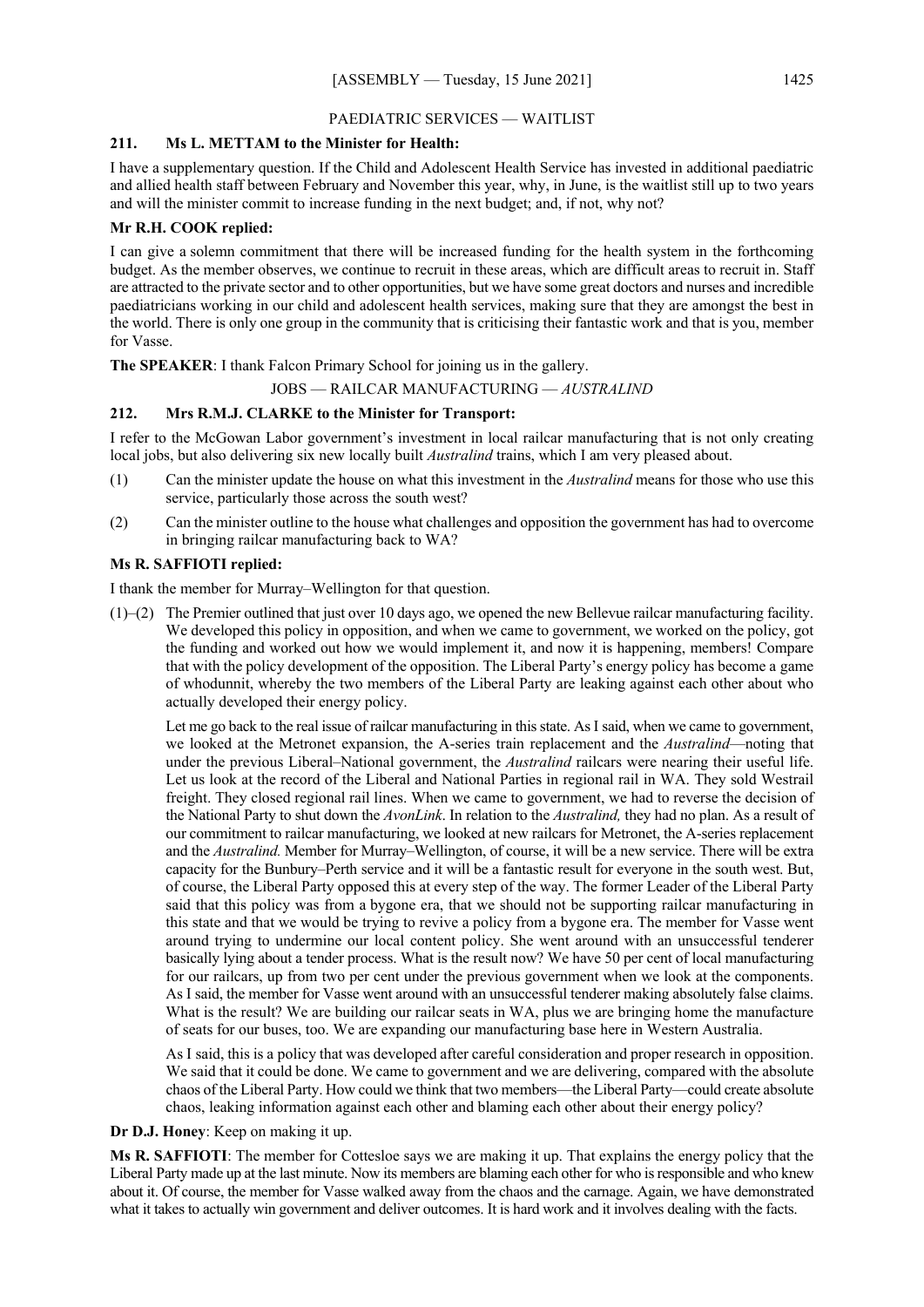**The SPEAKER**: The Leader of the Liberal Party.

Several members interjected.

**The SPEAKER**: Just before you start, I ask people to be quiet so we can hear the question.

# OUTER HARBOUR — COCKBURN SOUND

# **213. Dr D.J. HONEY to the Minister for Environment:**

I refer to the minister's response to a question asked in this house on 3 June —

It is frankly quite shocking to hear from the member on this issue. He worked for Alcoa for many, many years and supported Alcoa for many, many years. Now he is claiming to be supporting the environment.

(1) What did the minister mean by these comments?

Several members interjected.

**The SPEAKER**: Order, please, members! The question is to the Minister for Environment. In due course, I will give her the call to answer it.

**Dr D.J. HONEY**: What did the minister mean by these comments?

(2) Is the minister suggesting that Alcoa is a poor corporate citizen when it comes to the environment?

# **Ms A. SANDERSON replied:**

(1)–(2) Let me clarify. I meant by those comments that the Leader of the Liberal Party is conflicted on this issue. That is what I meant by those comments. He was also conflicted, given his previous role as president of the Kwinana Industries Council. I am quite curious about what his position on the outer harbour was when he held that position. That is what I meant: that you were conflicted on this issue, member—very clearly.

I am not sure whether the Leader of the Liberal Party was having a nap during the last election and the one in 2017, but we went to both of those elections with this policy. It was a very, very clear policy to build the outer harbour. That will run its course through due process. It will absolutely run its course and through environmental —

# **Dr D.J. Honey** interjected.

**The SPEAKER**: Member, you have asked the question. You will get an opportunity for a supplementary, unless you continue to interject.

**Ms A. SANDERSON**: The point that I am making is that there is already industry in Cockburn Sound and given your roles and your past roles and your past public statements, you are conflicted on this issue.

### OUTER HARBOUR — COCKBURN SOUND

# **214. Dr D.J. HONEY to the Minister for Environment:**

I have a supplementary question. How can the mining industry have any faith in the minister's handling of environmental assessments, given her clear bias against the sector?

# **Ms A. SANDERSON replied:**

That is quite an extraordinary question. I take my role as the Minister for Environment very, very seriously, and as the decision-maker on a number of those projects. I take advice from the Environmental Protection Authority. That is what I do as the minister. I meet with members across a whole range of sectors, including senior members in the mining industry, as well as in the environmental sector. I take my responsibility very seriously.

**Dr D.J. Honey**: You're clearly biased against Alcoa.

**Ms A. SANDERSON**: You can judge me on the decisions that I have made in four years, at the end of this term. That is what you should do.

# CORONAVIRUS — VACCINATIONS

# **215. Mr M.J. FOLKARD to the Minister for Health:**

I refer to the state government's commitment to getting as many Western Australians as possible vaccinated against COVID-19.

- (1) Can the minister update the house on Western Australia's COVID-19 vaccination program, including the fast-tracking of the vaccination rollout for those between 30 and 49 years of age?
- (2) Can the minister outline to the house why eligible Western Australians should get vaccinated as soon as possible?

# **Mr R.H. COOK replied:**

(1)–(2) I would like to thank the member for Burns Beach for the question. It is a very important one. Once we are safe, we can all be safe. I was very proud to stand up with the Premier last Tuesday to announce that Western Australians aged between 30 and 49 are now also eligible for the COVID-19 vaccination in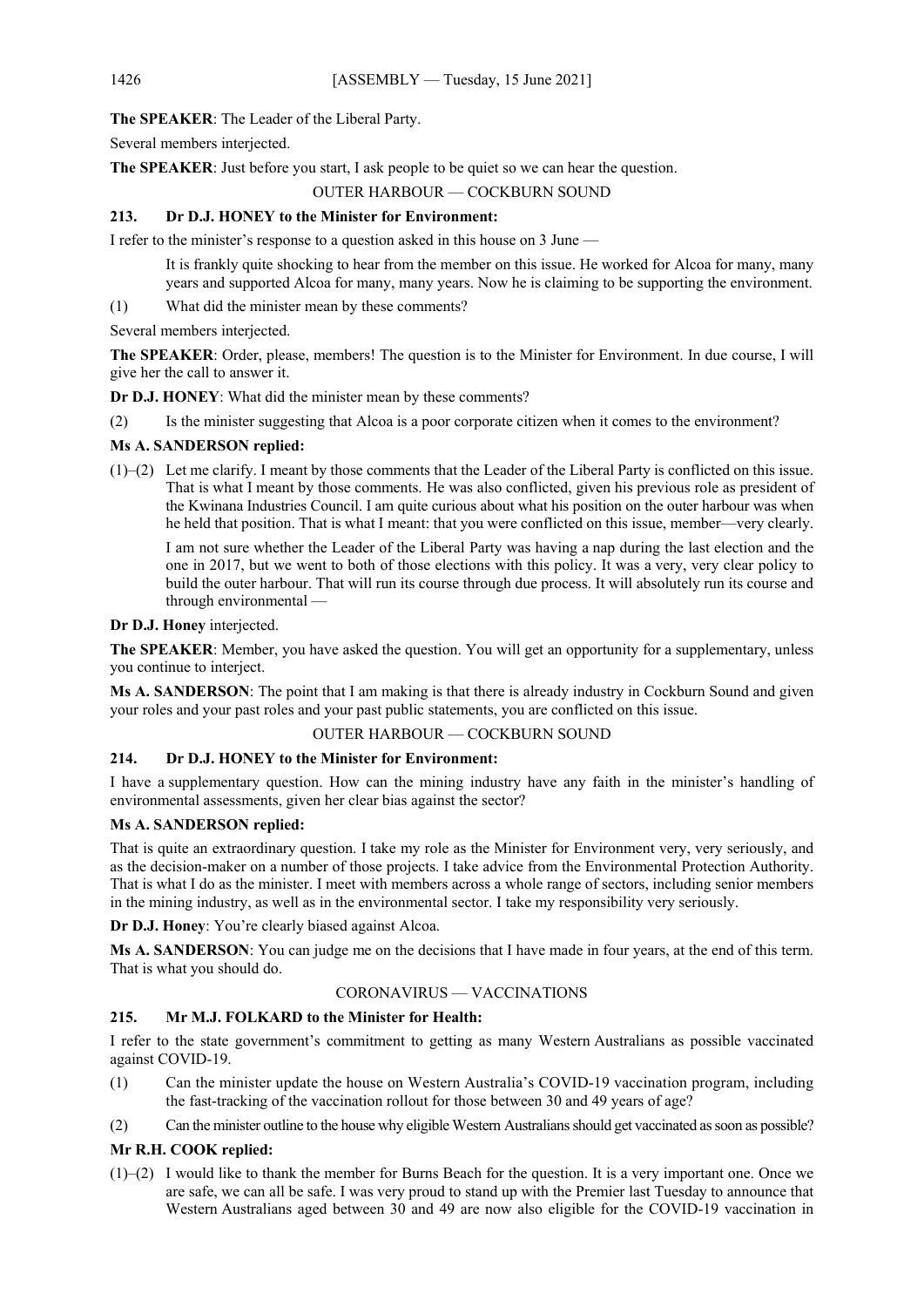Western Australia. Western Australia has fast-tracked the rollout of the COVID-19 vaccination program, offering the vaccine to all eligible Western Australians aged 30 years and over. Those aged between 30 and 49 will receive the Pfizer vaccine, consistent with national health advice, at our state-run clinics. People aged 50 and over will continue to receive the AstraZeneca COVID-19 vaccine. In line with the decision made by national cabinet, Aboriginal and Torres Strait Islander people over the age of 16 will also be eligible to be vaccinated.

Since making that announcement, over 100 000 appointments have been made in the past week to ensure that people can get the vaccine that they are now eligible for. We have been overwhelmed by the demand. The community vaccination clinic at Claremont Showground, which operates seven days a week, has scaled up from 10 June to cope with this increase in demand, with a new capacity of 2 000 appointments each day. From next week, the Joondalup and Kwinana community vaccination clinics will also start to provide both types of vaccines on different days, with the capacity to administer between 1 500 and 2 000 vaccines each day. By the end of the month, more than 30 000 vaccination appointments will be available each week at the state-run clinics in the metropolitan area, with additional clinics to come online to take up the increases.

Vaccination clinics in regional areas will also be offering both types of vaccine, with the first regional state-run Bunbury COVID-19 community vaccination clinic opening last week. This clinic has the capacity to offer more than 600 appointments. We also have 75 health service clinics, operated by the WA Country Health Service, in addition to our GP network, our respiratory clinics and the Aboriginal medical services that are currently administering the COVID-19 vaccine right across our regions. Of course, appointments are still available for people in the 1a and 1b cohorts, including people who work in disability and aged care, and younger adults with a specific medical condition.

Now is the time to get vaccinated. People keep asking me, "When do we get away from lockdowns? When can we travel again?" The only time that we will be able to do that is when we get vaccinated. A message to all those people who think they should hold off and wait for a different vaccine: I just remind you how unpredictable and nasty this beast is. Particularly given the new variants of this disease, any hesitation in getting the vaccine is the day that people keep our community more at risk. Do the right thing. If you are eligible for any vaccine, you should get yourself vaccinated because once you are safe, we are all safe. Now is the time to roll up for WA. Go to rollup.wa.gov.au or ring the 13 COVID helpline to get yourself vaccinated. Everyone, do the right thing. It is not just for you; it is for your community, it is for your vulnerable family members, it is for everyone, and it is about keeping Western Australians safe.

### SIR CHARLES GAIRDNER HOSPITAL — EMERGENCY DEPARTMENT

## **216. Ms L. METTAM to the Minister for Health:**

Can the minister confirm reports that a roof collapse at Sir Charles Gairdner Hospital has affected ambulance arrivals to the emergency department, resulting in ambulances being diverted to Royal Perth Hospital; and, if so, how extensive is the collapse and is there an estimated time frame for repair?

### **Mr R.H. COOK replied:**

I thank the member for the question. This morning there was a burst water pipe in the emergency department at Sir Charles Gairdner Hospital. This obviously affected operations at that hospital. It is my understanding that for a short while the ED was on diversion while we got to the bottom of the issue; that led to a code yellow being called in relation to this incident. The expectation is that the ED will be back online this afternoon, if it is not already online. Electricians are on hand to render the working area safe. Obviously, this is a difficult situation; it is a busy ED. Any ED is busy at the moment, but it is my understanding that, as a result of the code declaration, all staff responded magnificently to the issues and we were able to get on top of them.

## SIR CHARLES GAIRDNER HOSPITAL — EMERGENCY DEPARTMENT

### **217. Ms L. METTAM to the Minister for Health:**

I have a supplementary question. Can the minister confirm that the roof collapse has resulted in RPH calling a bed state black?

### **Mr R.H. COOK replied:**

It was not a roof collapse, it was a burst water pipe. Obviously, as it is in a part of the hospital where there is a lot of electrical equipment, it had to be rendered safe before we could continue to provide a safe workplace and a safe place for care. These things happen from time to time; it is simply part and parcel of working in a complex and extensive health system. As I said, my advice is that all staff responded to the incident magnificently and that that ED is in the process of coming back online.

**Ms L. Mettam**: The supp was about whether there was a bed state black at RPH.

**Mr R.H. COOK**: I do not have any advice in relation to the bed state at RPH; all hospitals are operating at full capacity at the moment. Obviously, there would have been some issues as each of the other EDs stepped up to assist Sir Charles Gairdner Hospital ED.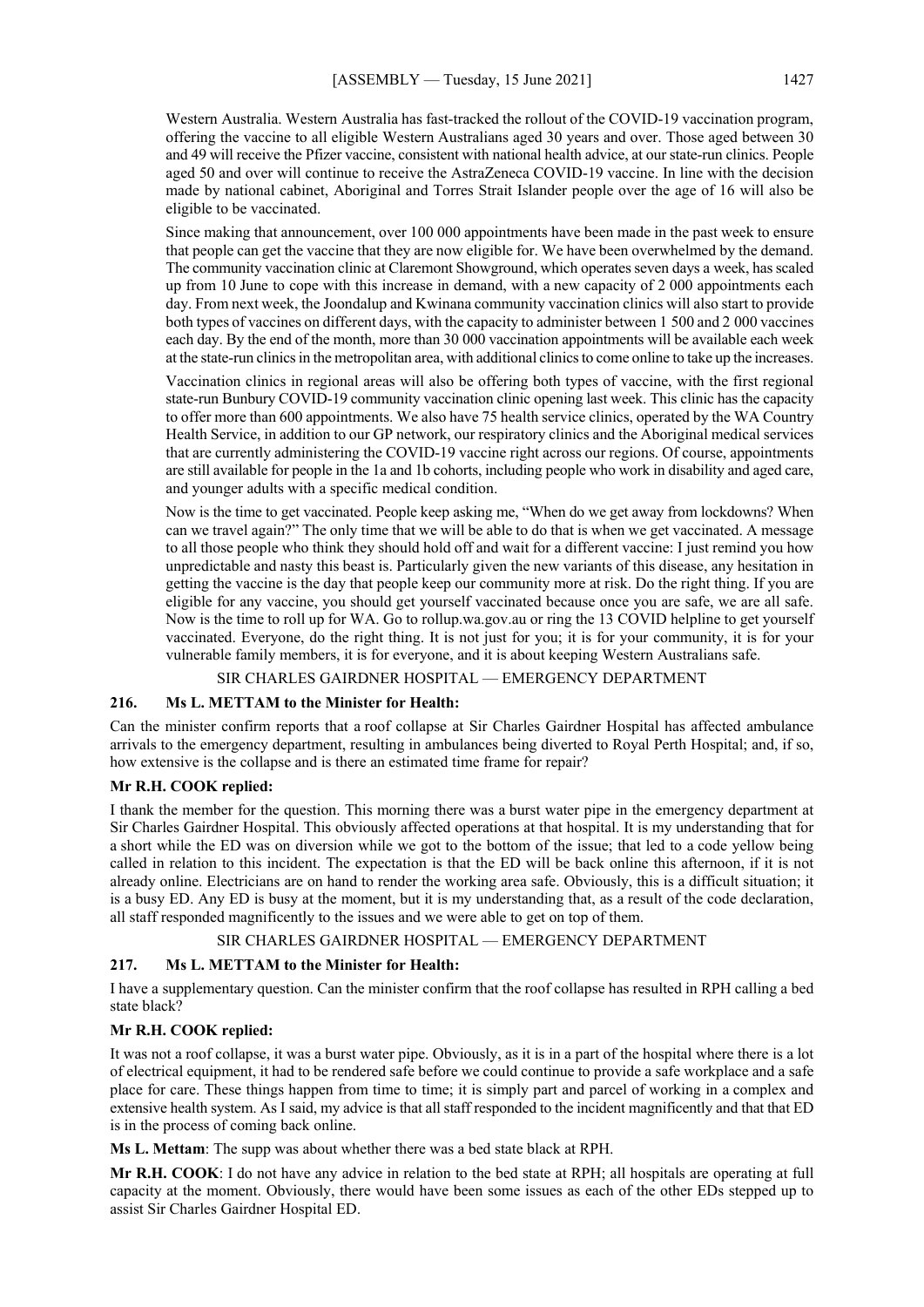## LOTTERYWEST COVID-19 RELIEF FUND

# **218. Ms K.E. GIDDENS to the Premier:**

I refer to the outstanding work of Lotterywest in supporting the Western Australian community, including groups and organisations in my electorate. Can the Premier update the house on how the Lotterywest COVID-19 relief fund has supported those Western Australians who have faced hardship during the pandemic, as well as those community groups and organisations who have been impacted by COVID-19 health restrictions?

# **Mr M. McGOWAN replied:**

I thank the member for Bateman for the question. I acknowledge that Lotterywest has done a terrific job over the last 18 months as we have dealt with COVID-19. That organisation, as the member knows, has been around for many decades. At the height of COVID, perhaps a few weeks after the initial outbreaks, I met with the board and we discussed options by which Lotterywest could reorientate its activities towards helping those people most in need and most impacted by COVID. The board, the CEO and the organisation stepped up and established the \$159 million COVID-19 relief fund to support those most impacted. These were people who needed additional emergency and food support; organisations that needed assistance to deliver community services; people in the arts; and those organisations affected by the cancellation of events. It basically reorientated its activities towards those.

So far, Lotterywest has provided \$128 million in grants towards supporting the vulnerable and supporting longer term recovery and building stronger communities, particularly amongst disadvantaged groups. About one-third of the funding has gone towards the arts and culture sector, which was dramatically impacted by COVID-19. A lot of that has gone towards covering costs or lost income as a result of cancelled events. Organisations that have received the benefits of some of these grants include Lifeline Australia; the Disability Health Network; a range of arts and culture organisations; and financial counselling—the list goes on.

That is why, because such an outstanding job has been done, I want to thank Lotterywest's outstanding CEO, Susan Hunt, and the chair of the board, Peter Klinken, who is also the Chief Scientist of Western Australia. These are dedicated people who are committed to the job they do, supporting the community of Western Australia, particularly over the course of the last 18 months.

I just want to say this: I answer many questions from the upper house, and there is an unrelenting attack by Hon Peter Collier on Lotterywest. It is unrelenting; one after another, he asks questions impugning the integrity of the CEO and board of Lotterywest. It is bordering on hounding and harassment of Lotterywest by Mr Collier, and it has to stop. It is affecting the organisation.

He is doing this because Lotterywest decided not to provide a grant to an organisation that he supports. Many organisations do not receive grants, for various reasons. Lotterywest has guidelines that it adheres to in relation to the grants that it provides. Normally, every organisation that does not receive a grant accepts that that is the normal order of things, but unfortunately during this very difficult period in which Lotterywest has stepped up, Mr Collier has been unrelenting in his harassment of the organisation.

On Thursday 3 June, he told the Legislative Council —

The final thing —

A member —

… said was that this bashing of Lotterywest has to stop. It will not stop.

In other words, he is saying that he is bashing Lotterywest and bullying that organisation. I just want to say: he may be unhappy with the grant decision made by the board and the organisation itself, but its role is to make those decisions. Lotterywest does a great job supporting our community—in particular those in regional WA and those in need. The staff do a good job and do not deserve this sort of conduct from senior Liberal Party members in this Parliament.

# MANDURAH RAIL LINE — AUBIN GROVE–ELIZABETH QUAY CLOSURE

# **219. Mr R.S. LOVE to the Minister for Transport:**

I refer to the minister's announcement on 5 June regarding the closure of the rail line between Aubin Grove station and Elizabeth Quay for up to 25 days, impacting 60 000 train users per day. What other models did the minister consider and then disregard before landing on this decision, which will result in major traffic congestion on an already congested freeway; and will the minister provide a guarantee to the people of Western Australia that this line closure will not be delayed beyond 25 days?

# **Ms R. SAFFIOTI replied:**

I thank the member for Moore for that question. The other model we could have used was not to do the Thornlie–Cockburn Link, which was the model the previous government adopted. Its model was to not build any new rail lines, and therefore there were no disruptions because if you do not do any work, you do not create any disruptions. That was its model; the model the previous government undertook was to not build any new rail lines. That is something we could have considered, but we chose not to.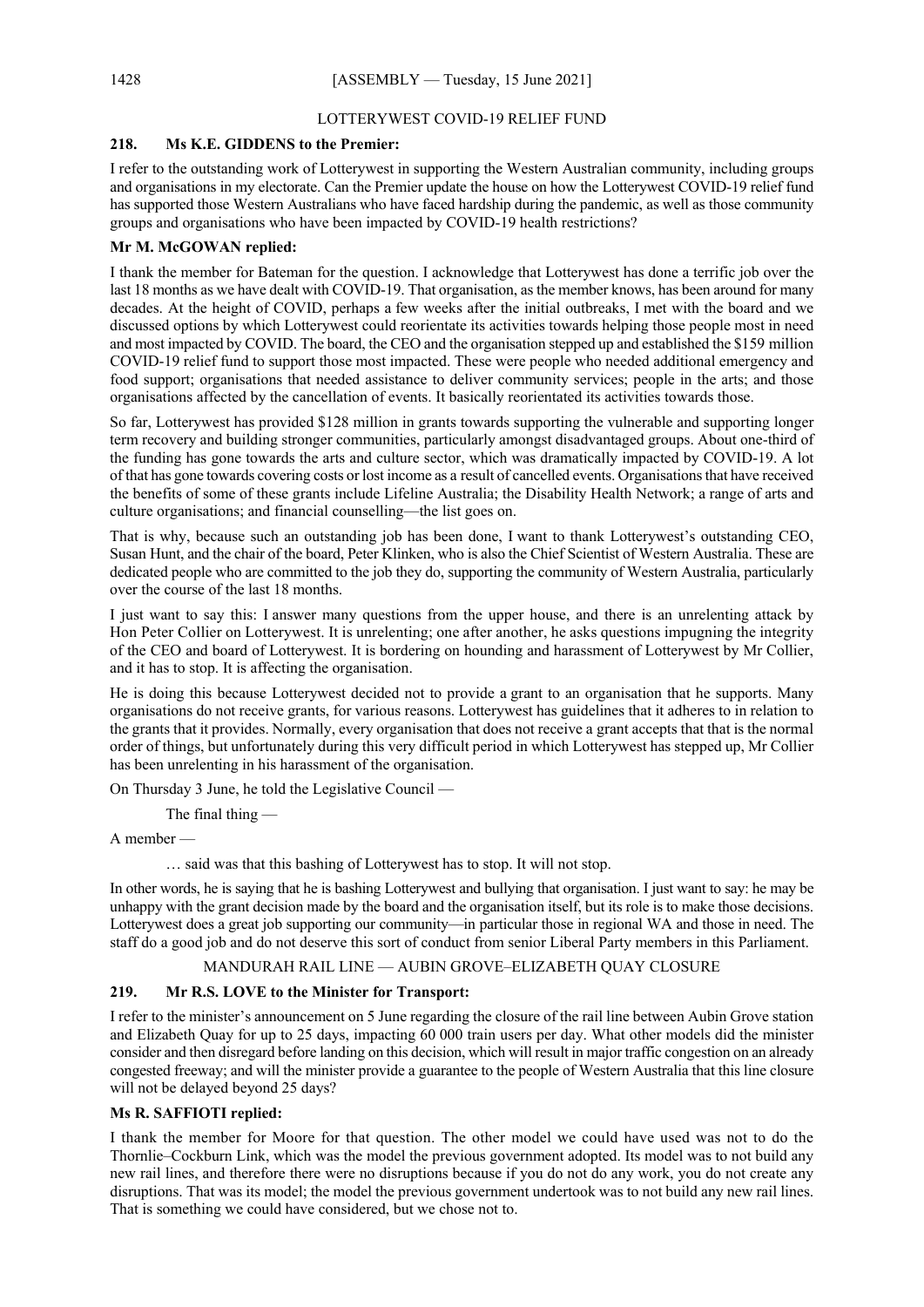Let us remember the Thornlie–Cockburn Link. This was a commitment that the former member for Southern River made over two elections. At every election, the former member for Southern River went out and said, "We're going to build the Thornlie–Cockburn Link." Then, closer to the election, when there was no commitment from the previous Liberal–National government, he would say, "Oh, it's because they're not really targeting my seat, so therefore we're not going to deliver it, because I'm not a marginal seat." That is how the previous government undertook transport policy in WA.

Several members interjected.

**Ms R. SAFFIOTI**: Does the member want to know about disruption? Why did the previous government sell the Westrail freight line? Why did it shut down tier 3 lines? Those were permanent disruptions. The previous government completely undermined freight on rail through regional WA, and we are trying to recover it.

In relation to this question, I want to explain the scope of the works. Has the member ever been in the Glen Iris tunnel? I had the opportunity to go in it recently.

**Mr W.J. Johnston** interjected.

**Ms R. SAFFIOTI:** Interesting graffiti! Actually, some nice graffiti about the Premier!

Several members interjected.

**Ms R. SAFFIOTI**: It was very positive about him—very positive! It was quite interesting; I was walking through the tunnel and there was a beautiful comment about the Premier! I think I took a photo actually, Premier!

Anyway, part of the process is to reinforce that tunnel. When it was built, around 1998 or 1999, it was under the previous regulations in relation to the reinforcement of tunnels and structures adjacent to rail lines. Part of the project is reinforcing the Glen Iris tunnel, which has basically lain empty and unutilised for many, many years.

**Mr D.A. Templeman**: You could've grown mushrooms in there!

**Ms R. SAFFIOTI**: I do not want to know what was growing in there, member!

As we emerge, we head towards Cockburn station. We have to lift the existing rail line between that tunnel to Cockburn station and move it out towards the freeways. Then we have to put a new rail line in the middle, which is the Thornlie–Cockburn Link. Moving the entire rail line between the Glen Iris rail tunnel and Cockburn station is significant works in anyone's description.

We have apologised for that disruption, and we will work to make sure that we can move people to all the places they want to go to—to workplaces or, in particular, the hospital. That is why we took the opportunity to consult with users and commuters, and that is what we are doing right now. We are out there consulting commuters. Metronet, the biggest transformation of our rail system in the state's history, is going to cause disruption. We understand that, and we are trying to make sure that we communicate effectively with people.

The Liberal–National government's approach of not doing anything is not the model we will undertake. The Liberal–National government's approach of promising rail lines—Ellenbrook rail line, Thornlie–Cockburn Link again and again, and failing to deliver, is not the model we want to undertake. The former government's model of shutting down the *AvonLink*, shutting regional rail and completely undermining freight on rail in regional Western Australia is not the model we are going to undertake.

Yes, investing in rail causes disruption and new rail lines cause disruption. We apologise. This is about building infrastructure, not just for today, but for tomorrow.

MANDURAH RAIL LINE — AUBIN GROVE–ELIZABETH QUAY CLOSURE

# **220. Mr R.S. LOVE to the Minister for Transport:**

I have a supplementary question. What measures has the minister stipulated with the contractors such that any delays will result in penalties accruing to them if the disruption goes beyond the 25 days that she has promised the community?

# **Ms R. SAFFIOTI replied:**

Again, I thank the member for the question. We will try to manage this as effectively as we can. Of course, managing major shutdowns is hard work for all the contractors and workers involved. For example, we shut down the rail line between Kelmscott and Armadale for the Denny Avenue level-crossing removal over the Easter holidays. The member for Armadale and the member for Darling Range—the very positive, proactive new member for Darling Range—support projects like the Denny Avenue level-crossing removal. They support projects like the Byford rail extension. It is so good to have such a positive —

### *Point of Order*

**Mr R.S. LOVE**: I draw the attention of the minister back to the relevance to the question, which was about what guarantees there are in her dealings with the contractors that this will not drag on beyond 25 days.

**The SPEAKER**: Minister, this is a supplementary question, so a relatively brief answer could help, thank you.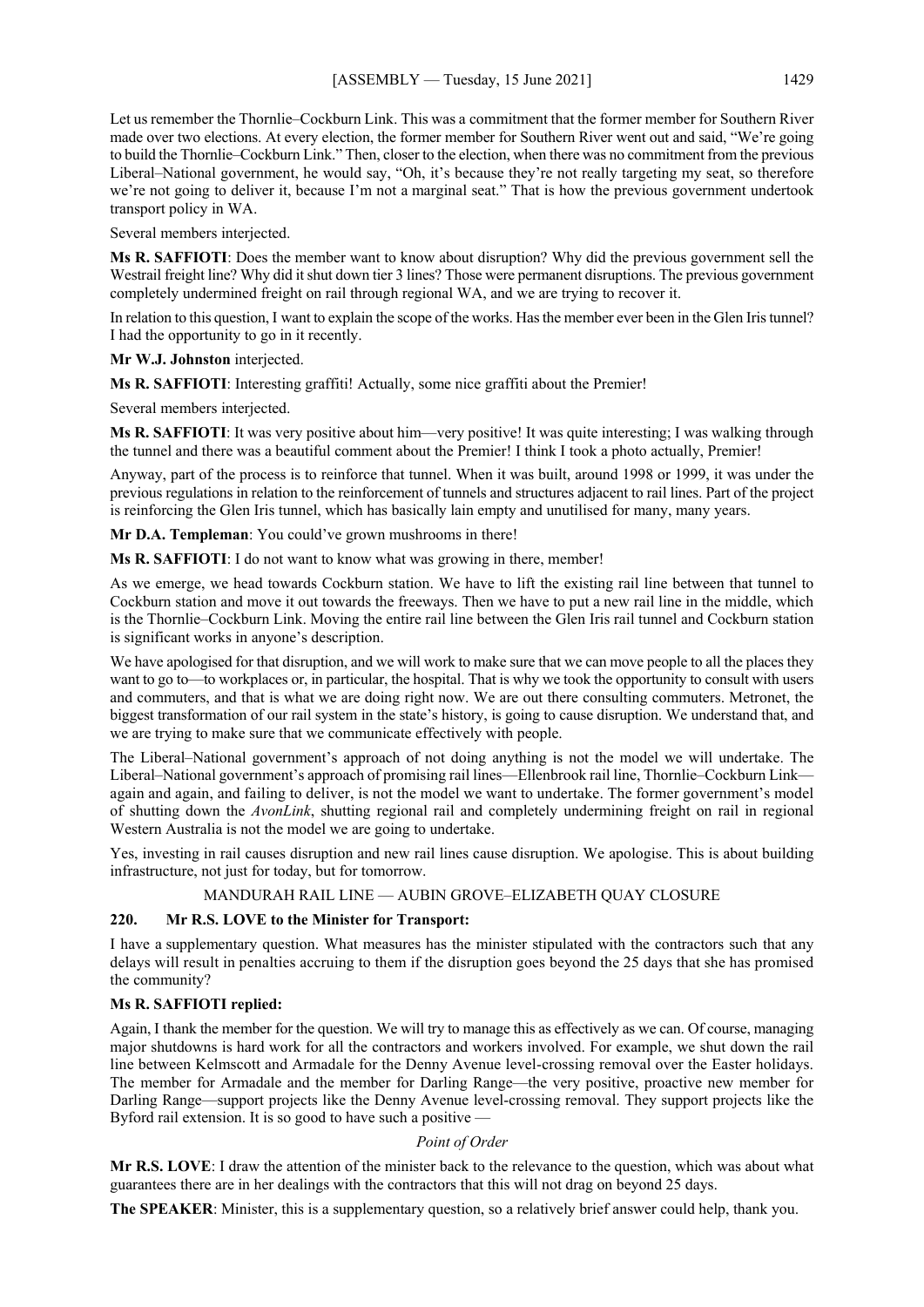## *Questions without Notice Resumed*

**Ms R. SAFFIOTI**: I was just going to give the example we have just lived through, which was the Kelmscott shutdown. We shut that down over the Easter break and the school holidays. Workers were working 24/7 to get that work done. That is hard work, 24/7—a number of shifts to get the work done as quickly as possible. We expect this to be the same—hard work, 24/7. It is hard being in the middle of the rail reserve working on these projects. They work constantly, and I expect they will be able to deliver this project in the time frame we have set.

I do not shy away from the fact that delivering these types of infrastructure projects during these times is challenging, and I have said it all the time, but do members know what? I would rather be delivering this infrastructure. Building railcar manufacturing in Bellevue was challenging, and that is something that the Liberal–National government would never, ever contemplate.

# **Mr R.S. Love** interjected.

**Ms R. SAFFIOTI**: Upgrading regional rail lines is challenging, but the Liberal–National government shut them down. It took funding away from regional rail, and it never delivered on our Perth urban transport network, but we are. That is something that future generations will thank this government for.

**The SPEAKER**: Before I allocate the next question, Attorney General, I did not miss the fact that your phone rang, so in future could you ensure that it is on silent. You obviously miss having me sit next to you to do that!

## SINGLE-USE PLASTICS

# **221. Mr S.N. AUBREY to the Minister for Environment:**

I refer to the McGowan Labor government's commitment to implement its Plan for Plastics and protecting the environment from the impact of plastic litter.

- (1) Can the minister outline to the house how this government's decision to fast-track its Plan for Plastics will help reduce the impact of single-use plastics on our environment and wildlife, and ensure that WA is a leader in this space?
- (2) Can the minister advise the house how the government will support businesses in transitioning away from single-use plastics?

# **Ms A. SANDERSON replied:**

(1)–(2) I thank the member for Scarborough for his question. I thank him for hosting the Premier and I in Scarborough on Sunday to announce the fast-tracking of the Plan for Plastics. I have to credit my predecessor in this portfolio, Stephen Dawson, for developing the most comprehensive plan to phase out —

**The SPEAKER**: Hon Stephen Dawson. We need to refer to members in the other house by that title, thank you.

**Ms A. SANDERSON**: Thank you for the advice, Madam Speaker.

I thank Hon Stephen Dawson for developing the most comprehensive plan to phase out single-use plastics. The government has made the decision to bring that plan forward by about four years, because we think the community and businesses are ready for this.

The acceleration of this policy will mean that hundreds of millions of single-use plastic materials will now not end up in our landfill and in our oceans as litter. The first stage, which will be implemented from 31 December, includes plastic plates, bowls, cups, cutlery, stirrers and straws, thick plastic bags, polystyrene food containers and helium balloon releases. We are committed to working with business and the community to implement this really important policy. We will not enforce compliance for at least six months. Leading up, we will take the same approach we took for the plastic bag ban and work with the community to provide resources and education. For the first tranche of materials that will be banned, there are existing and readily available environmental alternatives for the same price. The second stage will essentially be for coffee cups that cannot be recycled or composted, cotton buds with plastic sticks, polystyrene packaging and microbeads. That will be from the end of 2022, again, with a minimum six-month non-enforcement phase, so we are looking at two years for businesses to readjust to not using those coffee cups.

This is a great plan and the community wants this. The community is ready for this, and other states and territories are implementing very similar plans. I contrast this government's Plan for Plastics with the Liberal Party's championing of and positioning on plastic bags. When the former government was in power for eight and a half years, in 2013 and 2015, the City of Fremantle passed local laws to ban the use of single-use plastic bags. On both occasions, the Liberal–National government moved to strike down those laws. Those parties voted together to strike down those laws.

Several members interjected.

**Ms A. SANDERSON**: Members will remember the former member for Hillarys and former member for North Metropolitan Region Peter Katsambanis—I was also in the Council —

# **Dr D.J. Honey** interjected.

**The SPEAKER**: Can I just point out, member for Cottesloe, if you keep interjecting, it is your member who will miss out on getting a question.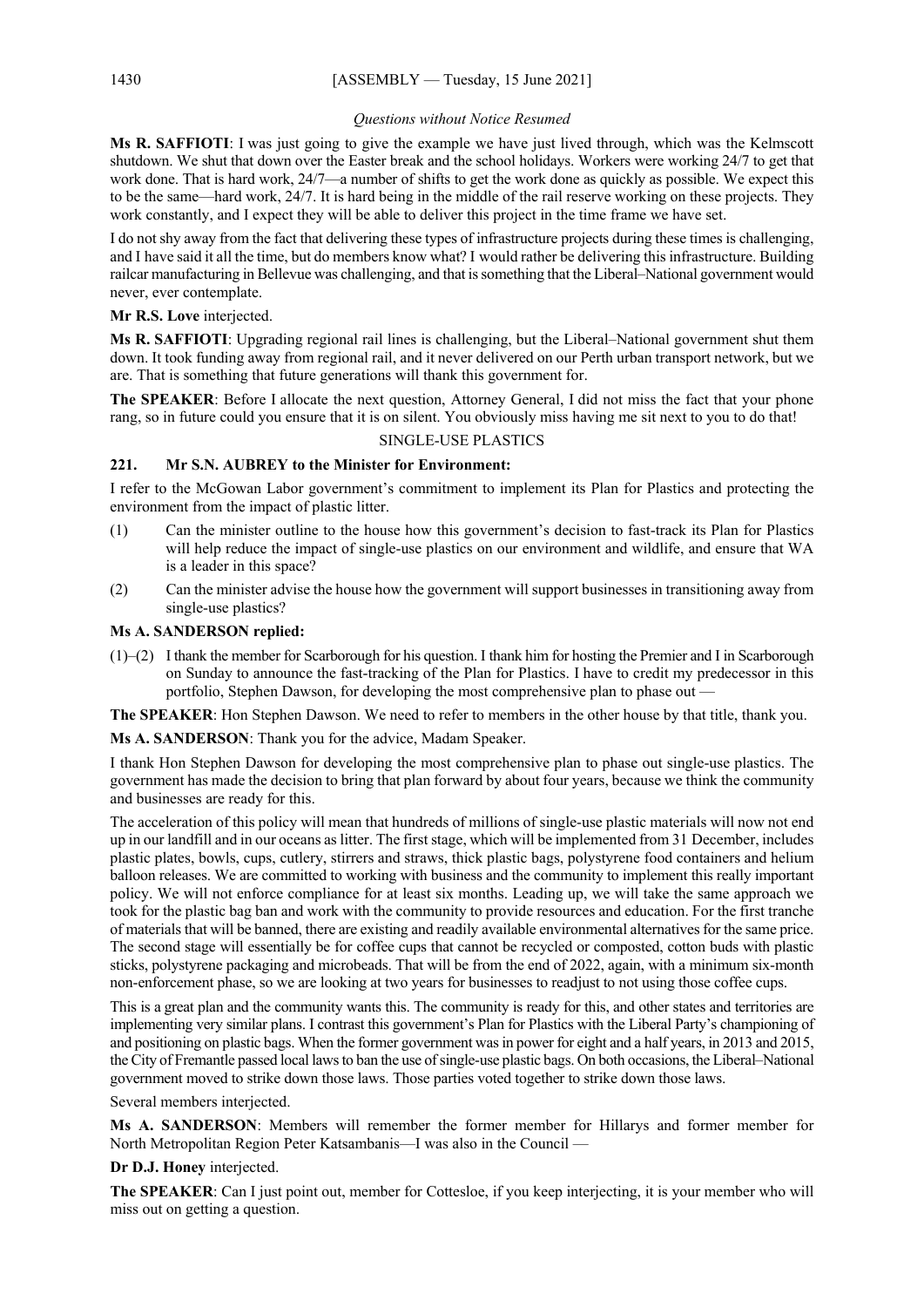**Ms A. SANDERSON**: When he was in the Council moving this disallowance, he gave a lengthy defence of the humble plastic bag—a lengthy defence of plastic bags. He said, "I consider the humble plastic bag to be a very, very good friend." At the time, Hon Stephen Dawson remarked that the Liberal Party must have been a very lonely place if members were turning to plastic bags as their friends! It is fair to say that the WA community has made the Liberal Party a very lonely place!

#### KING EDWARD MEMORIAL HOSPITAL FOR WOMEN — STAFF

#### **222. Ms L. METTAM to the Minister for Health:**

I refer to comments from the acting CEO of the North Metropolitan Health Service, Tony Dolan, that King Edward Memorial Hospital for Women had to go on bypass last week as it was 28 midwives short and had closed a ward. What are the minister's immediate solutions to address the chronic staff shortage at King Edward Memorial Hospital?

#### **Mr R.H. COOK replied:**

As I have observed and reported to the chamber on previous occasions, we are undertaking a statewide, nationwide and international recruitment of midwives in Western Australia. Like most areas of our health workforce at the moment, we are suffering a shortage. The health workforce is traditionally drawn from a very fluid stream, both from overseas travellers and people from the east coast. People are not travelling as much. Whereas before we would enjoy a rich vein of people coming into our workforce from Ireland, for instance, we are not getting these people anymore. As a result of that, our workforce is severely constrained. I might add, King Edward Memorial Hospital for Women is our tertiary women's and babies' hospital, so it takes the most complex maternity and gynaecological cases, and also runs Osborne Park Hospital, where we treat maternity cases that are at a lower level of risk. On one occasion, over one 24-hour period, one patient was asked to have her baby at Osborne Park Hospital rather than King Edward Memorial Hospital, although the baby would be delivered by the same team that essentially delivers services at King Edward Memorial Hospital. Obviously, that is not the best situation, because obviously we would like people to be able to have their baby in the way that they have anticipated, but part and parcel of going to a hospital like King Edward is that if there are more complex cases and if the services are under demand, the patient will need to be transferred to a hospital that has more capacity and is able to deal with less complex cases.

As I reported previously, we are in the process of recruiting midwives at the moment. We recently put out a call for an extra 30 midwives. I think roughly half that number of people have responded to that call so far. We are working through those to try to get them into our wards. We are also undertaking a range of changes on how we modify training for nurses so that they can specialise as midwives. That is a welcome change because it means that we will be bringing midwives on much earlier and will be able to draw upon a much larger pool.

#### KING EDWARD MEMORIAL HOSPITAL FOR WOMEN — STAFF

#### **223. Ms L. METTAM to the Minister for Health:**

I have a supplementary question. Further to putting out the call, what exact measures are the minister undertaking to assist and incentivise health staff to prevent them from leaving, which would result in a further worsening of the staffing crisis and the culture within our health department?

## **Mr R.H. COOK replied:**

AsI hope the member will be aware, any workforce strategy is about attraction and retention. We are doing a whole range of measures to make sure that we maintain the Western Australian health system as a great place for people to work and practice their healthcare passion and career. We will continue to make sure that we do that work. People right across the sector are tired at the moment. We are seeing a level of fatigue right across our health workforce. We are putting in measures so that we can continue to provide people with opportunities to take leave, to make sure that they continue to have opportunities for professional development and to ensure that Western Australia's health system remains a great place to work.

# **TREASURER'S ADVANCE AUTHORISATION BILL 2021**

#### *Assent*

Message from the Governor received and read notifying assent to the bill.

## **DOG AMENDMENT (STOP PUPPY FARMING) BILL 2021**

#### *Appropriations*

Message from the Governor received and read recommending appropriations for the bill.

[Interruption.]

**The SPEAKER**: Minister for Transport, you should know better.

#### **PAPERS TABLED**

Papers were tabled and ordered to lie upon the table of the house.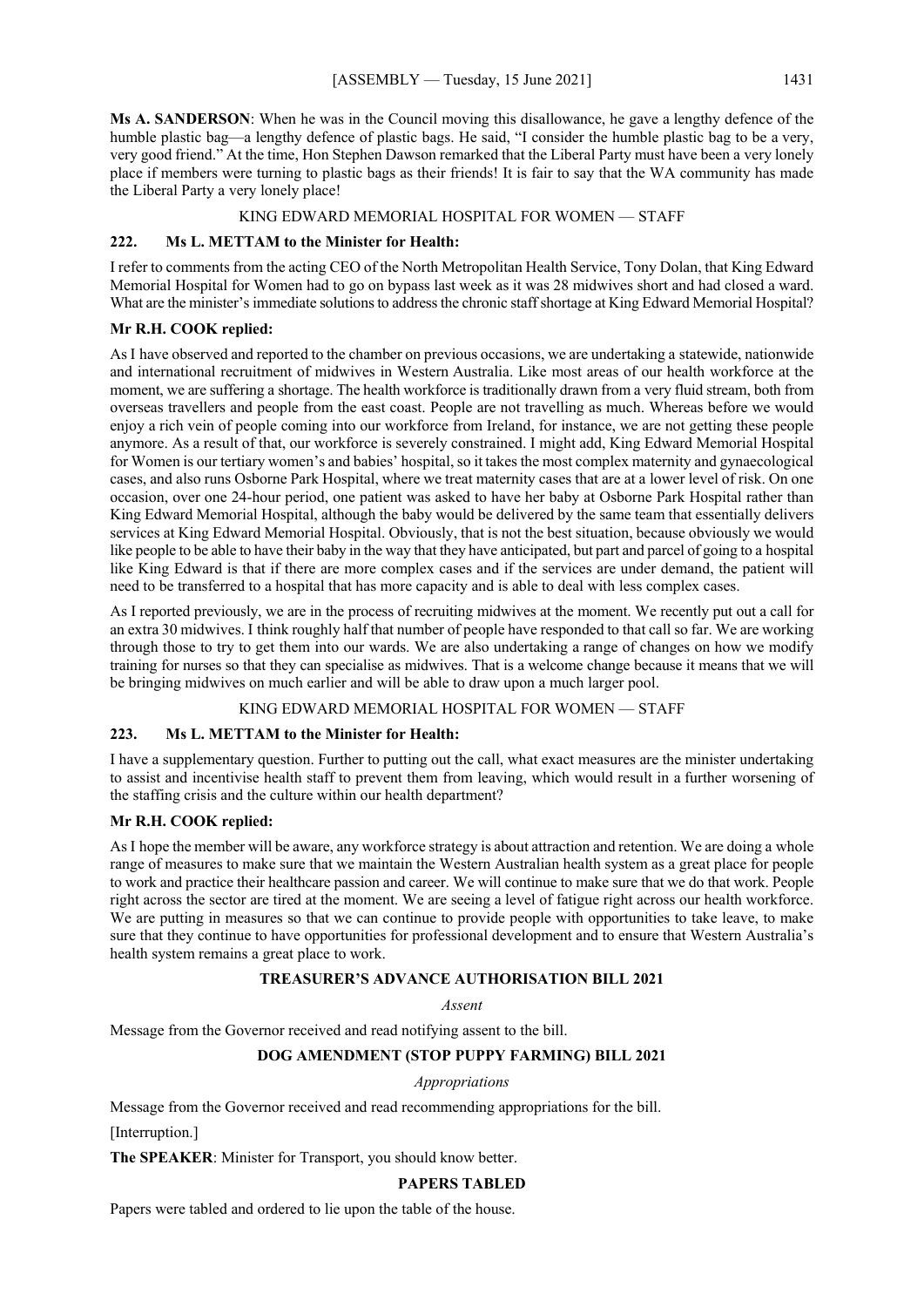#### **CORRUPTION, CRIME AND MISCONDUCT AMENDMENT BILL 2021**

*Notice of Motion to Introduce*

Notice of motion given by **Mr J.R. Quigley (Attorney General)**.

*Remaining Stages — Standing Orders Suspension — Notice of Motion*

**Mr D.A. Templeman (Leader of the House)** gave notice that at the next sitting of the house he would move —

That so much of the standing orders be suspended as is necessary to enable the Corruption, Crime and Misconduct Bill 2021 to proceed through all remaining stages without delay between the stages.

# **STATE ECONOMY — TRADE**

## *Notice of Motion*

**Dr D.J. Honey (Leader of the Liberal Party)** gave notice that at the next sitting of the house he would move —

That this house condemns the WA Labor government for failing to sufficiently diversify the Western Australian economy, including the mismanagement of the restructuring of the state government's international investment and trade office network that is essential for international market diversification.

# **HOUSING — AVAILABILITY**

# *Notice of Motion*

**Mr R.S. Love (Deputy Leader of the Opposition)** gave notice that at the next sitting of the house he would move — That this house condemns the inaction of the McGowan Labor government in its failure to acknowledge the ongoing housing crisis and notes the specific lack of planning and implementation of support regarding —

- (1) the reduction of social housing availability and consequential long-term security;
- (2) strategic land release to allow for development of accessible housing;
- (3) decrease in affordable housing and land;
- (4) lack of funding for imperative transitional housing;
- (5) steep increase in homelessness;
- (6) unavailability of critical emergency accommodation for those affected by cyclone Seroja;
- (7) the establishment and availability of accommodation for critical and essential workers; and
- (8) ongoing mismanagement of the construction boom;

and calls on the McGowan Labor government to make use of its \$5 billion surplus to remedy the potentially devastating impacts of the housing crisis on Western Australians.

# **MINISTER FOR HEALTH — HEALTH WORKFORCE**

# *Matter of Public Interest*

**THE DEPUTY SPEAKER (Mr S.J. Price)** informed the Assembly that he was in receipt within the prescribed time of a letter from the member for Vasse seeking to debate a matter of public interest.

[In compliance with standing orders, at least five members rose in their places.]

**MS L. METTAM (Vasse — Deputy Leader of the Liberal Party)** [3.28 pm]: I move —

That this house condemns the Minister for Health for failing to properly plan and manage Western Australia's health workforce and the health portfolio, leading to a chronic system-wide staff shortage and stressed and overworked healthcare workers.

Obviously, I am very keen to speak to this very important motion that has been moved by the opposition today. I would like to remind members of this place that the Minister for Health spent eight years in opposition, and he has now been in government for four years as the Minister for Health. The minister has quite obviously had a lot of time to think about the role, analyse his predecessor and think about how he would approach the important health portfolio. Indeed, I point out that in an article of 2 December 2015 produced and published on PerthNow, the shadow Minister for Health had a very definitive idea about how a state government should approach and manage the health portfolio. I quote from the then shadow Minister for Health at that time. The now Minister for Health stated -

Health is one of the most important jobs of a state government.

It's not a big ask that a government should make health a priority.

Following coming to government, the government undertook the sustainable health review in 2017. In accepting the report in 2019, the Minister for Health stated —

"The demand for health services in Western Australia has grown substantially over the past 20 years as the population has grown and aged, and the incidence of chronic disease, obesity and mental health conditions has risen.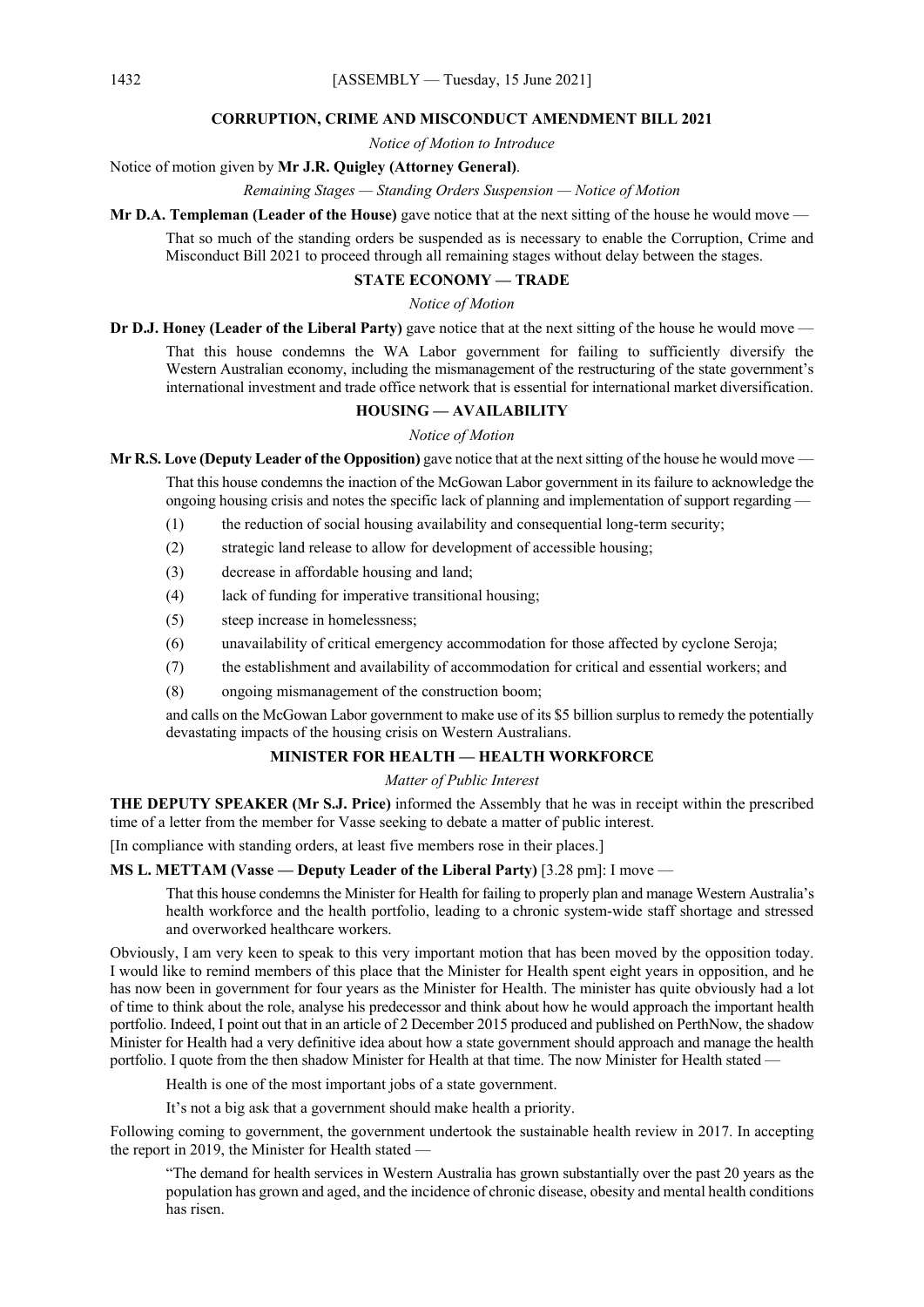…

"It's time to plan for the future, so we are commencing plans to build a new women's hospital at the QEII site—King Edward Memorial Hospital served the WA community well for more than one hundred years, but it's time to think about the next hundred years.

Four years after commissioning this report and two years after the release of that media statement, nothing has changed. In fact, we are seeing some significant issues and the cracks certainly are getting bigger in the health system as well. I go back to the commitment Labor made when in opposition. In an opinion piece of 2015, the shadow Minister for Health stated at the time —

Mark McGowan has committed WA Labor to having a dedicated Health Minister in his future government.

That is another broken promise of WA Labor. Certainly it is an issue that is becoming more and more prominent as the state faces a health crisis. Every hour that the minister dedicates to his other portfolios is an hour that is not committed to addressing the very urgent and concerning issues facing the health system. The health system is under significant pressure. It is in crisis. I think the biggest concern that the public of Western Australia has is that the Minister for Health is not acknowledging that crisis and is not urgently putting in place measures to address it.

Today in question time, on behalf of the health community and, more broadly, the public, I raised issues about diverting patients from King Edward Memorial Hospital; a prominent maternity hospital in this state. It has been of great concern that mothers-to-be, at 30 weeks pregnant, would be diverted away, which apparently is part and parcel of being part of the public health system, in the words of our health minister.

I asked the Minister for Health what urgency is being put on incentivising our health workforce to ensure that we can attract the midwives, nurses and staff that the health system requires. Quite overwhelmingly, we are seeing not only staff shortages in our health system, but also, among our frontline workers, a culture whereby a lot of health workers do not feel comfortable turning up to work. There have been issues around Fiona Stanley Hospital. I heard feedback directly from staff at Fiona Stanley about staff having panic attacks before going to work; that is, in a job that these workers actually love. It is very distressing to hear that these frontline workers are feeling that their voices are not being heard. These concerns very much reflect the concerns that were raised back in October last year by frontline staff at Perth Children's Hospital as well. We understand what the impact can be when staff are not supported in the way that they should be or, when there are significant understaffing issues, there is an impact in terms of poor patient outcomes. But it should be appreciated that our staff are also working under significant pressure. We have a chronic situation in our health system at the moment, and that is of the government's making. The government would like people to think that it is because of a particular surge in mental health presentations or because they have been overwhelmed at emergency departments. This has been backed up by Peter Allely of the Australasian College for Emergency Medicine in relation to comments from the Premier. I will quote from Mark McGowan, our Premier, from the beginning of June. The Premier's excuse was –

"And the reasons are complex, but basically they boil down to post-COVID there's been a surge in mental health presentations and it's difficult to explain—but a massive surge in mental health presentations," ...

The opposition in the Legislative Assembly has asked questions about this supposed surge in mental health patients. Peter Allely of the Australasian College for Emergency Medicine said that figure may have risen a small amount in the last 12 months but it is not a huge amount. Dr Allely stated —

"Mental health patients represent between 10 and 15 per cent of all presentations to our emergency departments."

Statistics raised by Channel Nine and also through questions asked in Parliament and data provided on the WA Health website illustrate that the demand at our emergency departments involving mental health presentations and emergency department presentations have been on trend and predictable. That is overwhelmingly the feedback that we have had from people in the health profession, including the Australian Medical Association and others. This points to the concern that the government has not planned for or invested in health to ensure that our health staff are supported. The government has not invested in health to ensure that this crisis could be averted. We have seen underinvestment in health. In the first three years of this government, investment in health did not keep up with growth. We know that ambulance ramping has tripled to its highest number. We have seen a record number of code yellows. Elective surgery waitlists have blown out. We also know that our health workers are working under extraordinary pressure. I pointed to the fact that when our health workers are not supported, issues occur and poor patient outcomes happen, and we have had those. The 2020 figures on severity assessment code events are the most recent and up to date. They state that a world-leading health system such as ours is now reporting 519 clinical incidents that have or could have had a near miss or caused serious harm or death attributed to improper healthcare provision. That was in the 2019–20 financial year, which is the most up-to-date information. One death due to improper clinical care is one death too many, but we are looking at 142 of these incidents attributed to improper care provision in 2019–20. The Minister for Health was scathing of the previous government when he was in opposition. He stated in 2012–13 that there had been 309 severity assessment code 1 incidents. He has now overseen a 68 per cent increase in that number under his watch. That illustrates how this government has politicised the health portfolio and ignored the problems that have occurred in response to its mismanagement of health.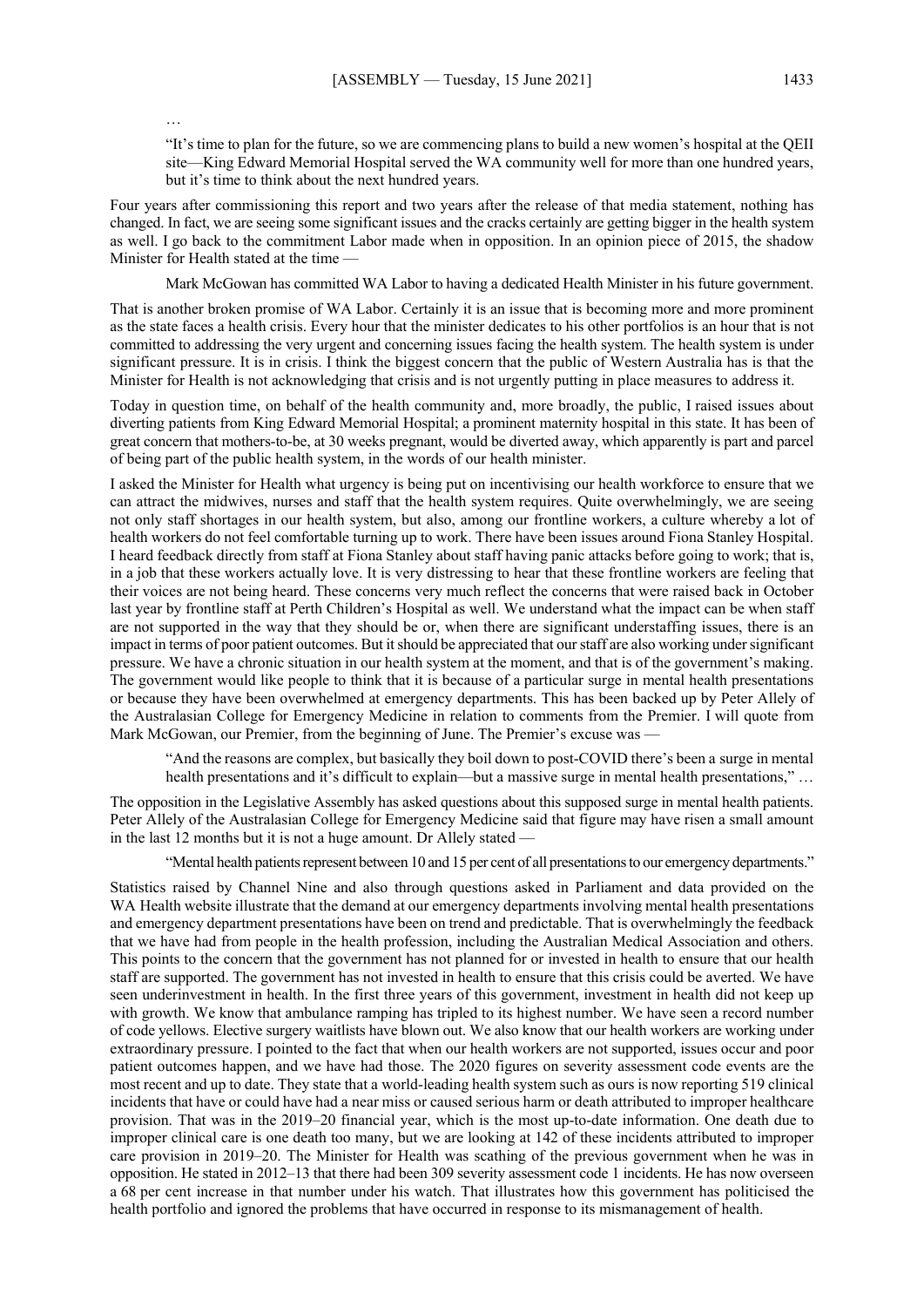A number of issues have been raised with us. The Leader of the Liberal Party will outline that nurses and health workers feel they have been thrown under the bus. The Leader of the Opposition will talk about some of the issues that are impacting regional health workers.

I would like to highlight some specific issues that have been raised with me. A nurse at a metropolitan hospital outlined to me that junior staff are not effectively supported. The minister has talked about bringing on new graduates and we certainly welcome that, but we have had some feedback about that. I was sent an email by a registered nurse at a metropolitan hospital, who also directed it to the Minister for Health. The email states —

I look after the junior nurses coming into the health service. The workload in this position has been immense with very little support, and I am not listened to. I will attach the letter I sent to Risk cover ...

The email continues —

The junior nurses coming into the health service are not supported properly to ensure they are safe and supported. I can see yet another PCH episode occurring at my hospital with one of my junior nurses. Processes being used for secondments and for allocating FTE is not transparent. I am not listened to and after all these years of nursing I am super worried about the safety of our public in a health system in crisis. This is making me sick.

This is an example of the correspondence the opposition receives time after time. Quite obviously, there is real concern amongst our health workers about how they are being supported. We certainly welcome any efforts by the government and its commitment for additional staff at Perth Children's Hospital, but it is not just the staff at Perth Children's Hospital who are feeling the pinch. That email was from a staff member at Armadale–Kelmscott Memorial Hospital. We hear the same things from staff at Fiona Stanley Hospital. I raised in the media recently the significant issues in the maternity ward at Fiona Stanley Hospital. Staff members are having panic attacks before going to work. They are really concerned about the impact on mums and bubs and what this lack of support will result in. They are worried about the pressure they are under to go to work when they are sick and the pressure to do double shifts night after night. These are real concerns.

We are also seeing an impact on patient care. Last week, we heard the story of Rockingham mum Tori Crawford, whose baby died during childbirth at Rockingham General Hospital in December. Tori's uterus had ruptured, but she was not supported by staff until it was too late for her baby girl. The Rockingham hospital report highlights that opportunities had been missed to avoid the tragedy and that there had been failures in communication and staff training. That is exactly what the worker from Armadale hospital was talking about when she wrote to not only the opposition but also the Minister for Health on these matters. That is also highlighted by what staff at Fiona Stanley Hospital are saying about being overworked. Warnings were raised by Perth Children's Hospital in October last year and several times since as well. We had the situation last week when there were no emergency department beds available one morning at key metropolitan hospitals—Armadale, Fiona Stanley, Royal Perth, Sir Charles Gardiner and Rockingham. Our health system is under immense pressure. Our staff are feeling the pinch. They deserve to be supported.

I go back to my original comments and the comments made by the Minister for Health when he was the shadow minister back in 2015, when he said —

Health is one of the most important jobs of a state government … It's not a big ask that a government should make health a priority.

For the benefit of health staff, where is WA Labor's commitment to have a dedicated Minister for Health? We cannot afford to have a part-time minister in this role while our health system is in crisis.

**DR D.J. HONEY (Cottesloe — Leader of the Liberal Party)** [3.45 pm]: I rise to support this motion by the Deputy Leader of the Liberal Party. This is not a new crisis that we face in the state of Western Australia. Before the election, a WAtoday article was published on 9 March headed "'Survival mode': Perth nurse-to-patient ratios reach 'outrageous' levels". The article states —

Nurses at Perth's major hospitals say they are working in "survival mode", operating with shortfalls of 30 to 50 fewer staff than required.

And emergency department doctors have backed the claims, saying staffing ratios accepted in major emergency departments were "outrageous" and would never be accepted in hospital wards.

Nurses say patient safety is at risk, with the shortages most severe in critical care and specialty areas at King Edward Memorial Hospital, Perth Children's Hospital and major emergency departments.

This warning was given well before we saw the dreadful incident at Perth Children's Hospital, but we know that there have been dreadful incidents at a number of hospitals around Perth because of this crisis. The article continues -

Australian Nursing Federation state secretary Mark Olson said nurses were "actively discouraged from calling codes" that would alert hospital management and government authorities to dangerous staff shortages.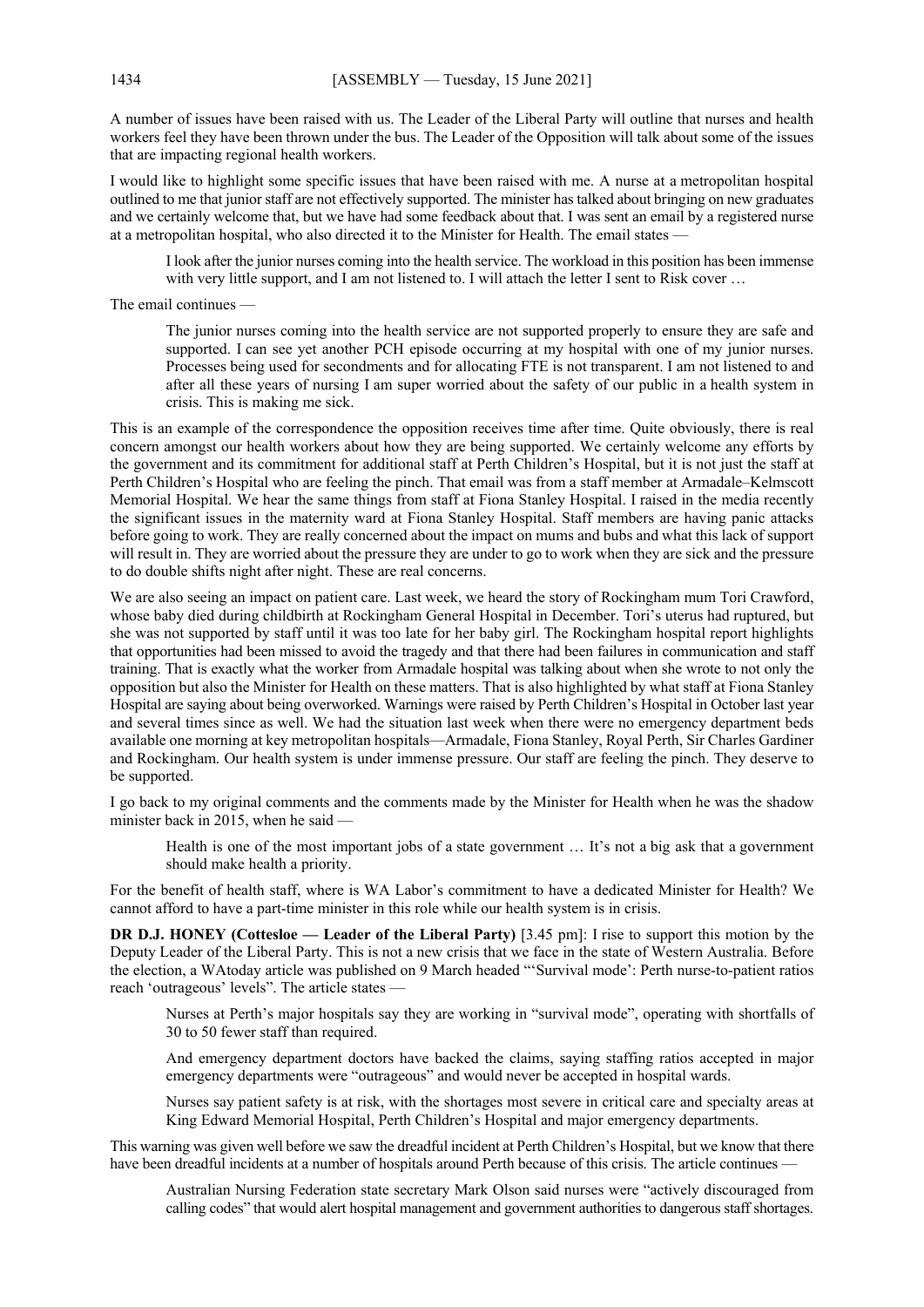A consistent part of this issue is the pressure on staff. That is something this government and this health minister should have been concerned about. This was public. We on this side of the house raised these issues more than two years ago. We raised issues about ramping at the emergency departments of hospitals. We were reporting the concerns of doctors, nurses and other medical staff, who had expressed their concerns to us. We raised what people were saying and, in particular, what the staff in those hospitals were feeling.

The article continues —

Dr Peter Allely wrote an exclusive piece for *WAtoday*, saying hospitals operating in dangerous ways was now the norm.

"There are not enough beds in our WA hospitals and EDs to accommodate all the sick and injured people who come to us for help every day," Dr Allely wrote.

I will not quote that article at length given the amount of time I have in which to speak. An ABC news report published on Wednesday, 21 April this year and headed "WorkSafe to investigate Bunbury Hospital after AMA workplace culture complaints" states —

WA's workplace health and safety body has confirmed it will launch an investigation today into the Australian Medical Association's claims of a "crisis" situation at Bunbury hospital.

A recent AMA survey of more than 55 doctors at the health campus found more than 80 per cent of hospital staff were worried about poor staff morale, with more than half of them suggesting the issues had worsened over the past year.

It goes on

The head of the WA branch of the AMA, Andrew Miller, said he spoke to staff about concerns that workplace culture was affecting patient care.

"They don't feel that the culture is good, they don't feel like they can safely raise concerns about patient care without their jobs being at risk," …

That issue was amplified with the reference of staff to the Australian Health Practitioner Regulation Agency. The article continues —

"When the hospital makes arrangements around rostering, around patient loads, around the number of beds that will be opened, how many staff get rostered on for different shifts and the amount of overtime they have to work—staff have concerns around the sustainability and the safety for patients as a result of that."

On 4 June, Peter Law wrote an article headed "Fiona Stanley Hospital deputy director of clinical services John Anderson declares crisis in ED". This is a senior staff member of the hospital and someone who should be listened to. The article goes on to say —

An executive at one of WA's biggest public hospitals has admitted what the State Government won't doctors have faced an unprecedented "crisis" this week.

I note that the Minister for Health and the Premier, and others, refuse to call this a crisis. I think this will be worse than a crisis. I have the greatest fear that this will be a complete meltdown of our health system. I will explain why. I will not quote the article in full, but in that article the deputy director of clinical services, Dr John Anderson, is quoted as saying —

Yesterday, "bed state black" was declared at the hospital's intensive care unit, meaning the department couldn't accept any more patients and they needed to go elsewhere for treatment.

The article goes on to state —

Dr Anderson reminded staff of "mandated actions" designed to identify patients "for potential transfer or discharge as soon as possible".

The staff are being put in the position of having to put patients who should be staying in hospital out of the hospital or directing them somewhere else. Patients are being pressured by the staff to go home. That causes distress to not just those patients but also the staff in those hospitals.

I refer to a recent article from Thursday, 10 June, titled "King Edward Memorial Hospital boss says midwife and bed shortage to blame for bypass". The article states -

Sick midwives, staff shortages and closed beds are to blame for having to turn away mothers from the State's leading maternity hospital, says North Metropolitan Health Service acting chief executive Tony Dolan.

His comments come after it was revealed King Edward Memorial Hospital … went into bypass for 24 hours this week, leading to a mother being diverted to Osborne Park Hospital.

…

Mr Dolan said the diversion was caused due to the high volume of patients, "sickness around midwifery staff" and "shortages" in the midwifery workforce.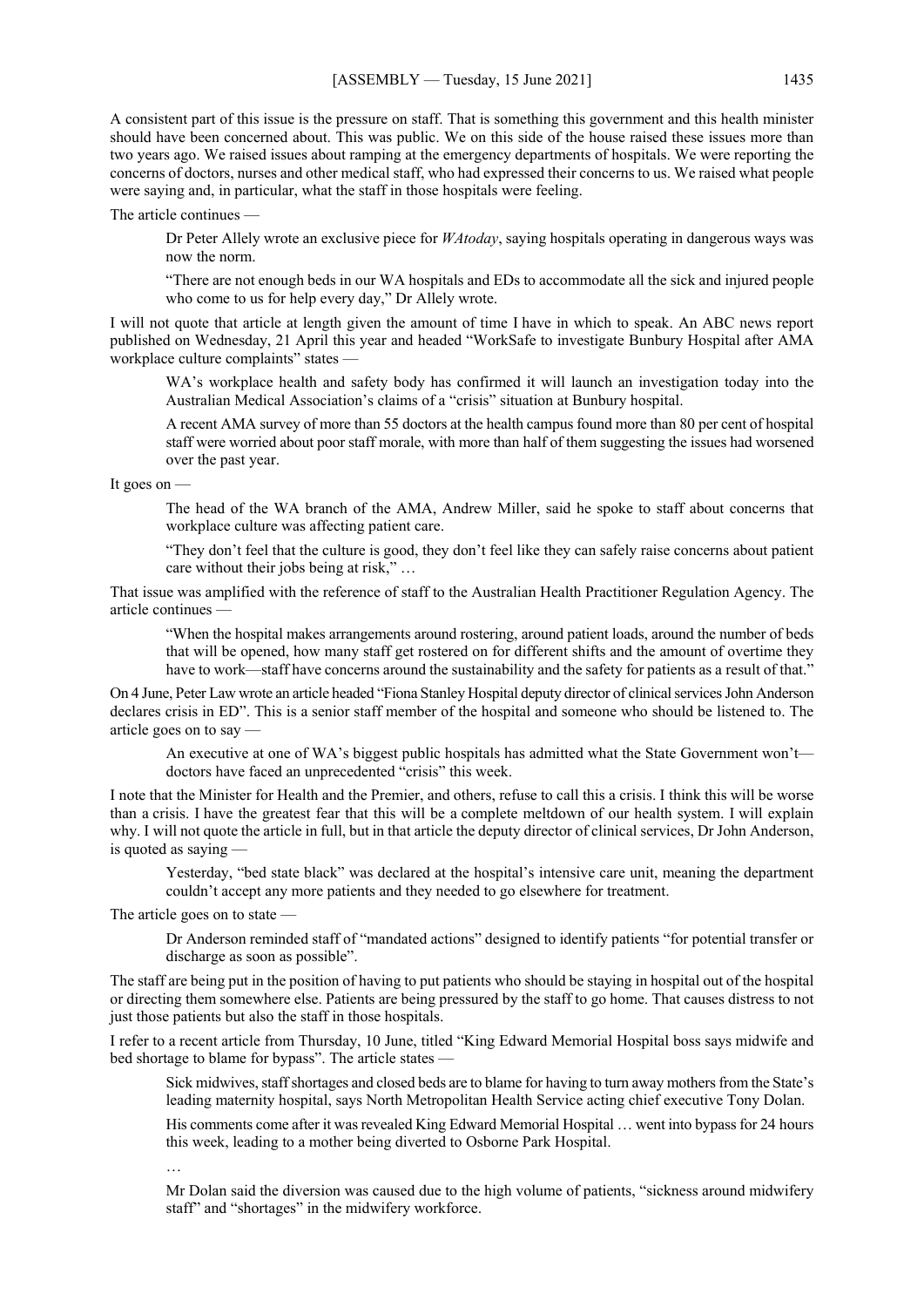What is most disturbing in this article is that it goes on to quote Mr Dolan as saying —

"At the moment for the beds that we've got open, we're about 28 midwives short," …

That means that the hospital does not have the staff-to-patient ratio that it requires to safely administer health services. I saw the minister shake his head. Otherwise, does that mean that that hospital has 28 midwives in excess of requirements? We know that is not the truth because we have taken the time to talk to the staff. The Deputy Leader of the Liberal Party; shadow Minister for Health has been doing a fantastic job of digging into this issue.

This is a crisis of the government's making. The government has done nothing for four years. It is hiding behind COVID. What is most egregious is the treatment of staff, or should I say the mistreatment of staff. The staff do not feel safe. Why do the staff not feel safe? The prime reason is that we had an incident at Perth Children's Hospital. An investigation was carried out, which the CEO would not even sign off, yet three of those staff members were referred to the Australian Health Practitioner Regulation Agency. I have spoken to other senior medical managers in hospitals, and they are saying now that none of their staff feel safe. In fact, I believe AHPRA is being overwhelmed with staff reporting the hospitals for having an unsafe work environment. The staff are overworked. They are terrified that if they make a single mistake, they will be disciplined. As I have said before, the staff are distressed.

I will finish on this point. The most worrying thing about all this is that those staff are becoming so distressed and feel so unsafe that it is affecting their health. They are being asked to do two or three shifts in a row. That means that those staff are not getting proper rest and proper recreation. Those staff are saying, "If I'm going to be unsafe, then I won't come to work when I feel unwell. I won't come to work when I feel distressed." That is going to happen at an accelerated rate. I am enormously concerned that the lack of sufficient action by this government will cause not just a crisis but a complete meltdown of our hospitals in Western Australia.

**MS M.J. DAVIES (Central Wheatbelt — Leader of the Opposition)** [3.53 pm]: I rise to add my comments to this motion. Again, we have raised what is a most concerning issue for the community of this state. It seems that we leave this place for a week and go back to our electorates, and we come back and a number of crises have emerged again in just that short period. We keep finding ourselves, Minister for Health, in the position of having to raise these very, very serious issues in state Parliament.

I am afraid to say that it is not just in the metropolitan area that we see this malaise. It is seeping out across regional Western Australia. We know that regional Western Australians have challenges in accessing topnotch health care. It is a very difficult area to service. We have some amazing staff. However, it was most distressing to see from an editorial in the *Albany Advertiser* online of 10 June that there has been significant ambulance ramping at Albany Health Campus. The Leader of the Liberal Party raised issues with Bunbury Hospital. "Toxic work culture" is used in reference to that particular campus. On a number of occasions, WorkSafe Western Australia has been called in to deal with the issues that are being raised in that place. These are not issues that go to bringing about positive patient outcomes when we are talking about trying to provide a top-level health service. The article states that at Albany Health Campus, the ambulance ramping total for May was 19 hours. The article goes on to say -

… Albany's ramping total this financial year was higher than in the previous five years combined.

We have since been contacted by local medical professionals who have shared their concerns about a system being pushed to its limits.

The people who raised these issues want to remain anonymous. They are scared for their jobs. The article goes on to say —

In a region where ambulances are scarce and some manned by volunteers … ramping can have disastrous outcomes.

We're told nurses and doctors are doing their best, but there aren't enough people or resources to go around.

That is incredibly concerning. Albany is a major regional health centre. Bunbury Hospital has been described as having a toxic work culture.

We have also talked in this place previously about the fact that this minister has missed the red flags that have been emerging over the last four years. I stood in this place on 25 September 2019 to talk about midwives and midwifery in regional Western Australia in particular and to raise my concerns that we were not doing enough to ensure that we have midwives in regional Western Australia. I raised the fact that Geraldton Universities Centre had been trying to partner with the state government to come up with a model that would ensure we could grow our own midwifery workforce and have enough staff on the ground to provide this vital service. That was blocked by the Department of Health. The minister could not provide an answer to how we might overcome that blockage. As far as I know, Geraldton Universities Centre gave up on trying to pursue that. This universities centre was trying to create a model that would provide a sustainable intake of staff to build midwifery expertise in regional WA and to take the pressure off our tertiary hospitals, yet back in September 2019, when we raised this issue, along with many other issues in regional health, that was ignored by this government, we could not get an outcome, and the centre abandoned that idea. Regardless of whether this centre comes back to pursuing that, it is incumbent on this government to look at all options when it comes to providing a midwifery workforce for our state, not just in our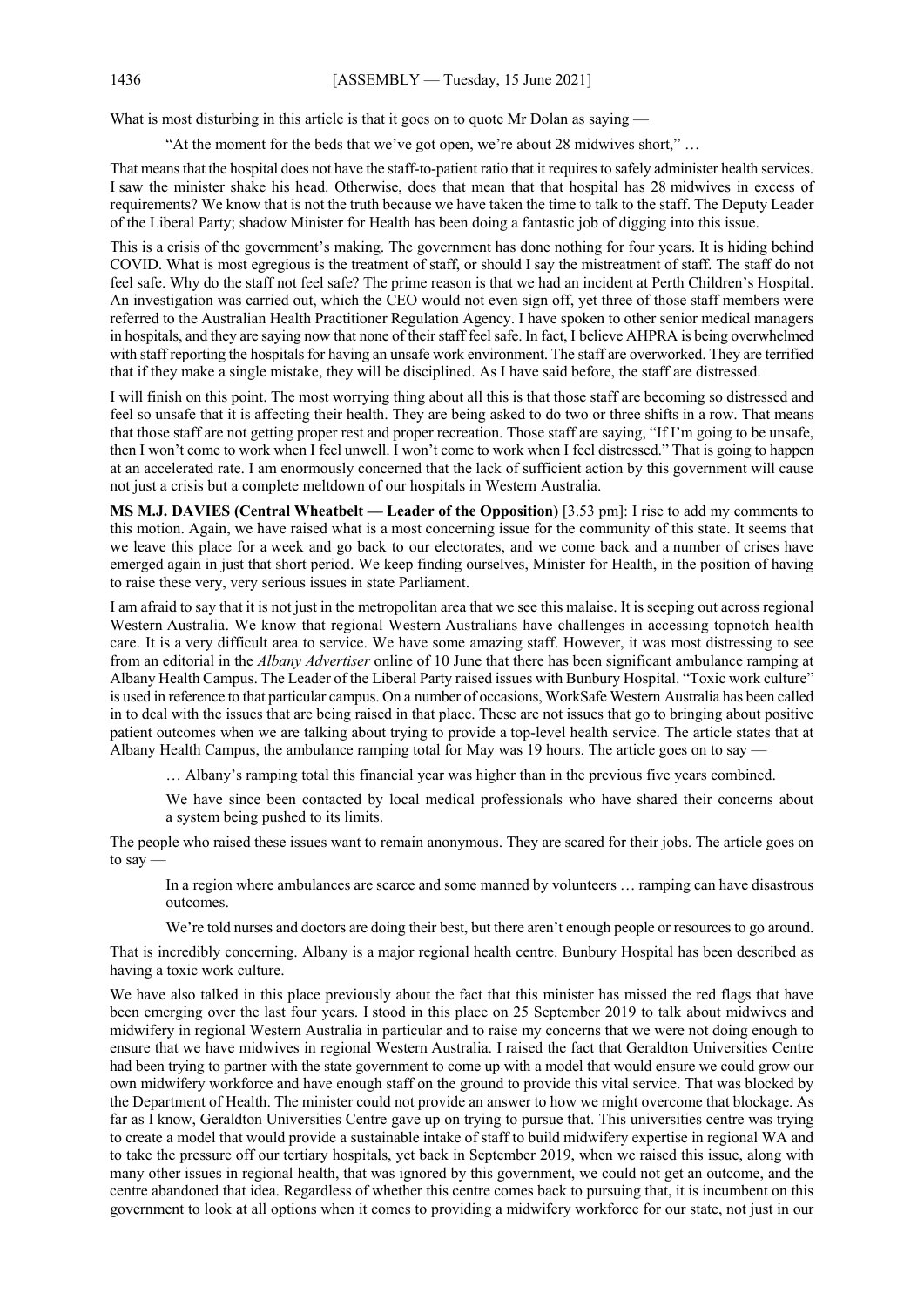tertiary hospitals, which we know are in crisis, but also in our regional areas, where we have to be able to think outside the square and work with those education providers to ensure that we have the best medical care available. We certainly have been raising those issues in this place for some time. Those red flags have been ignored by this government. We have talked about that in the case of the Your Voice in Health survey and have gone through all those things that have been raised previously. I have run out of time.

**MR S.A. MILLMAN (Mount Lawley — Parliamentary Secretary)** [3.58 pm]: I rise to make a contribution to this matter of public interest on the provision of health services in Western Australia. I notice that when one has regard to the text of the MPI, one of the fundamental attributes on which the opposition speakers have failed to make out their case is that the Minister for Health does not have a plan to tackle the issues in health.

#### **Mr P.J. Rundle** interjected.

**Mr S.A. MILLMAN**: Not once, member, did I interject while opposition members were speaking. I will seek the protection of the Deputy Speaker because I do not propose to suffer the interjections that I had to endure last time around. I have a number of points that I would like to make in the short amount of time that I have available to me.

**Mr R.S. Love**: We'd like that too.

**Mr S.A. MILLMAN**: Excellent. Thank you, member for Moore.

Opposition members have said, firstly, that the Minister for Health does not have a plan and, secondly, that we have been in office for four years and that nothing has changed. Let me deal with the first proposition because that statement demonstrates an impressive level of hyperbole. It did not take me any time at all from the moment that this matter of public interest started until now, 30 minutes ago—very little time at all—to determine some of the outstanding achievements that the minister delivered over his first four years in government. The Perth Children's Hospital was opened. The Kalamunda Hospital was upgraded. There was a \$13 million investment for the Harvey health service. CT scanners were introduced in the Karratha Health Campus and the Geraldton Health Campus. We have a new MRI scanner in Kalgoorlie. The budgets that have been handed down, including the first budget in 2017 and those throughout the first term of government, have all contributed significant sums of money to the health budget. Incredible work was done throughout the first term of the McGowan government to tackle mental health. In the pre-COVID-19 pandemic era, there had been a significant increase in the impact of mental health. This has been, I think, the function of a couple of things, one of which is a silver lining. One thing that I have noticed over the past few years is that the taboo associated with mental health has ameliorated. People are much more comfortable, confident, assured and prepared to raise, canvass and discuss mental health issues. Members need only refer to some of the incredible maiden speeches in this place a couple of weeks ago to recognise how important the question of mental health is. Because more people are aware of mental health, more people are taking time to access the necessary services, and although that puts an additional demand on our system, it should be welcomed because we are helping and treating those people. That is the way in which the McGowan government is putting patients first. Understandably, we also need to ensure that we put significant investment into mental health. I see the member for Joondalup, who is passionate about this topic, and it reminds me that \$7.1 million was invested during the term of the last government into a mental health observation area at Joondalup Health Campus.

I heard the contribution of the member for Central Wheatbelt.I note that the health services in Katanning, Gnowangerup, Kojonup and Tambellup—all in Nationals WA seats—received increased funding, upgrades, extra facilities and resources. That is what happened in just the last term of government. For those who have said that nothing has changed or nothing has happened —

**Ms M.J. Davies** interjected.

**Mr S.A. MILLMAN**: No; I did not interject once while you were speaking.

### **Ms M.J. Davies** interjected.

**Mr S.A. MILLMAN**: Not once did I interject, member. The problem is that when the Leader of the Opposition tried to articulate her argument—she failed to do it—she said, first, nothing has happened and, second, that this is a minister without a plan. The facts speak for themselves: plenty has happened.

### [Quorum formed.]

**Mr S.A. MILLMAN**: I appreciate the contribution of the member for Moore. The more people who hear just how wrong the case that was presented by the opposition in this MPI, the better.

Let me disabuse all members of the proposition that nothing was done over the last four years. The next thing I want to do is to make sure that everyone is crystal clear that this government and this minister have a plan for tackling the unprecedented circumstances in which the health system finds itself. As I have done on a number of occasions, because members of the opposition do not grasp this, I will locate this argument in the necessary global context. We are in the midst of both a global surge in demand for health services and in the midst of a global pandemic, yet the Western Australian government and the Western Australian health system continue to deliver a world-class health system for the citizens of Western Australia. That stands in stark contrast to any number of other jurisdictions and it stands as testament to the work that this government has done.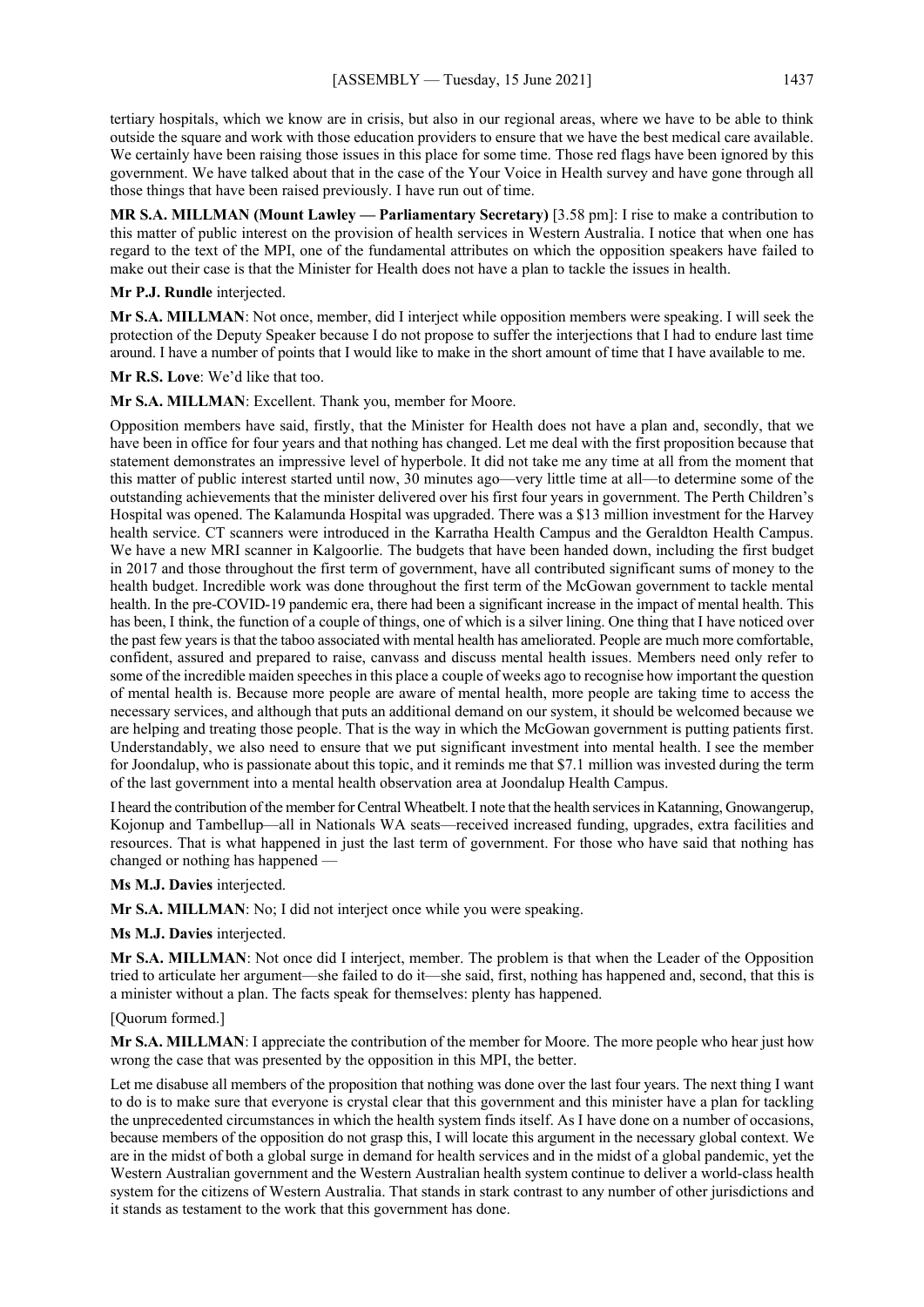The one thing that the opposition does not seem to be able to grapple with is that health is a complex portfolio that is multifaceted. One of the most incredible propositions that the opposition advances—I am flabbergasted by it every time I hear it—is that somehow this minister is not capable of dealing with the question of health at the same time as he deals with jobs or trade or science or medical research. I have said it before and I will say it again: these portfolio responsibilities bring together areas of absolute focus for this government. They provide us with the opportunity to take advantage of the fact that we are world leaders in our COVID-19 pandemic response. Our major trading partners—Japan, Korea, India and China—are all still wrestling with this. The Prime Minister—your Prime Minister at the moment is doing a free trade agreement with Britain, which is wrestling with wave after wave of COVID. The British National Health Service has a hospital waiting list for elective surgery of over five million people. That is indicative of the global nature of the surging demand on health systems worldwide. One way in which we can leverage our excellent response to the COVID pandemic and to promote trade at the same time is by resourcing this portfolio with an excellent minister, and to have those conversations with our trading partners. I have mentioned this previously, but I have to mention it again because the opposition fails to take the point: it is only by investing in medical research, science and innovation that we will find ourselves in a position to be able to continue to deliver our world-class health system.

I was with Professor Lyn Beazley and the Labor members for Scarborough and Churchlands at the Royal Perth Hospital Health Excellence Awards in research at the WA Museum a couple of nights ago, and it was incredible to hear about some of the cutting edge research that is being done and funded by the Royal Perth Hospital Medical Research Foundation.

The other thing that the opposition has a tendency to do is to quote selectively. They are masters of the idea that data is the aggregation of anecdotes. It is not. They grab one story and blow it out of all proportion. It is incredible. The minister must have a thick hide, because when he introduces a reform, he is criticised for it—and then the opposition quotes him out of context. When we were elected to government, we initiated a staff survey to get a sense of the attitudes of staff working in our health department. Opposition members have a tenancy to grab the worst possible story. Why do they think that that is going to work? It does not wash as far as I am concerned. They need to look at the entire picture and not quote selectively in order to demonstrate a weak point that they have not been able to establish in any event. I got the results from the 2020 Your Voice in Health survey that found that health staff are positive about their roles and strongly committed to patient care. Engagement levels in the survey rose, despite the interruption of the COVID-19 pandemic. It found that areas for improvement included more support for staff wellbeing. The results of the second Western Australian health system staff engagement survey show increased employee engagement and that the workforce is positive about their roles and strongly committed to patient care.

None of that should come as a surprise to any member in this chamber. I for one stand in support of health workers in the hospitals and health services in my community in Mount Lawley—places like Osborne Park Hospital, Royal Perth Hospital and Sir Charles Gairdner Hospital. While I am talking about Osborne Park Hospital, I was amazed to hear the opposition level against us, as though it were a criticism, that somebody was not able to get service at King Edward Memorial Hospital for Women but was able to access services at Osborne Park Hospital. In fact, this is what a health system should look like—a system where a service is provided, irrespective of geographic location, and where people can go from King Edward Memorial Hospital and still receive world-class care at Osborne Park Hospital. I know it is world-class care because I have been there, and I was there with the minister when we announced millions of dollars' worth of investment in that particular facility at Osborne Park so it can continue to deliver world-class care for the people in my community of Mount Lawley.

The other point I wish to make relates to the absence of a plan. Such an incredible proposition was advanced by the opposition. Clearly, this government has a plan. We took that plan to the election and we are committed to delivering on that plan. When there is pressure on emergency departments, we need to spend money to upgrade them. That is why we spent money on Royal Perth Hospital's emergency department, we are spending money on Sir Charles Gairdner Hospital's emergency department and Peel Health Campus will get an upgrade. I have mentioned all these previously but I am making the same points again because it seems as though the opposition has not got the point; it is not very good at listening. Armadale Health Service's emergency department was upgraded.

This is a government that recognises that our health system is facing challenges. It is not unique or constrained to Western Australia. This government is well placed to deliver the necessary policy outcomes to tackle those challenges. The only reason we can tackle those challenges is that ever since we took over the Treasury bench, we have been focused on making sure that finances are on a sustainable footing to be able to pay for this health service into the future. The problem with those opposite is that the government that they were part of was in the never–never. It just increased debt and deficit, and it was completely unsustainable. We need a responsible, mature government that has a plan and has the capacity, fortitude and ability to implement that plan. We need a minister with the drive and vision of the Minister for Health to make sure that that is delivered.

**MS M.J. HAMMAT (Mirrabooka)** [4.11 pm]: Thank you for the opportunity to rise and speak on this matter of public interest. I am delighted to have the opportunity to speak on an issue that I have spent some time thinking about over many years—that is, the health workforce. It is particularly important to note, when speaking about the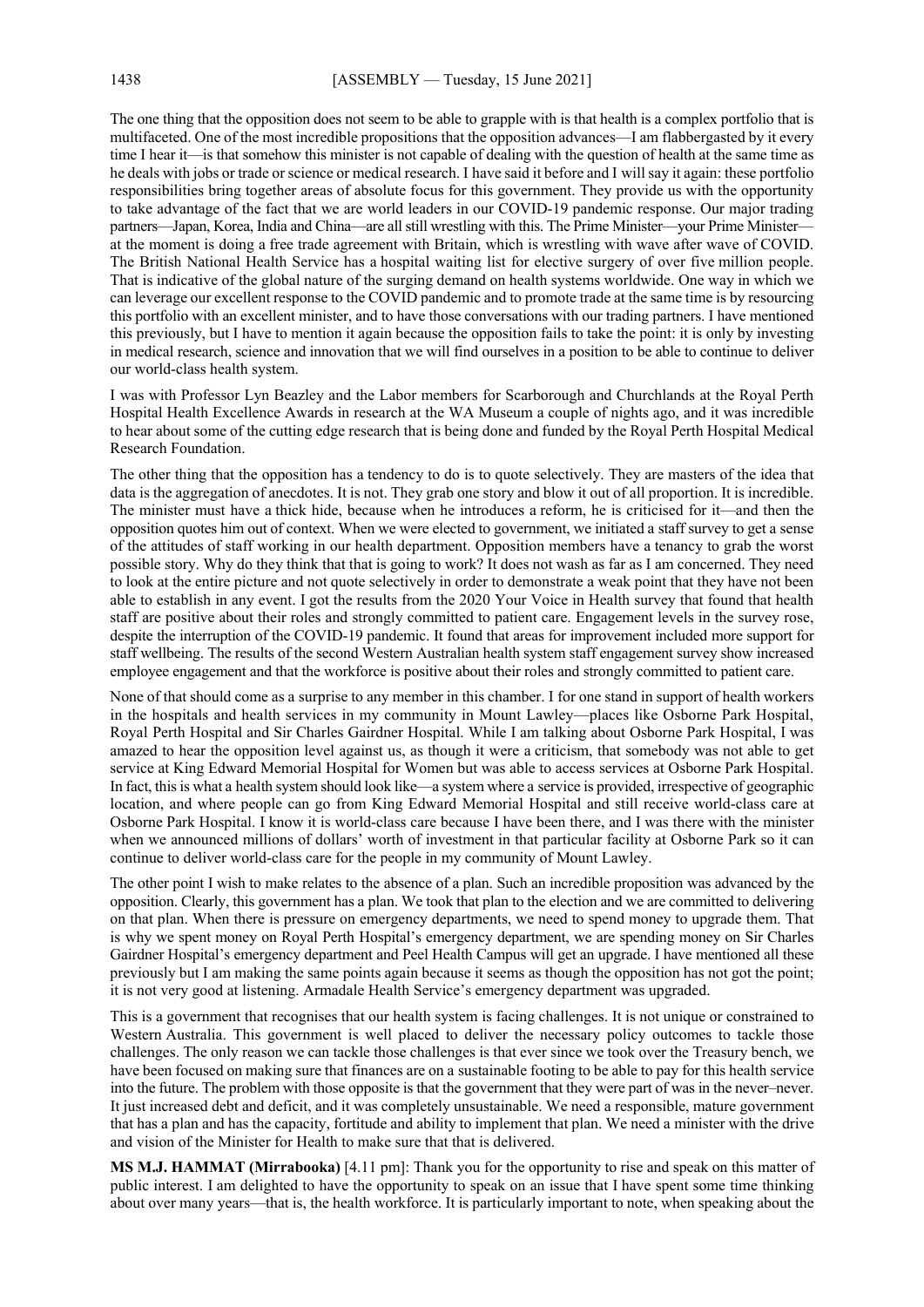matter before the chamber today, that we have heard a lot about some of the professional workers in the system. But it is worth noting that the health workforce is made up of many workers. Doctors and nurses have clearly been reflected on by the members in the corner today. Particularly on International Cleaners Day, it is important to recognise that cleaners in our hospitals perform essential roles, as indeed do orderlies and a wide variety of other health professionals such as physios, nutritionists and administration staff. During any discussion about our health workforce, at the very front of our mind we should recognise that the health workforce is not just made up of doctors and nurses, although clearly they are important. All the workers in our health system are important. They all perform essential roles. But it would be remiss of us not to reflect on the very important services that others also perform in our health system.

I rise today because I particularly want to talk about the sustainable health review. We have heard from the member for Mount Lawley that one of the key propositions in the matter of public interest before us today is the idea that there is the lack of a plan in the health system. I strongly reject that proposition. I do that because I want to acknowledge the work that has gone into developing a sustainable health plan for our system. Much of that work was initiated by the current Minister for Health on assuming office when the government established the sustainable health review. It was announced in 2017, so shortly after the state election. The final report was completed in 2019. That is a blueprint for the next 10 years at least, to ensure that Western Australians receive quality health care that can be sustained for generations. This is the challenge that we all recognise: we need to have a sustainable long-term health system for all Western Australians. I was fortunate to be involved in that review as one of the panel members. I am very glad to report that the final report focused on driving a cultural change and on prevention and community care as essential parts of ensuring that we have a sustainable world-class health system. That review and the work of that panel was very much focused on delivering patient-centred care, so recognising that patients are at the centre of all that we do. The health system should also provide high-quality care and financially sustainable health care.

A range of issues were considered as part of the review. To the minister's credit, he appointed a very sound panel to undertake the work. That panel was excellently led by Robyn Kruk, a woman with significant international experience in matters of health care. It also included the director general of Health and the Under Treasurer, an important person with views about the health system. We had a nominee from the minister, Warren Harding, and also nominees to speak on behalf of clinical staff in the clinical considerations, as well as nominees from consumers and carers, and employee nominees. The panel included a broad range of stakeholders with interests in the health system. The panel undertook very extensive work and carried out extensive consultations in the community. It engaged with hundreds of individuals and organisations. It accepted hundreds of written submissions as a way of really understanding what our health system needed to achieve in the future from a wide range of perspectives. This group travelled all over the state and convened forums in many regional centres as well as many forums in the metropolitan area. It also worked with reference groups on an ongoing basis, one comprising clinicians and the other comprising consumers. Extensive consultation work was undertaken. One of the things that struck me was the high level of mature responses that we heard during those consultations. People are very considered about the health system and recognise that many challenges are placed upon it. They also recognise that careful planning and work will ensure that we are able to deliver a health system that ensures people access the health care that they need at the time they need it. They also recognise that sustainability is key to the long-term success of our health system. I think it was a very good process. It was a very extensive process. It took account of a wide range of interests, both within the health system and also within the community, recognising that many other organisations also have views about our health system. This was pulled together into a final report that was released in 2019. It developed a number of long-term strategies for the health system.

To suggest, as members in the corner have done, that there is no plan for our health system is false because very detailed work has clearly been undertaken by this government, not just to extract one or two case studies and then submit that those stories represent the universal experience of many, but a very detailed piece of work from a panel that undertook very extensive consultations, listened to what people had to say, issued an interim report to gain feedback so that we could test our ideas and assumptions and then produced a final report. That demonstrates a very strong commitment to not just developing a plan but developing a plan that was properly consulted on and properly considered, one that has sustainability at its heart and recognises that we must deliver care in the community and work in partnership with many organisations if we are to succeed. I guess I contrast quite sharply the work that this government and this minister have done to deliver a plan with the latest anecdote that was contributed to the debate by those in the corner.

We should be very clear that the challenge before us requires a long-term piece of work to change. That was one of the conclusions of that report. Many strategies were identified in the recommendations. I wanted to touch on a couple that I thought were important, dealing with workforce issues in particular. One of the things identified was the need to achieve cultural change. At the heart of that was a recognition that this is a long-term strategy; it does not happen overnight and it does require a commitment from all levels of our health system. I was very impressed with the maturity that was brought to those discussions. The member for Mount Lawley talked about the survey, which is an important tool for gathering information about the views of the workforce. The government's commitment to that as an ongoing tool for gathering feedback and implementing recommendations is to be commended.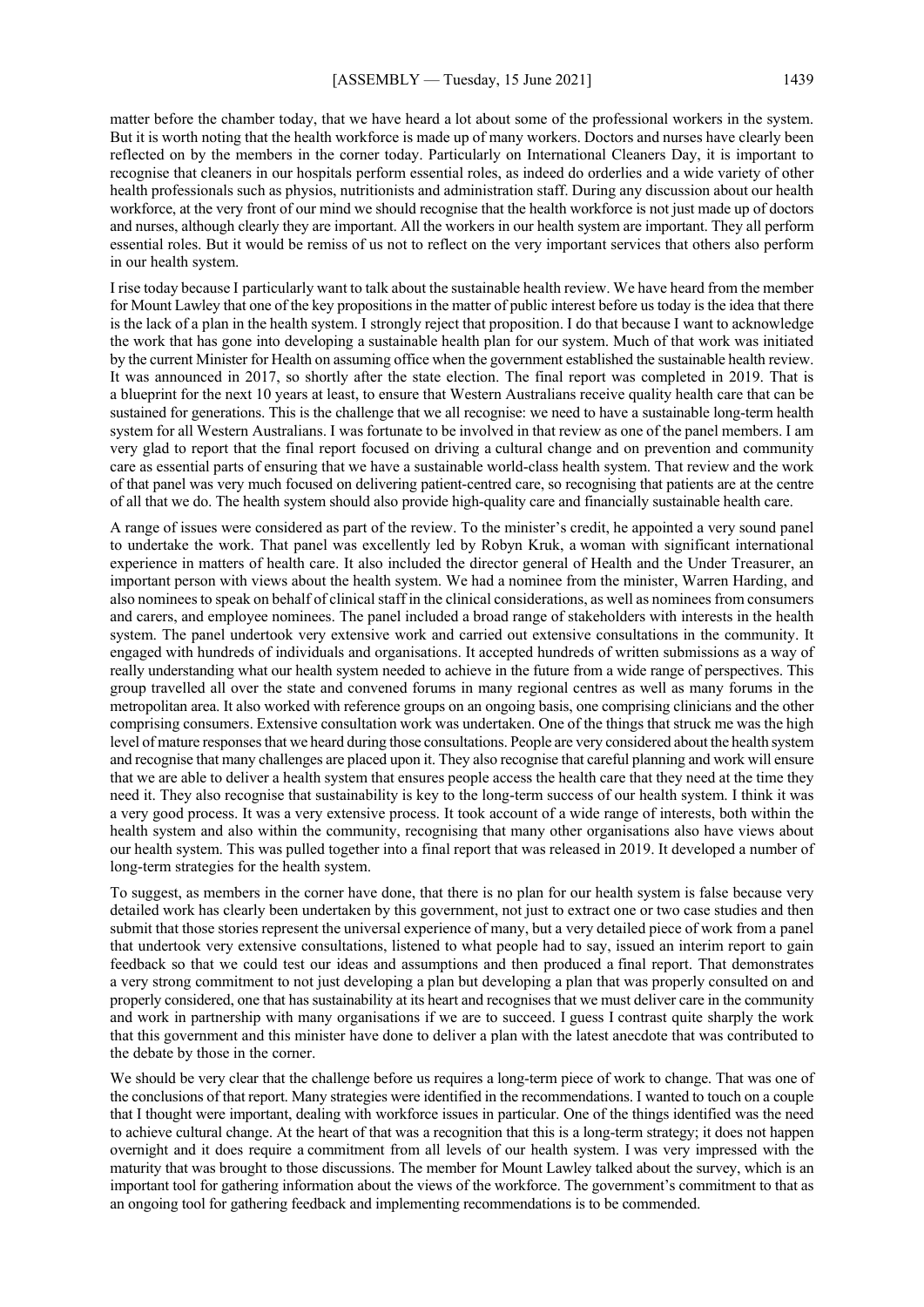In the short time I have available, I also want to acknowledge another key part of the recommendations of this report—recognising partnerships, and the fact that the health system relies upon partnerships, particularly with regard to meeting workforce challenges. Members might be aware that the health and community sector workforce is the largest workforce in the state and is growing. Meeting growth in demand is a significant challenge. Even when we were doing the sustainable health review before the pandemic, it was recognised that training people for the health system was a key challenge. We recognise the need to work with universities, vocational training organisations, medical colleges and unions. We need to work with all these organisations to develop partnerships to ensure that we have the skilled staff we need in the places where they are needed and at the time they are needed.

The member for Mount Lawley also spoke very eloquently about the pandemic. At the time we worked on the sustainable health review, we could not have foreseen how the health system would be challenged by a global pandemic. This has been experienced all around the world and has, undoubtedly, focused our minds on the work we need to do. Our health workforce has responded to the challenges of the pandemic and the increased demand. The minister already referred to this earlier today, and I am sure he will again, but the pandemic has put our normal sources of skilled labour for the health system under pressure. We have an excellent plan in the sustainable health review, but we have been significantly challenged by the pandemic. I applaud the minister for the work that he is doing to respond to those challenges while committing to a long-term plan that will deliver for all Western Australians a health system that is sustainable and high quality and has patients as its central focus. It is a health system that, I have no doubt, will be successful and viable into the future.

**MR R.H. COOK (Kwinana — Minister for Health)** [4.22 pm]: Acting Speaker, thank you very much for the opportunity to speak to this important motion—one that was largely ignored by opposition members as they went on some sort of memorial tour of newspapers from the last few months, rather than sticking to its actual content. If I may, I will diverge from that debate and talk about the points that were raised in the motion.

The motion accuses me of not having a plan—a notion that was largely debunked by the member for Mirrabooka when she pointed out the sustainable health review. It is not only a plan; it is a blueprint for health care into the future. More than that, the government undertakes an annual survey of all health staff called Your Voice in Health. That is a means by which we can listen directly to the concerns of health staff right across the system, regardless of their status. It gives everyone an opportunity to have a say on what they care about in the health system. I am very proud of that; it is one of the policies we put in place upon coming to government, and every year since we have seen an increase in staff morale and engagement. This year the early numbers show that we have slipped slightly basically, down to around 2019 numbers, which is not surprising, given the experience of 2020—but we have had a significant level of engagement: more than 45 per cent of staff have responded to the survey, which is very pleasing.

Since coming to office, this government has increased the number of jobs in WA Health by 10 per cent, which is a reflection of our commitment to and effective resourcing of the health system. Workforce employees are our most precious asset. It is not the MRI machines or the fancy buildings; it is the people who stand next to the beds and provide the care. That is why we put so much work into making them feel valued and into making sure that they have a rewarding career in the health system. That is one of the reasons why the Chief Nursing and Midwifery Officer is currently undertaking a review—under the former Chief Nursing and Midwifery Officer Professor Phil Della to look at our nursing workforce and to see how we can work with people so they can practise at scope and get opportunities to be professionally extended in the careers they have chosen.

Since the COVID-19 pandemic last year, we have seen significant workforce shortages right across the nation. In fact, since February 2020, the number of job advertisements for registered nurses has risen by 71 per cent, or 6 600. Since February 2020, the national number of job vacancies for all healthcare workers has grown by almost 60 per cent— 16 000 in April 2021. In WA, the number of job advertisements for healthcare workers has increased by 61 per cent since February, to pre-COVID levels, with the number of ads rising to a record 1 410 in April 2021. The number of vacancies for registered nurses in WA has increased by 62 per cent, to 467 in April 2021. There is no shortage of plans or opportunities to try to recruit staff; the fact of the matter is that we are suffering from a workforce shortage right across the country.

Our detailed and fully resourced work plan has resulted in more than 10 per cent extra health workers employed by WA Health. The *Western Australian public sector quarterly workforce report* says that between March 2017 and the December quarter 2020, the number of healthcare workers employed by the state has increased by 38 302 FTEup 3 622, or 10.4 per cent. This is an important point: the increase in the employment of healthcare workers accounts for almost half the additional number of workers added to the entire public sector since the McGowan government came to office.

**Mr S.A. Millman**: If you ask them, they'll say nothing's happened.

**Mr R.H. COOK**: The opposition will say that nothing has happened, but they would also say that we have neglected the workforce, whereas there has actually been a huge lift in the number of healthcare workers in the healthcare system as a result of the McGowan government, accounting for half the recruitment of all public sector workers right across the system. It is simply not true to say that there is no plan. It is not true to say that there is no focus.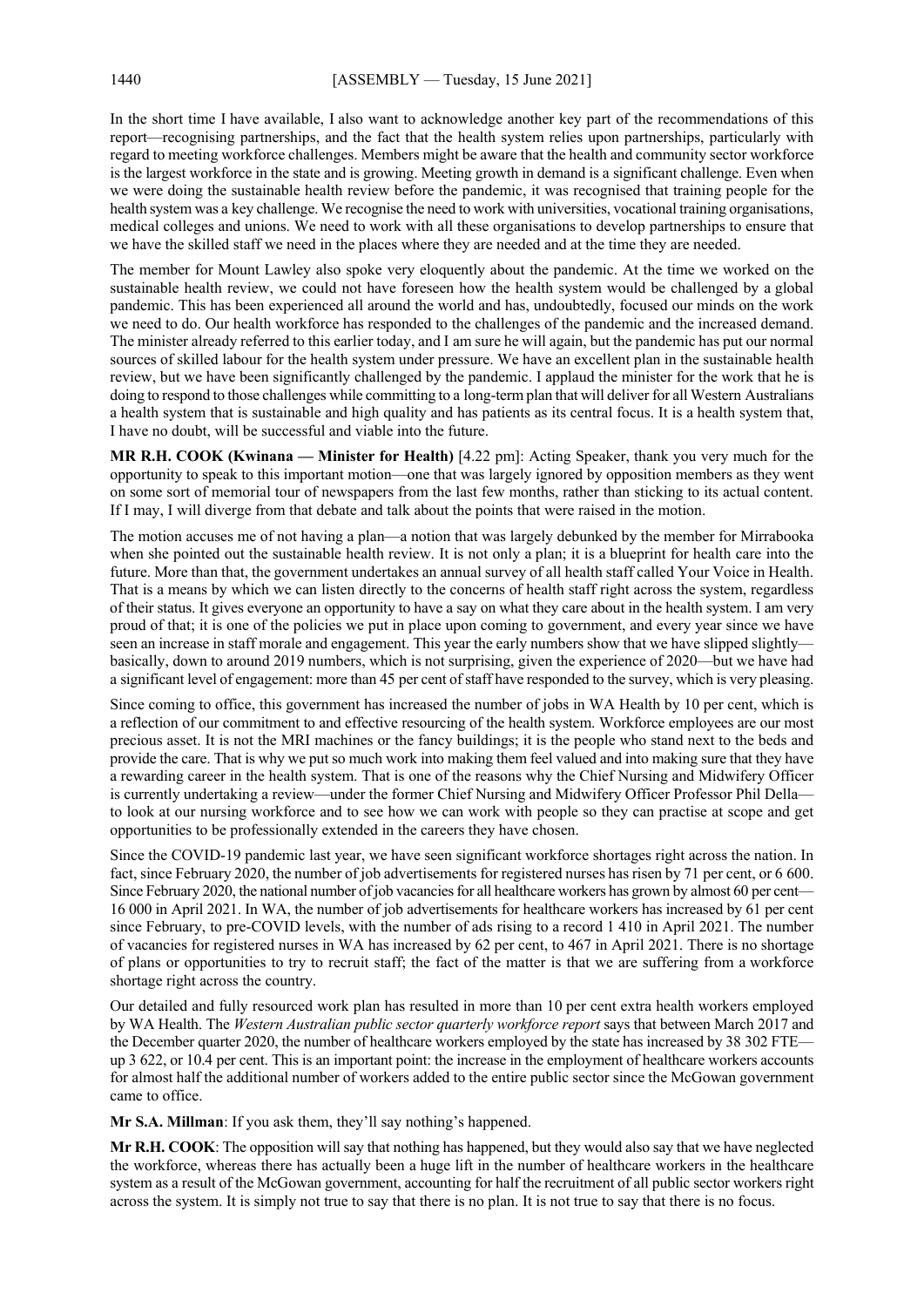To address the acute shortage of staff, on 14 April I announced a major boost to nursing in Western Australia. That includes an extra 600 newly qualified nurses at WA hospitals over the next two years, which will bring the number to 1 000 this year and 1 000 next year. More than 200 of these new nurses are already on the wards today, both in general and mental health disciplines. We are also acting to attract experienced staff with a new national and international advertising blitz. Specifically, the areas of mental health, intensive care, emergency care, perioperative care and midwifery care are being targeted, because those are our areas of greatest shortage. The recruitment campaign has a strong digital focus, with a dedicated page on the WA Health website. This is all part of the McGowan government's campaign, Path to Permanency, for WA workers.

We are doing a significant amount of work in relation to the health and wellbeing of our staff, and I just want to turn briefly to the issues the member raised about maternity services at Fiona Stanley Hospital. In November 2020, we had 248 births at Fiona Stanley Hospital. By May 2021, that number had increased to 331—a significant increase. In November 2020, we had 96.9 FTE; that number has now increased to more than 116 FTE in Fiona Stanley Hospital's maternity department.

It is simply not correct and not true to say that there is no response to or no plan for the current shortages. These are shortages that all health systems across the country are experiencing. The health system is struggling, in the same way that all health systems are struggling, but it is responding to the current issues by increasing the number of beds and nurses, and by mounting a statewide, national and international recruitment campaign to make sure that we have the resources we need, the most precious assets in our health system: the doctors, nurses, allied health and support staff who stand next to the beds and provide world-class health care.

#### *Division*

Question put and a division taken, the Acting Speaker (Ms R.S. Stephens) casting her vote with the noes, with the following result — Ayes (5)

| Ms M.J. Davies<br>Dr D.J. Honey | Mr R.S. Love<br>Ms L. Mettam | Mr P.J. Rundle (Teller) |
|---------------------------------|------------------------------|-------------------------|
|                                 |                              | Noes $(49)$             |

Ms M.J. Hammat Mr D.R. Michael Ms J.J. Shaw

Dr A.D. Buti Mr W.J. Johnston Mrs L.M. O'Malley Mr J.N. Carey Mr H.T. Jones Mr P. Papalia Mr R.H. Cook Ms A.E. Kent Mr J.R. Quigley Mr M.J. Folkard Mr M. McGowan Ms A. Sanderson<br>Ms K.E. Giddens Ms S.F. McGurk Mr D.A.E. Scaife Ms S.F. McGurk

Mr S.N. Aubrey Ms J.L. Hanns Mr K.J.J. Michel Ms R.S. Stephens Ms H.M. Beazley Mr M. Hughes Mr Y. Mubarakai Dr K. Stratton<br>Dr A.D. Buti Mr W.J. Johnston Mrs L.M. O'Malley Mr C.J. Tallentire Mrs R.M.J. Clarke Mr D.J. Kelly Mr S.J. Price Mr P.C. Tinley<br>Ms C.M. Collins Ms E.J. Kelsbie Mr D.T. Punch Ms C.M. Tonkin Ms C.M. Collins Ms E.J. Kelsbie Mr D.T. Punch Ms C.M. Tonkin<br>Mr R.H. Cook Ms A.E. Kent Mr J.R. Quigley Mr R.R. Whitby Ms L. Dalton **Dr J. Krishnan** Ms M.M. Quirk Ms S.E. Winton Ms D.G. D'Anna Mr P. Lilburne Ms R. Saffioti Ms E.L. Hamilton *(Teller)*<br>Mr M.J. Folkard Mr M. McGowan Ms A. Sanderson

Mr G. Baker Mr T.J. Healy Mr S.A. Millman Mrs J.M.C. Stojkovski Mr D.A. Templeman

Pair

Mr V.A. Catania Ms C.M. Rowe

Question thus negatived.

## **PROTECTION OF INFORMATION (ENTRY REGISTRATION INFORMATION RELATING TO COVID-19 AND OTHER INFECTIOUS DISEASES) BILL 2021**

*All Stages — Standing Orders Suspension — Motion*

#### **MR D.A. TEMPLEMAN (Mandurah — Leader of the House)** [4.35 pm] — without notice: I move —

That so much of the standing orders be suspended as is necessary to enable the Protection of Information (Entry Registration Information Relating to COVID-19 and Other Infectious Diseases) Bill 2021 to be introduced forthwith without notice and to proceed through all stages without delay between the stages in the following manner —

- (a) the bill is introduced and read a first time and the second reading is moved by the Attorney General and he delivers his second reading speech, after which debate on the second reading will be adjourned until 7.00 pm;
- (b) at 7.00 pm the second reading debate is resumed;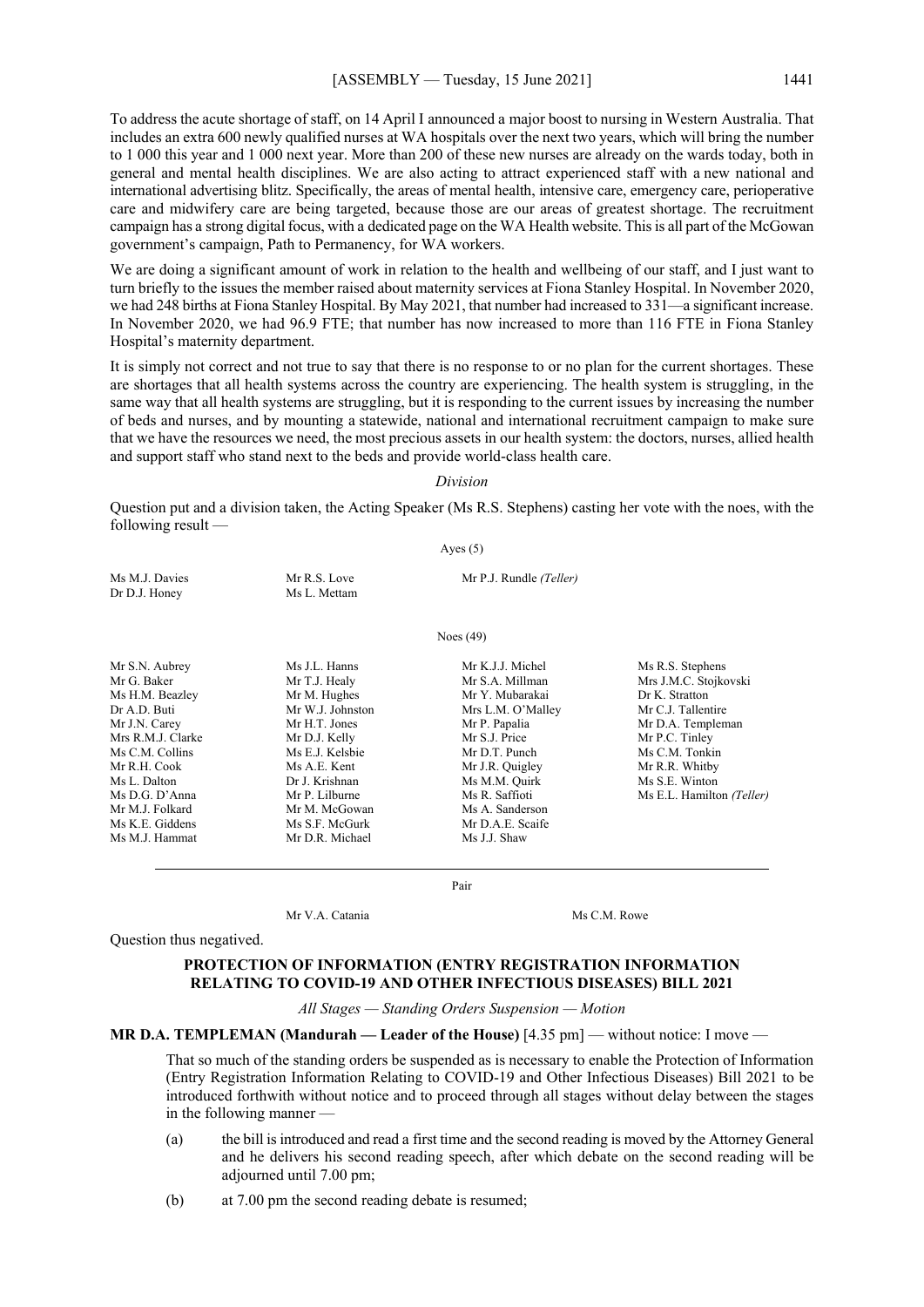- (c) if by 9.15 pm today the bill has not passed, the Speaker or chair shall put all questions necessary for the bill to pass, without delay, further debate or amendment, as follows, and to the extent that the questions have not already been put —
	- (i) "That the bill be now read a second time";
	- (ii) "That all clauses and the long title of the bill be agreed to" or, if the bill is in the consideration in detail stage, "That all remaining clauses and the long title be agreed to"; and
	- (iii) "That the bill be now read a third time".

Obviously, the government intends to introduce a very important, urgent bill. There have been conversations with the opposition today about providing briefings, and there has been some toing and froing about their provision. It has been agreed that the opposition will be briefed on the details of this bill at 5.00 pm. The motion I have moved this evening will allow the Attorney General to move the first and second reading of the bill, and for us then to pause until 7.00 pm, which, will, of course, allow the opposition to be briefed on the bill. We will then resume debate on this bill at 7.00 pm.

The reason for the need for this bill to be dealt with forthwith and the 9.15 pm time in the motion is for it then to be able to be presented to the upper house in time for it to lay on the table in that place for one week and then debated in that place on the following Tuesday as an urgent bill of the government.

That is the nature of the very intricate wording of this motion. I thank the manager of opposition business for the opposition's agreement on how we will deal with this bill, appreciating the urgency of it and the need for the briefings on it to be delivered before we resume debate on the bill at 7.00 pm.

**MR R.S. LOVE (Moore — Deputy Leader of the Opposition)** [4.38 pm]: We will support this motion to suspend standing orders, but I would like to put on record that we do so with an understanding that there is a degree of urgency to prevent further loss of information, as has occurred. We understand the urgency of that. I would also like to put on record that this is a very short time frame and we are agreeing, with a degree of trust, that the government will be forthcoming with whatever information we seek as quickly and succinctly as possible and that at 9.15 pm we will feel satisfied that we have the answers we wish to the questions.

Question put and passed with an absolute majority.

### *Introduction and First Reading*

Bill introduced, on motion by **Mr J.R. Quigley (Attorney General)**, and read a first time.

Explanatory memorandum presented by the Attorney General.

*Second Reading*

# **MR J.R. QUIGLEY (Butler — Attorney General)** [4.41 pm]: I move —

That the bill be now read a second time.

The Protection of Information (Entry Registration Information Relating to COVID-19 and Other Infectious Diseases) Bill 2021, or, by its acronym, PIERIRCOID, sounds like something from a Scrabble dictionary, but it is an important bill that I lay before the house today that will strengthen a critical tool in our fight against the COVID-19 pandemicour contact registration system. It continues the McGowan Labor government's commitment to keep the people of Western Australia safe and strong as we manage the risks posed by this ongoing global emergency.

Since the beginning of the COVID-19 pandemic, we have been working tirelessly to ensure the continued safety of the people of Western Australia. To date, the government's response to the pandemic has proven to be highly effective and has made us one of the safest places in the world. Our success in keeping COVID-19 out of Western Australia and swiftly containing potential outbreaks has allowed us to experience freedoms that have at times been the envy of not only the nation but also the world. This success has also created conditions in which our economy has been able to thrive and we have seen a strong recovery accompanied by high levels of business and industry confidence. It is well understood that these are extraordinary times.

Like other jurisdictions around the globe, we have been operating in a rapidly changing and unpredictable environment. We have had to respond quickly to the challenges that have been presented to us and I commend all Western Australians for their resilience and adaptability. Since the commencement of the pandemic, we have put in place measures that no-one would have imagined two years ago. One of the critical measures in our state's response to this pandemic has been contact tracing. In December 2020, we introduced the requirement for mandatory contact registration—referred to in the bill as "entry registration", which is the term I will use from hereon—at specified venues. Since then, based on learnings from our own and other jurisdictions, we have continued to improve and strengthen entry registration and tracing arrangements in the state. This included expanding the types of businesses and venues captured by the entry registration requirements to include retailers, for example, and introducing a mutual responsibility requirement in January 2021.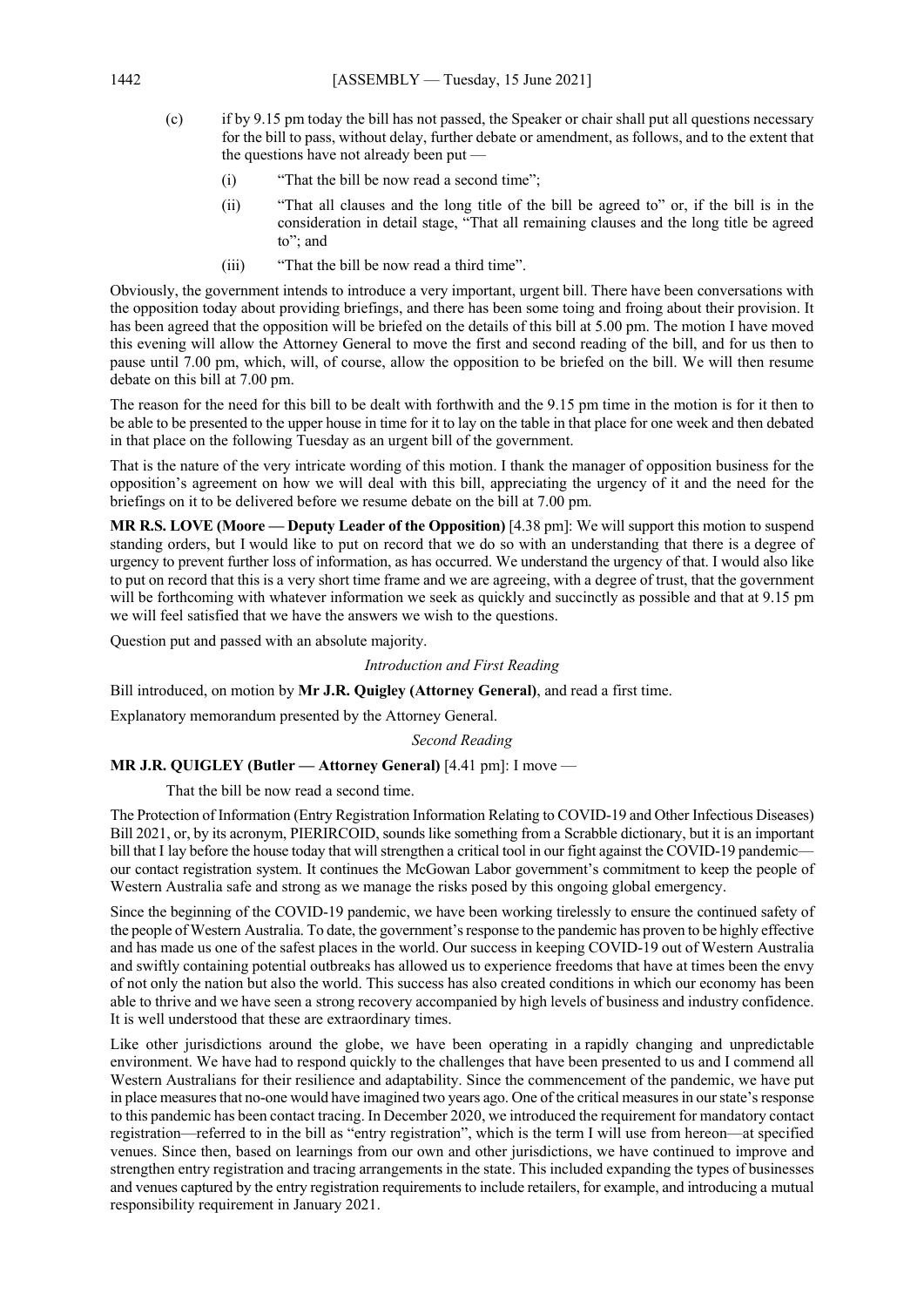Entry registration is a truly whole-of-community effort to keep our state safe. In 2020, the WA Department of Health developed the SafeWA app to make it easier for people to register their attendance at various venues. Currently, there are around 1.93 million users registered with SafeWA, as well as 77 000 businesses, 100 000 venues and almost 126 locations. Quick and effective access to detailed entry registration information plays a critical role in our "go hard and go early" approach that has been highly successful in our containment of potential outbreaks.

People will well remember the lockdowns that parts of our state have had to endure since the start of 2021. In the event of a potential outbreak of COVID-19 when critical information such as the source of the infection or the number of people exposed may be unknown, a short, sharp lockdown serves two main purposes: firstly, to swiftly determine the nature and extent of the threat; secondly, to minimise the risk of further community transmission. As those earlier lockdowns have proven, we must put an enormous amount of faith in our contact tracers, whose effectiveness depends heavily on our use of the entry registration system as we go about our daily lives. The strength of these arrangements is therefore a huge factor in our ability to ease lockdowns and quickly return to normal social, community and economic activity.

The number of scans on SafeWA has fallen. I note that *The West Australian* has recently reported on this. Although Western Australia is not alone in reporting falling compliance rates, a decline in entry registration increases the chances of longer lockdowns and more severe restrictions in the event of an outbreak. I implore all individuals to check in whenever they visit a business or other public venue. The importance of this small act, which takes minimal time and effort on our part, on our ability to keep the state safe cannot be overstated.

Any issue that compromises our contact tracing effort is of concern. The government made a commitment that entry registration information would be used only for contact tracing purposes. In keeping with our intent, we are taking this opportunity to strengthen the protections in place relating to entry register information. In the information age, privacy is understandably a significant concern for the general public. The current contact register directions under the Emergency Management Act 2005 apply restrictions on the use of information gathered under that direction; that is, this information can only be used for the purpose of contact tracing or otherwise as permitted by law, or for another purpose if expressly provided, for example in the case of multi-use registers like signing into a venue with a membership card. As various statutes establish powers to require or permit information to be disclosed, there is significant legal difficulty in further restricting the use of this information under an EMA direction.

Due to the critical importance of entry registration information in our outbreak response and recent evidence of declining use of contact registers, there is a need to shore up the use of this system. Although privacy is of course not the only factor that may affect the use of contact registers, public trust that access to their information is appropriately protected is likely to be a motivator in their compliance with this requirement over a long period. We are therefore taking the opportunity to apply a higher standard of restriction on the use of this information.

This bill will introduce a strong, clear and comprehensive legislated framework for regulating the use of entry registration information. It will apply a higher level of protection to entry registration information than typically applies to confidential information gathered in the course of government activities, including in emergency situations. This is in recognition of the critical importance of this information in our public health response to this pandemic and the need to maintain public confidence in our entry registration arrangements.

This bill will remove the ability for information to be accessed for other purposes permitted by law. For example, the current arrangements allow for the WA Police Force to gain access to information to assist with criminal investigations and prosecutions. This has occurred in two instances, both of which were for very serious crimes. The police force has an obligation to keep the WA community safe and its access to entry registration information in these instances was lawful and consistent with this obligation. However, we recognise that the primary purpose of entry registration is to support contact tracing for public health purposes, and that the use of this information for other reasons may deter some people from using contact registers. In the interest of ensuring ongoing public confidence in this system, this bill will reassure the people of Western Australia that this information will be used exclusively for contact tracing purposes. This bill will clearly and definitively limit the use and disclosure of entry registration information for purposes relating only to contact tracing. This move recognises that the public health interest is paramount in these circumstances and must be prioritised over other considerations that would normally allow for lawful access to an individual's private information, such as law enforcement.

Not only will the bill impose additional limitations surrounding the access and use of this information, there will be specified requirements for storing and disposing of this data. In practice, I expect that most businesses, if not all, are storing and disposing of records appropriately. The introduction of a storage and disposal requirement will formalise these arrangements. However, these provisions will not extend to the multi-use registers that some businesses maintain for their business-as-usual practices. These records would exist outside of the need for entry registration and would be subject to privacy restrictions that would allow them to be accessed—subject to appropriate checks and balances—to assist in a criminal investigation when necessary. This bill strikes an appropriate balance in strengthening the provisions relating to entry registration, without compromising standard business practices.

As with most legislation, there are penalties for noncompliance and breaches. Although these penalties are strong, they are considered appropriate in these circumstances. The provisions detailed within the bill are intended to apply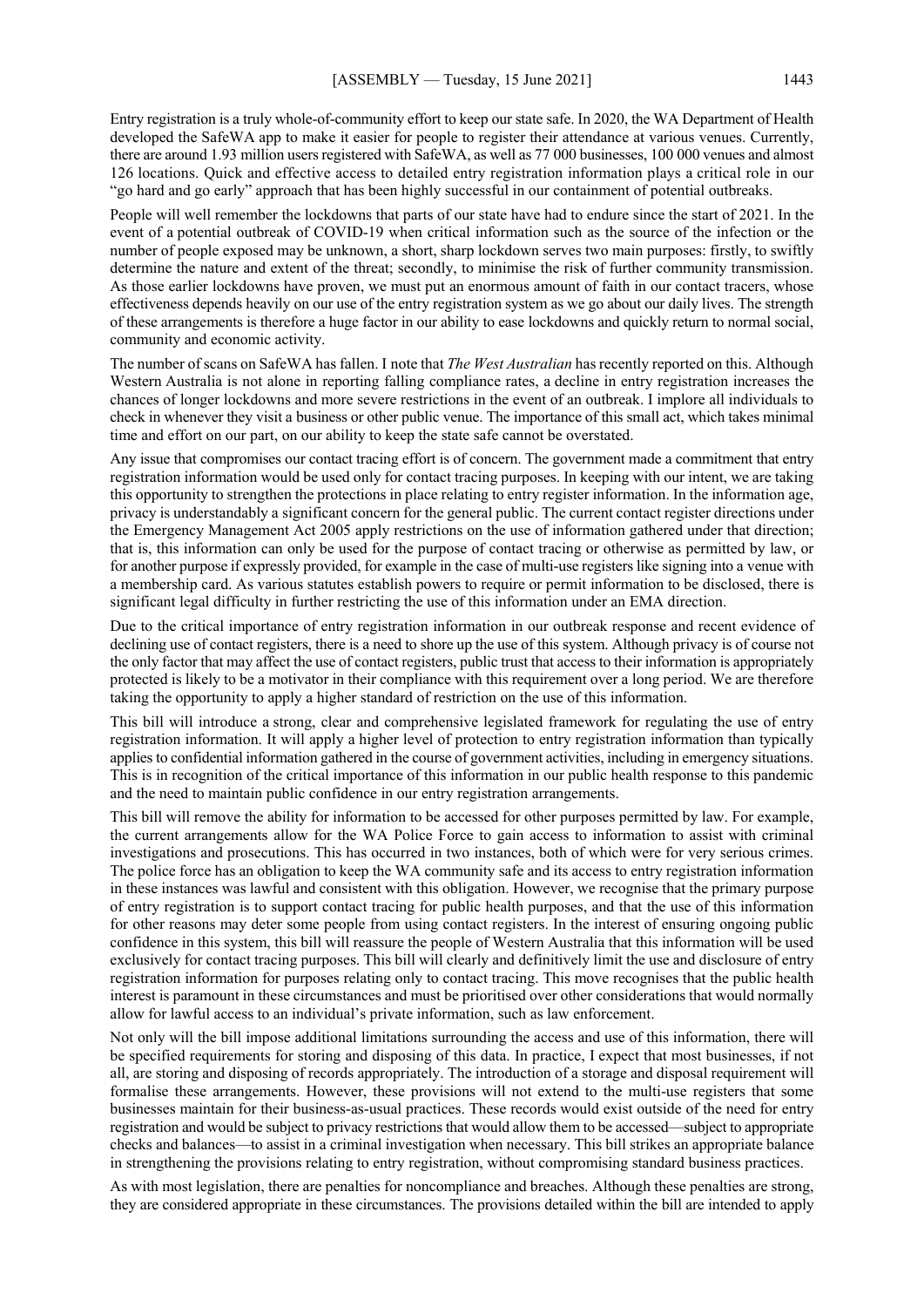to any information that has been collected since the introduction of mandatory contact registers on 5 December 2020. There will be limited exceptions to which these provisions will not apply. Specifically, the penalty provisions will not apply to entry registration information that has been provided under an order to produce to the extent that it is required to be used in evidence. This will be limited to the two criminal cases mentioned previously.

This bill is intended to apply to all instances in which contact tracing is activated for a declared serious public health risk relating to an infectious disease. At this point in time, the serious public health risk that contact tracing is required for is COVID-19. Although we hope that we will not be in this situation again, or for some time, the government believes that the protections need to be in place for any time in which contact tracing may need to be activated.

Entry registration is one of the central planks in our ongoing fight against COVID-19—a key tool to reducing the risk of an uncontrolled outbreak of COVID-19 in WA—and the McGowan government is committed to ensuring the integrity of our entry registration system. The community and business sector each play significant roles in ensuring the continued use of entry registration and this bill provides additional assurances to promote ongoing compliance with this requirement.

I commend the bill to the house.

Debate adjourned until a later stage of the sitting.

[Continued on page 1451.]

#### **AQUATIC RESOURCES MANAGEMENT AMENDMENT BILL 2021**

*Second Reading*

Resumed from 3 June.

**MS C.M. TONKIN (Churchlands)** [4.55 pm]: I rise to support the Aquatic Resources Management Amendment Bill 2021 because it will change the Aquatic Resources Management Act 2016 to make it fully operational. The focus of the Aquatic Resources Management Act is to ensure the ecologically sustainable development of Western Australia's living aquatic biological resources and ecosystems by protecting these resources from over-exploitation and the threats posed by diseases and harmful imported organisms, while encouraging the development of the industries and activities associated with their use. This is a very important bill because it will make changes to the act that are designed to allow for the seamless transition of existing fisheries managed under the Fish Resources Management Act 1994 to management by an aquatic resources management strategy and aquatic resource management plans under the act.

My good colleague the member for Cockburn drew to my attention that, unlike in other Australian jurisdictions, most of the WA fisheries production is from wild catch, which is 77 per cent of our gross value of production. This situation focuses attention on the importance of the ecological sustainability of our aquatic resources. In this regard we are doing well. The *Status reports of the fisheries and aquatic resources of Western Australia* provide an annual update on the state of the fish stocks and other aquatic resources of Western Australia. In 2020, 98 per cent of WA's fish stocks were assessed as not being at risk or vulnerable through exploitation. Only two resources were classified as inadequate—the west coast whitebait stock and the snapper stock of the Gascoyne demersal scalefish fishery—and both appear to be impacted by environmental changes, such as the heatwave events seen in Shark Bay in 2010–11. Management action has been taken to address these issues.

In WA, we have 10 Marine Stewardship Council–certified fisheries, representing over 90 per cent of the total value of commercial fisheries production. This is a really wonderful effort. Fully operationalising the Aquatic Resources Management Act 2016 through this amendment bill will provide us with the tools to further lift our game. In this context, I will focus on the scope that this approach gives to encouraging the development of new industries and activities around the use of our living aquatic biological resources and ecosystems. There are three aspects on which I will focus. The first is the significance of seagrass as being integral to the sustainability of aquatic ecosystems and its place as an aquatic resource for blue carbon sequestration. The second aspect I will focus on is the potential to develop new industries around the use of aquatic resources and the third is the importance of the ecological sustainability of our ocean ecosystems because they are a source of organisms that have significant emerging biomedical applications.

The first aspect is seagrass and blue carbon sequestration. Western Australia has one of the biggest seagrass populations in the world. Seagrasses are estimated to cover some 20 000 square kilometres of shallow seabed, with 27 species of seagrass in this region. The variety of habitats along our western and southern coasts is ideal for these plants. Seagrasses are integral to the sustainability of our fisheries, providing food and shelter, oxygenating water, trapping sand and recycling nutrients, as well as providing breeding habitats and nursery areas for many marine organisms. Seagrasses are also an aquatic resource for the purpose of blue carbon sequestration. As my colleague Amber-Jade Sanderson, the Minister for Environment; Climate Action; Commerce highlighted recently in this place, blue carbon refers to carbon sequestered or captured from the atmosphere in the vegetation and soil of marine ecosystems—for example, seagrass meadows, mangrove forests and tidal flats. Blue carbon environments can be up to four times more effective at capturing and storing carbon than terrestrial habitats of equal area. This makes our seagrass resource very important.

Shark Bay has the world's largest and most diverse seagrass ecosystem. When Shark Bay lost a significant amount of its seagrass meadows in a summer heat wave in 2010–11, it resulted in the release of up to nine megatons of CO2. That is equivalent to two coal-fired power stations and was catastrophic for the environment. Restoring seagrass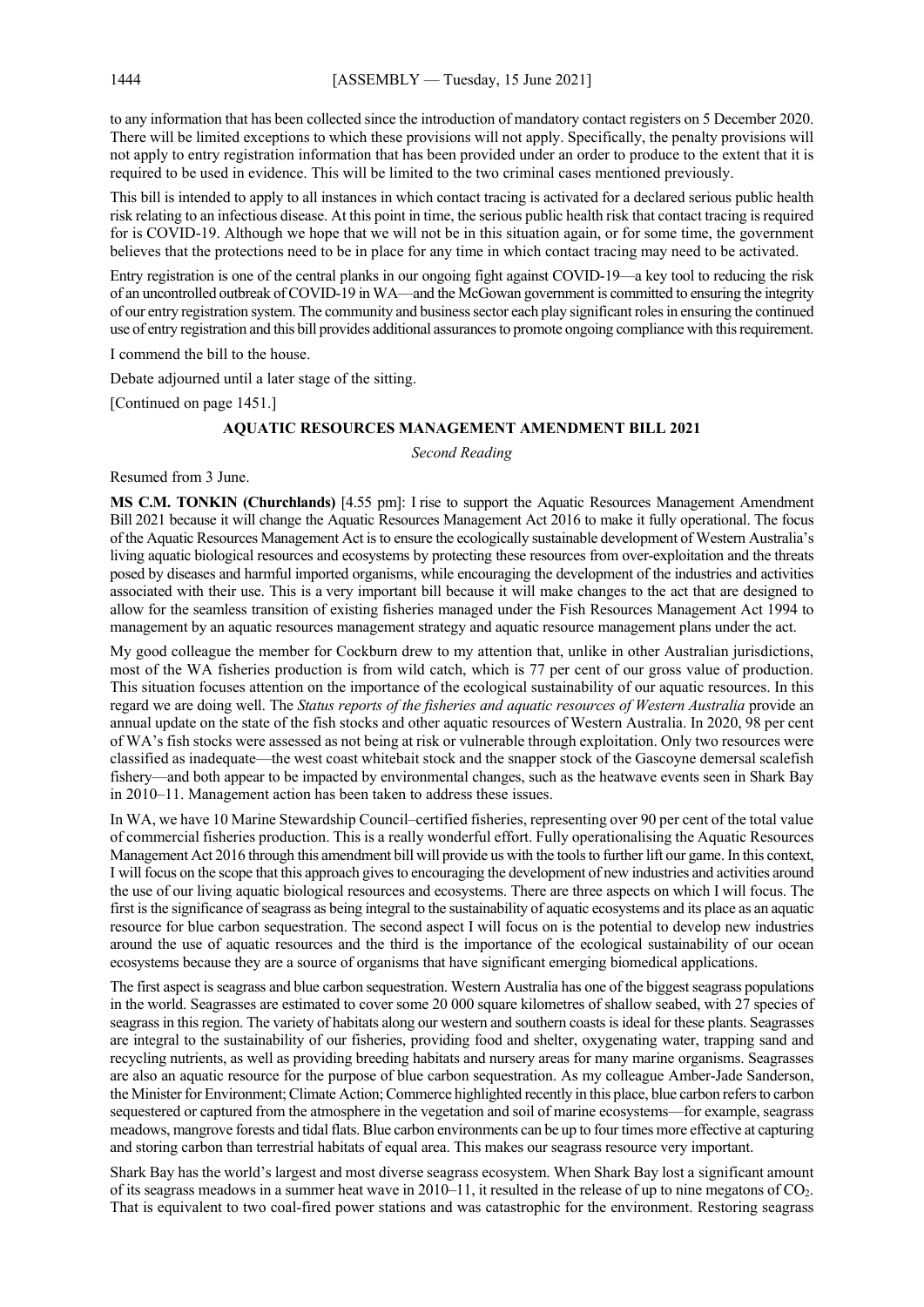is critical to restoring this ecosystem and for sequestering atmospheric carbon. Groups such as the Shark Bay Malgana Indigenous community, which is currently funded through the Aboriginal ranger program, are working with scientists to develop seeding and shoot-planting methods to scale up seagrass restoration activity. This is crucial work and an important initiative under the Aboriginal ranger program.

An accreditation method suited to measuring seagrass carbon sequestration is critical to attracting private investment for the use of seagrass as an aquatic resource. Without it, we cannot generate Australian carbon credit units, which are worth up to \$18 in the current market and are forecast to double by the end of the decade. Unfortunately, when it comes to blue carbon, the methods currently prioritised by the Australian government have limited application in Western Australia. We will need to work closely with the research community to support a greater focus on seagrass methods. Valuing seagrasses as an aquatic resource for carbon sequestration will also reinforce its value as a crucial element of the aquatic ecosystem. Its sustainability will become a virtuous circle.

I would now like to turn to new industries using aquatic resources. Aquatic resources have the potential to support the development of new industries in Western Australia. In my electorate, we formed a number of working groups to focus on issues about which members of our community are passionate. One of those working groups relates to green jobs facilitation. We want to see more green jobs created. Our working group is looking for all sorts of opportunities. In researching this speech and to aid my understanding of the consequences of this amendment bill, I came across some very interesting work that is being done in the United Kingdom. For example, there are opportunities to use fish-processing waste, in the form of skin and scales, as a potential input for a new manufacturing industry—the making of food-grade plastic film substitutes. In fact, the winner of the 2019 James Dyson Award, Lucy Hughes, of the UK, has developed a transparent film known as MarinaTex. It is made from fish scales and skin combined with a marine-sourced organic binder; I believe it is red algae–based organic binder. It is ideal for single-use plastic substitutes because it is fully biodegradable within four to six weeks. The product is still in development but is made using a process that is low tech and low temperature, being produced at less than 100 degrees Celsius. This is the type of product associated with the use of aquatic resources that is ideal for Western Australian manufacture. Plastics have devastating impacts on aquatic resources. Removing plastics and replacing them with sustainable alternatives is crucial. In bringing forward the time frame for the Plan for Plastics, this government is prioritising this change that is so important to both our terrestrial and aquatic environments.

In looking at this opportunity to make a plastic substitute from fish scales and fish skins, I thought about the prospect of using the carp that infest the wetlands of Lake Monger and Herdsman Lake, because their removal would obviously cause a vast improvement to the health of those environments. However, that was until I found out the extent to which those water bodies are polluted with heavy metals. As evidence of this, the tiger snakes at Herdsman Lake have 34 times the heavy metal contamination of tiger snakes from other non-polluted environments. The snakes live on frogs. It occurs to me that since the presence of those contaminants was found in the scales of the snakes no snakes died in the course of this scientific investigation!—the problem would be that the carp in the lake would also be contaminated, so the use of those scales and skins to make a plastic substitute would be inappropriate, particularly in its use for food-grade requirements. However, it was a nice thought about the use of an aquatic resource that was otherwise a pest in the environment.

I would like to turn now to the emerging biomedical applications of compounds found in marine organisms. The Western Australian Museum collects and catalogues marine organisms and makes these available for research purposes. I attended an event recently at Boola Bardip and I was fascinated to hear that the Museum has quite an extensive collection and database of marine resources from around the Western Australian coast. Indeed, there are some marine organisms that are unique to our coastline; they are found nowhere else in the world. That is very important work on the part of the Museum, because understanding marine organisms contributes to the necessary knowledge to support the sustainability of the aquatic habitats, as well as providing the opportunity to identify uses of these organisms for other purposes.

I came across a piece of research that is fascinating. There has been a collaboration between researchers from the University of Western Australia's School of Molecular Sciences, the cancer epigenetics laboratory at Harry Perkins Institute for Medical Research, the QEII Medical Centre and Centre for Medical Research, and the Western Australian Museum. That has resulted in the isolation of a cytotoxic compound from the marine sponge *Monanchora viridis*. This compound has exhibited cytotoxic potency against triple negative breast cancer, which is currently the only group of breast cancers without an effective targeted therapy. This is very important work. It contributes to the sustainability of the aquatic environment. It also contributes to biomedical research and, hopefully, new drugs and therapies that will help when there are no other options. I would like to congratulate the researchers, Sumi Shrestha, Anabel Sorolla, Jane Fromont, Pilar Blancafort and Gavin Flematti, on this groundbreaking research.

The work of the Western Australian Museum in collecting and cataloguing marine organisms is vital to the sustainability of our aquatic ecosystems. It also enables better understanding of aquatic resources that support existing and potentially future industries in Western Australia.

For all these reasons, I stand to support this important bill, the Aquatic Resources Management Amendment Bill 2021, because it will enable full operationalisation of the Aquatic Resources Management Act 2016 with its focus on sustainability and a broader perspective on the nature of aquatic resources.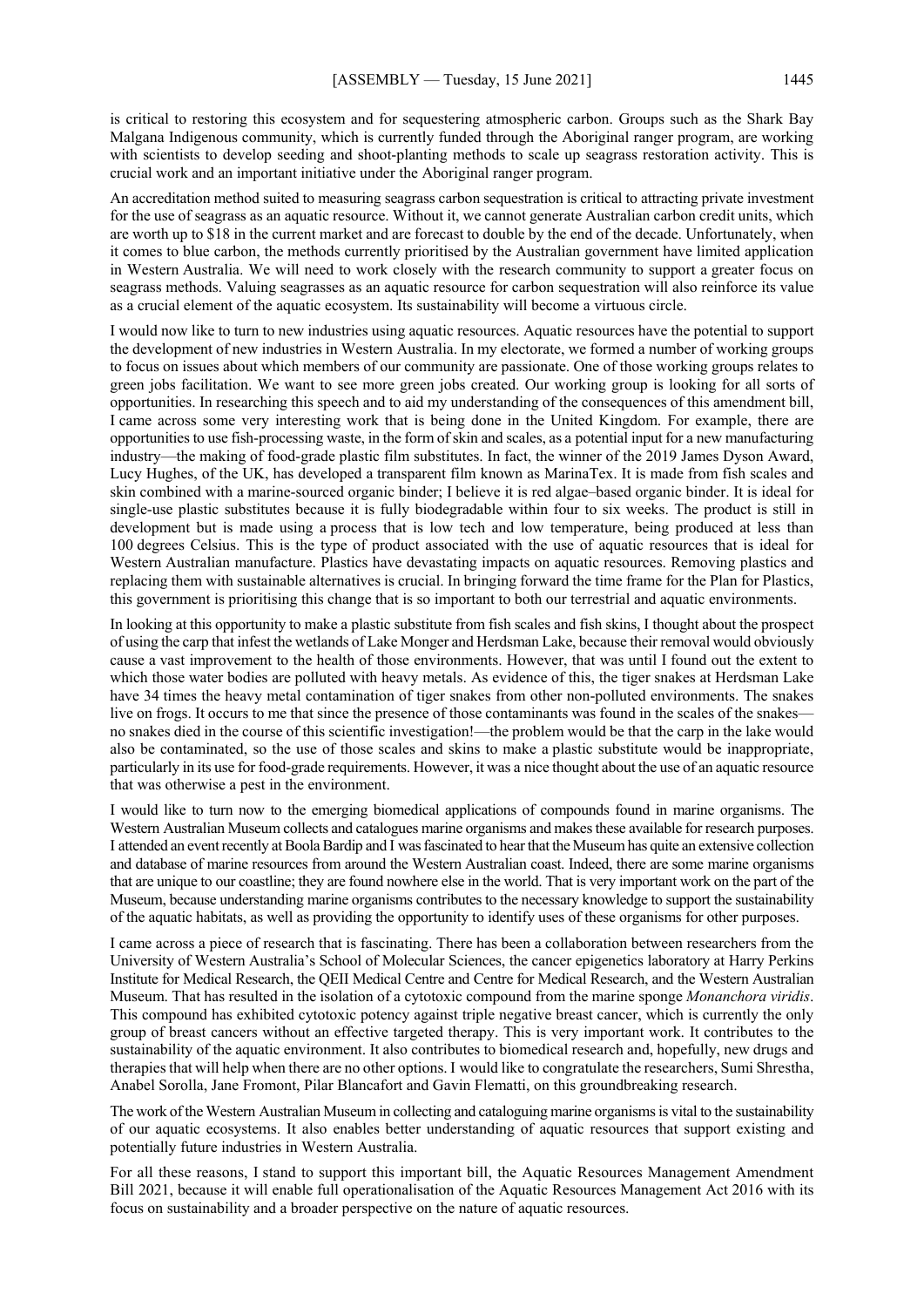**MS E.L. HAMILTON (Joondalup)** [5.14 pm]: I rise to make a contribution to the Aquatic Resources Management Amendment Bill 2021 second reading debate. This bill will make changes to the Aquatic Resources Management Act 2016. In effect, it will enable the act to be fully operational. The last Parliament dealt with an almost identical bill and it passed through the Legislative Assembly with support from both sides of the chamber. The difference between the bill that was introduced in the fortieth Parliament and this one is that this bill will require a review of the operation of the new act in five years' time.

The focus of this bill is to ensure the ecologically sustainable development of Western Australia's living aquatic biological resources and ecosystems by protecting these resources from over-exploitation and the threats posed by diseases and harmful imported organisms, while also encouraging the development of the industries and activities associated with their use.

The fishing sector is a major contributor to both the local and export economy of Western Australia. The Fisheries Research and Development Corporation released modelling in November 2019 showing that commercial fishing and aquaculture contributed \$989 million per annum and supported 6 000 Western Australian jobs, of which 2 900 were direct roles in the fishing industries.

This bill will include a structured approach to the provision of secure fishing access rights for all sectors within the context of sustainability. It is great to have this bill back in the house and it will be particularly relevant to my electorate of Joondalup. The Joondalup electorate bounds our pristine coastline in the northern corridor. Local families have an affinity with our local beaches and the ocean. This can be seen in the number of local community and sporting groups and organisations that call our northern suburbs home, from the Mullaloo sea sports club to the Ocean Reef Sea Sports Club; Fishability, which provides all-access fishing opportunities for locals; Sailability; and the Ocean Reef Outrigger Canoe Club—and I could go on. From our children to our teens, our young adults and the older members of our community, so many of us just love to spend time at the beach and on our water. Joondalup is also home to Marine Rescue Whitfords, which is a dedicated group of volunteers who work tirelessly to keep us safe on the water, and I want to thank each and every volunteer for the work that they do.

Earlier this year, in April, I joined the Minister for Fisheries in Fremantle to view the new artificial reef prior to it being deployed off the coast in Ocean Reef. The reason I want to talk about this project in the context of this bill is that this multimillion-dollar project was funded through the recreational fishing initiatives fund. It will create an amazing and accessible recreational fishing experience for Western Australians and will add to the infrastructure on our seabed. It will also enable growth in our local fish populations and could even see new species come to the area. At the event, the minister and I were joined by Cameron Stirling, the CEO of Subcon Blue Solutions, which is located in Henderson, and Tim from Recfishwest. It was great to be able to walk along the barge and look at some of the 292 concrete modules that will form the artificial reef. They range from about 70 centimetres to 1.8 metres high, and they were designed locally in Henderson. The concrete pouring happened in Jandakot. The modules were loaded onto the barge in Fremantle and transported to the reef location and then installed. This artificial reef now sits on the ocean bed around seven kilometres off the coast of Ocean Reef, at a depth of around 27 metres and spans an area of 150 000 square metres.

This is Western Australia's seventh purpose-built artificial reef and it is providing a unique, safe and easily accessible fishing and diving hotspot. Our state government worked closely with Recfishwest to select the Ocean Reef location. I have been sharing the coordinates with our community and I am looking forward to it not only being well utilised by locals, but also attracting visitors to the area. This new artificial reef will become another location in the northern corridor for recreational fishers to enjoy. Artificial reefs like this are a great way to enhance the recreational fishing opportunities that attract species such as yellowtail kingfish, samson fish, silver trevally, pink snapper, dhufish and many more.

Recfishwest is the peak body representing more than 750 000 Western Australian recreational fishers. This bill, through its representation of such a significantly large part of the population, will create an equitable and inclusive discussion forum in which the concerns of all stakeholders involved in our marine environment will be heard. I am pleased that through the proposed amendments in this bill, recreational fishers will be empowered to help manage our marine resources and that the concept of a centralised management system will involve discussions with all interested stakeholders.

Being a recreational fisher and diver myself, I know the benefits and enjoyment that comes from interacting with our pristine coastline. After talking with the community, I am aware that that is something that is definitely valued. I would like to indulge the house with a little of the boating and fishing history that I have enjoyed. Some would probably say that I was born into it. Both my parents enjoy fishing. We were brought up doing the annual salmon fishing run in Busselton in April. I have heard family stories about how everyone—that is, aunties and uncles—used to go down to Busselton. I was a January baby and was taken to Busselton for my first salmon fishing holiday that April. It was so cold during that particular Easter period, I was wrapped in blankets and popped on the side of the beach while they did their rod fishing. So starts the history of my interaction with fishing.

**Mr D.A. Templeman**: I hope you were above the tide level.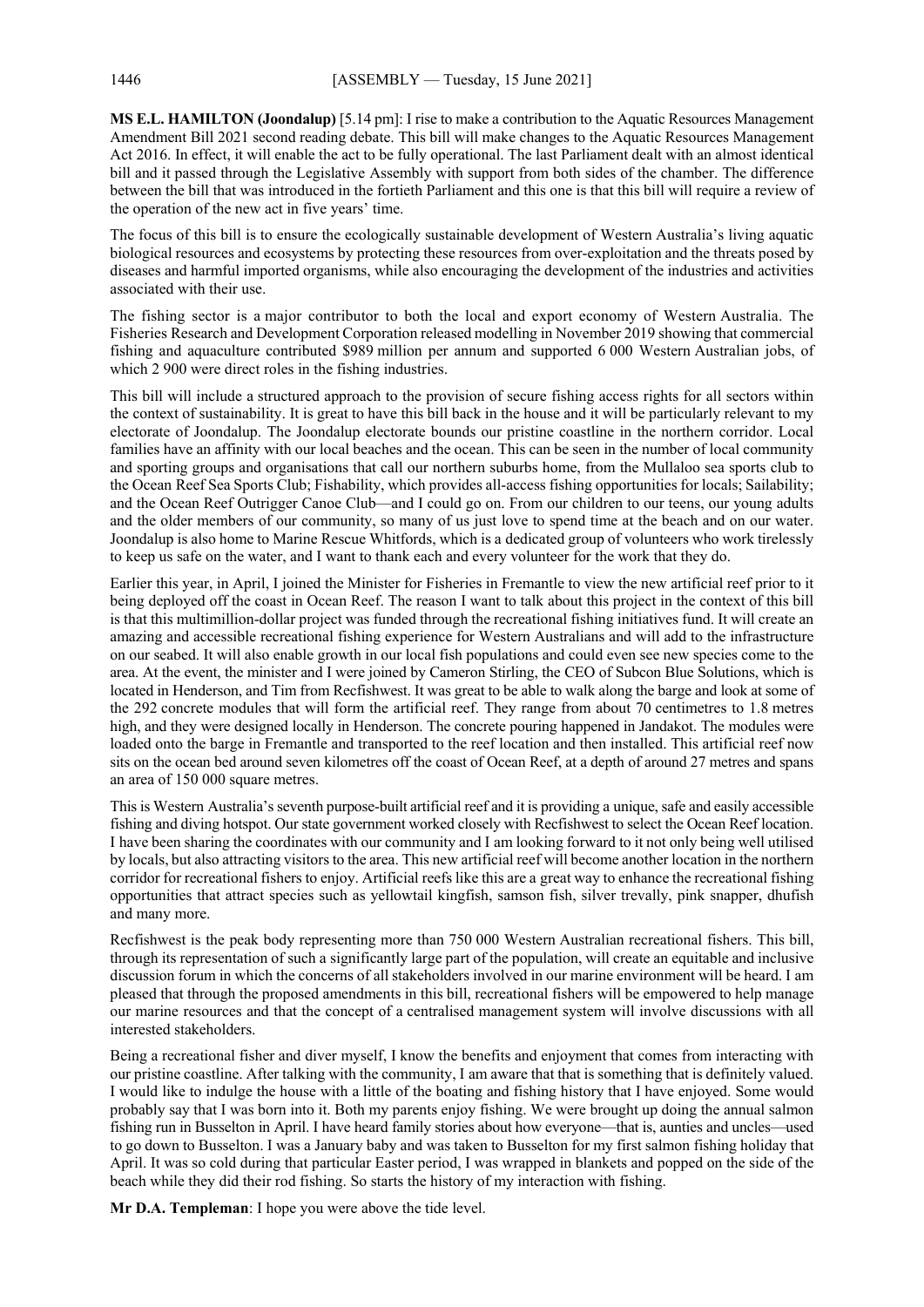**Ms E.L. HAMILTON**: Yes. I have fond memories. There are black-and-white photos of me holding up salmon. It started as an annual beach fishing opportunity—I am the eldest of five and three of us are divers, along with my dad—and then evolved into taking the boat out and going off around Eagle Bay and all other areas down there. I think a lot of people, particularly in the Joondalup electorate, who live on the WA coast have similar stories. It involves an inherent engagement with family and friends, and there is a real culture and enjoyment that comes from interacting with our coastline. It is important there is an understanding of the importance of ensuring sustainable fisheries as we move forward into the future and to look after the asset we have in WA for generations to come. It is about sustainability, the environment and educating our community. I have a 13-year-old son and a 16-year-old daughter. My daughter does not enjoy fishing and would rather be playing with TikTok or taking selfies on the boat than interacting with what is happening at the back end on the deck. But my 13-year-old son just loves fishing. He would have been about nine when our family decided that we wanted to get out and catch those fish. The only way to do it was by putting a line in the water, so he had to learn pretty quickly how to bait, cast and clean the fish, if they were the right size and we were keeping them.

I would like to focus on the sustainability side of things. I think WA Labor has set a high benchmark in wanting to invest and put a spotlight on the sustainability and the environmental aspect of fishing.

I would like to touch on WA Labor's Plan for Our Parks. Hon Stephen Dawson, a minister in the other place, brought in marine park legislation around 2020. There was definitely a focus on increasing the footprint of parks, and I was very pleased to hear at that time that that included an expansion of our marine parks as well. Three new ones in WA came out of that conversation. I also think that for a state government, the McGowan government has really led the way by banning plastic bags. We had a conversation in this chamber earlier about whether the Liberal Party did not support that.

#### **Ms S.F. McGurk** interjected.

**Ms E.L. HAMILTON**: Yes. I think the commentary from my parliamentary colleague the member for Morley was along the lines of Liberal Party members in the other place having friends in plastic bags. But we knew that we had to take strong leadership on this decision, and the community overwhelmingly supported us. I am pleased that an announcement has come out. Again, I am sure I will get positive feedback from my community about the phasing out of single-use cups. WA is definitely putting its stamp on being a forerunner in this space by not only talking around, but also putting into action the need to look after our environment.

That is exactly the same for our marine environment. Earlier, I mentioned a number of community organisations that operate in the Joondalup electorate. They were just a few of a really long list. While I am talking about marine management and resources, I want to take a moment to commend the amazing work happening at Ocean Reef Senior High School and its approved marine studies specialist program. When I say that our community has an affinity with the ocean, it is this course that lots of primary school students, when I talk to them, aspire to do. I am very aware of the good work that is coming out of it. The core of that program allows students a fantastic opportunity to study a variety of marine-based topics, including, but not limited to, marine biology, oceanography, aquaculture, boating and snorkelling. Also, students with a passion of the marine environment, and who love the outdoors and can see themselves following a career down this path are the ones on whom this course is focused. The school has definitely worked hard to have relationships with community organisations in the area. I am pleased to note that they do some fantastic work with Whitfords Volunteer Sea Rescue. They also have some really good connections with industries that provide students with a hands-on understanding of what a career in this space would look like. Like I said, I have two high school students in my house, and I know that there are a whole lot of jobs that potentially have not been created but will be on offer to my children as they go through their working life. It is very important that our young future leaders are afforded every opportunity to help them to decide what career they want to go into. I also note that in Joondalup we have a fantastic learning precinct and that the relationships between high schools, TAFE and university are second to none.

When we are talking about anything to do with our coastline, I cannot pass up the opportunity to talk about the fantastic Ocean Reef Marina that is being delivered in Joondalup. Members will be aware that I have spoken about this on several occasions. The McGowan government has committed to this huge project and development. An amount of \$126.5 million will be coming into Ocean Reef in the Joondalup electorate and construction is well and truly underway for the Ocean Reef Marina. I would like to talk through a couple of the fantastic facilities that are going to be provided there and how this tangible marina project got to be delivered. During every election cycle, this project is brought up and, thankfully, it now will be brought up in terms of "Yes, we did it", as it was during the last election cycle.

In 1978, locals who live in the suburb of Heathridge—previously called Ocean Reef—talk about how property developers were selling houses and talking about the view of a fantastic marina that was going to come. It was not until Hon Alannah MacTiernan started talking about this in the northern corridor in the early 2000s that some state money was put on the table. An amount of \$700 000 was given to the local council to do a feasibility study on the community use of a marina development. The development received 96 per cent support, which really gave us an understanding—something that we already knew—that our community definitely supported the project. That conversation continued and the marina has resounding support in our community.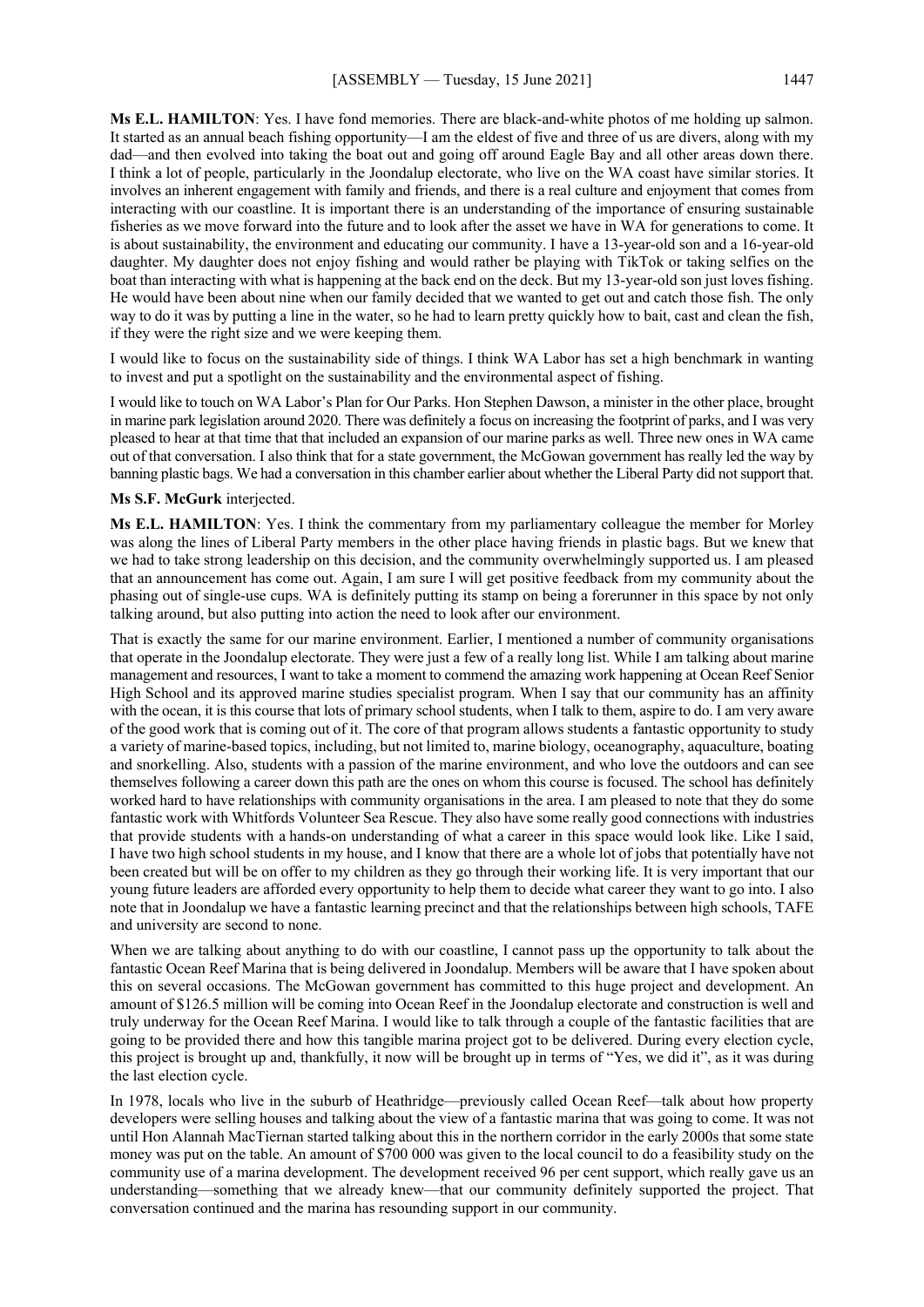After the 2017 election campaign, we managed to secure \$40 million towards the marina. Like I said, \$126.5 million has now been committed to the project. The latest amount of \$6.5 million was part of our recovery plan, which will provide a new facility for our Marine Rescue Whitfords, the Ocean Reef Sea Sports Club and the Joondalup City RSLWA. New club facilities will be located in this absolutely fantastic new marina. It will have Perth's first ocean pool and all sorts of local organisations have already been reaching out wondering how they can book lanes. I have said that we are not at that point yet, but we are definitely on the path of getting there. Hundreds of local jobs will be created, both in the construction phase that is occurring at the moment and with ongoing employment in the retail, hospitality and tourism sectors. This project will be a key economic driver for the region. I am so excited to be involved in the commitment to do this, and now we are seeing the delivery of it.

The outer seawalls are currently being constructed. This is a joint project. DevelopmentWA is constructing this project on behalf of the state government. Fantastic work has also been done in conjunction with the local council. I have publicly called out the federal government, saying it needs to do a lot more to invest in the federal electorate of Moore. Construction of the outer seawalls will take about 18 months, but locals are now seeing their development. When people drive past, they can see that works are commencing. Work was done to extend Hodges Drive, which is complete. I am really looking forward to the minister visiting that area shortly.

I return to the relationships that we have with community groups and organisations and educational facilities and the importance of sustainability and understanding our marine resources. I alluded to Ocean Reef Senior High School earlier. Some fantastic collaboration is happening between DevelopmentWA, the local high school and several primary schools, three of which come to mind quite quickly, located in Ocean Reef, all of which will provide our young people in those primary schools and also high school students with the ability to interact and to see this development firsthand as it comes to fruition.

[Member's time extended.]

**Ms E.L. HAMILTON**: It is important to ensure that the younger generations coming through understand the importance of our coastline and the unique setting that we have here in WA. Every opportunity should also be afforded to them to get involved in that process.

When we reflect on the Aquatic Resources Management Amendment Bill, we need to understand that the main part that will really solidify this piece of legislation is that it is based around the aquatic resources—king prawns, snapper or whatever—rather than the traditional approach that is based on a fishery or a fishing activity. There will be a structured approach to providing secure fishing access rights for all sectors but with resource sustainability at its core. There is a huge opportunity in the Ocean Reef Marina development, which I mentioned earlier, for those new industries to be looked at, and for the opportunities that will come and potential future career paths. It will also provide an opportunity for diversification of the WA economy as we start to look to new industries. Some of my colleagues in this place touched on this earlier. I am very pleased to stand in this chamber and support the Aquatic Resources Management Amendment Bill. I commend the bill to the house.

**MR D.A. TEMPLEMAN (Mandurah — Leader of the House)** [5.33 pm]: I am very pleased to make a contribution to the Aquatic Resources Management Amendment Bill 2021. I thank the members for Churchlands and Joondalup for their contributions. I also want to make a contribution to this bill. As we know, Western Australia, like the rest of Australia as an island nation, has a deep affinity with the ocean and the marine environment. Indeed, for thousands of years, our First Nations people sourced marine fauna to supplement their diets. When we talk to a number of people who call themselves the sea people—some of the cultural groups in the north of the state and other places are either sea people and engage with the ocean and marine environments or they are inland hunters and gatherers—it is really important that we recognise that the importance of our marine resources, our aquatic resources, is respected.

The member for Churchlands highlighted in her contribution the importance of research. As we know, fisheries aquatic resources—have been depleted in many parts of the world. Indeed, the sustainability and capacity of our oceans and our aquatic resources or environs to maintain sustainable populations of fish and aquatic fauna continues to be a major challenge. It is scary to get statistics in some places that highlight that many of our aquatic resources on this planet are under severe stress. It means that we as a nation, and indeed as a state, need to hold ourselves up as a sustainable and responsible state and nation on how we manage our aquatic resources.

I wanted to highlight some of the important aspects of this bill and then talk about the place that I call home, the Peel region, or, in this case, the Bindjareb region. The Bindjareb people, like many First Nations people, have utilised the waterways in and around the areas of Mandurah and the Shire of Murray to sustain their diets for many centuries. I will talk a little about that shortly. I will also reiterate the things that this bill does and put them in the context of how that impacts the ongoing sustainability of the resources in my region.

The Aquatic Resources Management Amendment Bill does a number of things, as was highlighted by previous speakers on this bill. As we know, the fortieth Parliament dealt with an almost identical bill, which was supported by both sides, but, of course, we were not able to advance it through the other place. This version is important because one of the key features is based around the aquatic resource, rather than the traditional approach based on a fishery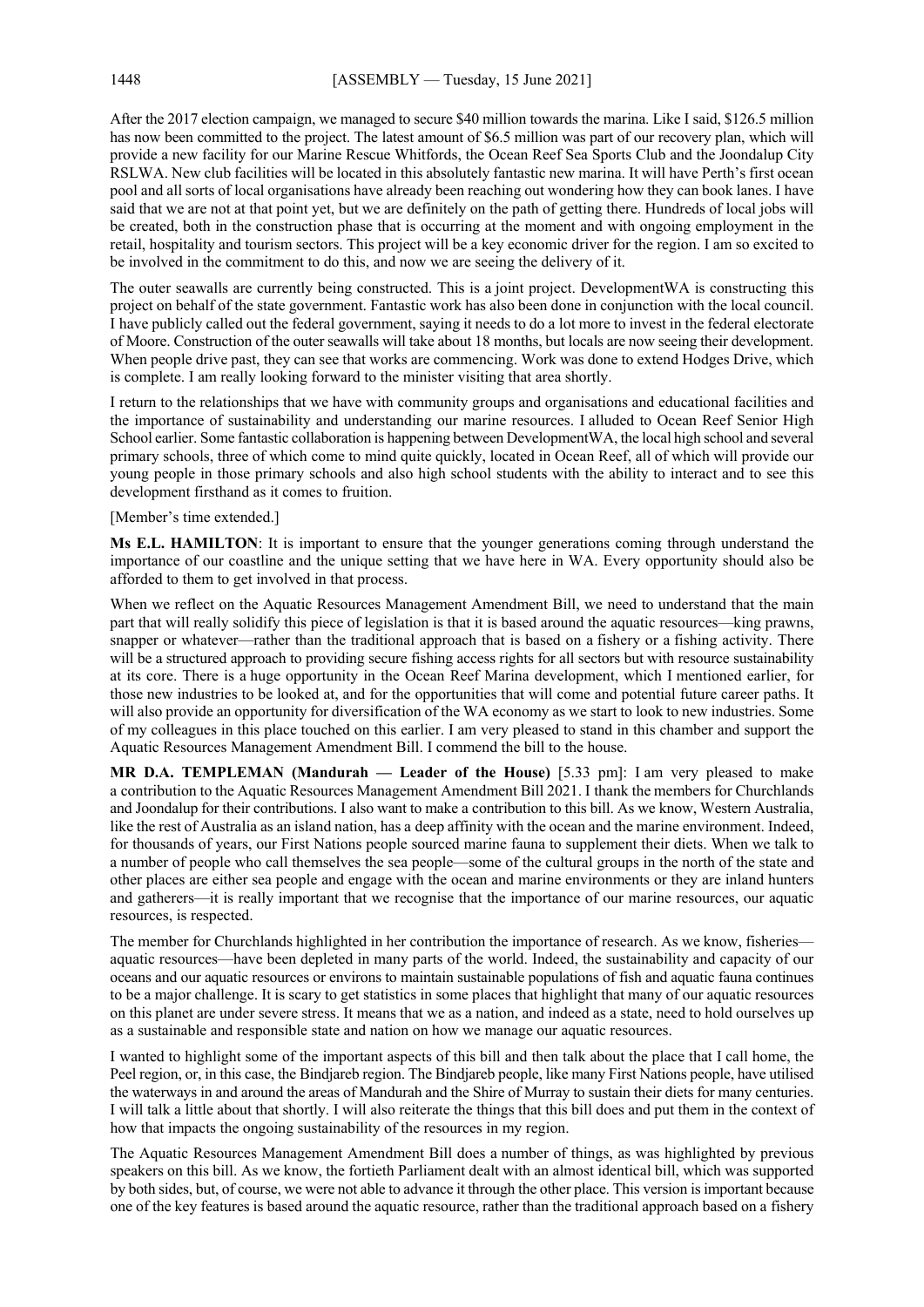or fishing activity. This enables a structured approach to providing secure fishing access rights for all sectors, but with resource sustainability at its core. We know that there are and have been over time tensions between commercial fishing and recreational fishing. Various representatives in the sectors have worked hard to try to ensure that there is a balance so that a sustainable fishing industry can be maintained and that Western Australians' love of recreational fishing can also be maintained in a sustainable way.

I grew up in Northam, which was not famed for its fishery because the Avon River would dry up in significant places over time. During the time that I was there—I was born in Northam and lived there until I was 17 or so we could still catch cobbler in the upper reaches of the Avon and mainly freshwater species. That changed.

Mandurah has been a magnet for both recreational and commercial fishing for a long, long time. As I said earlier, there are waterways around the Peel Inlet, as it was formerly known, and before that it was known as Mandjar, which is Bindjareb for "meeting place" and, of course, morphed into the name "Mandurah". For Indigenous folk the Bindjareb people, in particular—it was a meeting place for the trading of food and artefacts. Indeed, there is evidence of that dating back many, many years. In addition to being a meeting place, it was always a place where there was an abundance of aquatic food for the local Indigenous people to both consume and trade. In my view, we cannot underestimate the importance of the aquatic resources in the region I am proud to live in, but over the last 200 years of colonial presence, the pressures placed upon the waterways and on the fishery have been significant. Those pressures are also influenced by population growth, water quality and human-made infrastructure decisions, such as the Dawesville Channel, which essentially changed the system.

From the late nineteenth century to the early twentieth century, the fishery in the region in which I have lived now for nearly 34 years was, in fact, very abundant. The Tuckey family, one of the region's colonial families who arrived in the Mandurah area in the early nineteenth century, established a fish processing facility on the banks of the estuary. For those who know Mandurah well, if you look west from Mandurah Terrace to the new bridge that was opened by the Minister for Transport in 2017, you will see the area of land just before the approach to the bridge; that is where the factory was. It was a fish drying and canning facility and it exported canned fish to Perth and, as I understand it, the goldfields. The fishery then had abundant capacity; most of the fish, from memory, were herring and mullet. But it is interesting to note that the then relatively small colonial population managed to sustain a fish processing factory for a number of years, until the early twentieth century.

As time went on, the local population of Mandurah grew, as did visitor numbers to both Mandurah and the broader Murray shire. The blue swimmer crab became particularly famous and, in fact, still is one of our most iconic Mandurah shellfish, of which we are very proud. Over time, many, many Western Australian families have visited the region and enjoyed their fair share of the blue swimmer crab. I remember as a boy in the 1970s going to Mandurah on holidays from Northam. We would go to the estuary and back in those days there was no limit to how many crabs we could take; people would fill their plastic buckets very quickly, both at the estuary in the coastal areas around San Remo, Madora Bay, Silver Sands and further south to Halls Head.

### **Mr R.S. Love** interjected.

**Mr D.A. TEMPLEMAN**: It is a very good speech; I am glad the member came in for this contribution!

Over time, pressures have increased. Over time, there have been generations of fishing families around Mandurah, including the Okamoto family, a family of Japanese descent who have lived in the area since the early twentieth century; the Tuckey family; the Renfreys; the Matthews family; and the Bells. The last two mentioned families still derive an income from fishing the estuary. Over time, the population of the area has dramatically increased, of course. When there is an increasing population, an increasing number of visitors and increased urban infill, there will understandably be attendant pressures on the fishery.

When the government came to power in 2017, it made a commitment to address the issue of sustainability of the aquatic resources in our waterways. I want to acknowledge two former Ministers for Fisheries, the member for Willagee and the member for Bassendean, who progressed the buyback of commercial fishing licences. In the 70s and 80s, and even into the early 90s, there were dozens of commercially licensed fishing operators in the Peel waterways, but we recognised that that would not be sustainable in the long term, so we introduced a buyback scheme. It has, in a fair and equitable way, reduced the number of commercial fishers to address ongoing sustainable demand. A neighbour of mine, Damien Bell, is either a second or third-generation fisherman. His father fished the estuarine system for a long time and his licence was eventually bought back through that scheme. As Damien said to me, it allowed his father to exit the industry with dignity and in a fair and equitable way.

Members will be aware that there were issues of deteriorating water quality relating to algal blooms in the Mandurah estuarine system in the 80s. When that occurred, there was agitation in the Burke government by the then member for Mandurah, John Read, who was the first Labor member for Mandurah. He pushed hard for an engineered outcome to address the problems with water quality and algal blooms. Anyone visiting Mandurah in the summer during the 1980s would quite often be greeted by foul-smelling rotting algae banking up along the estuarine shore.

[Member's time extended.]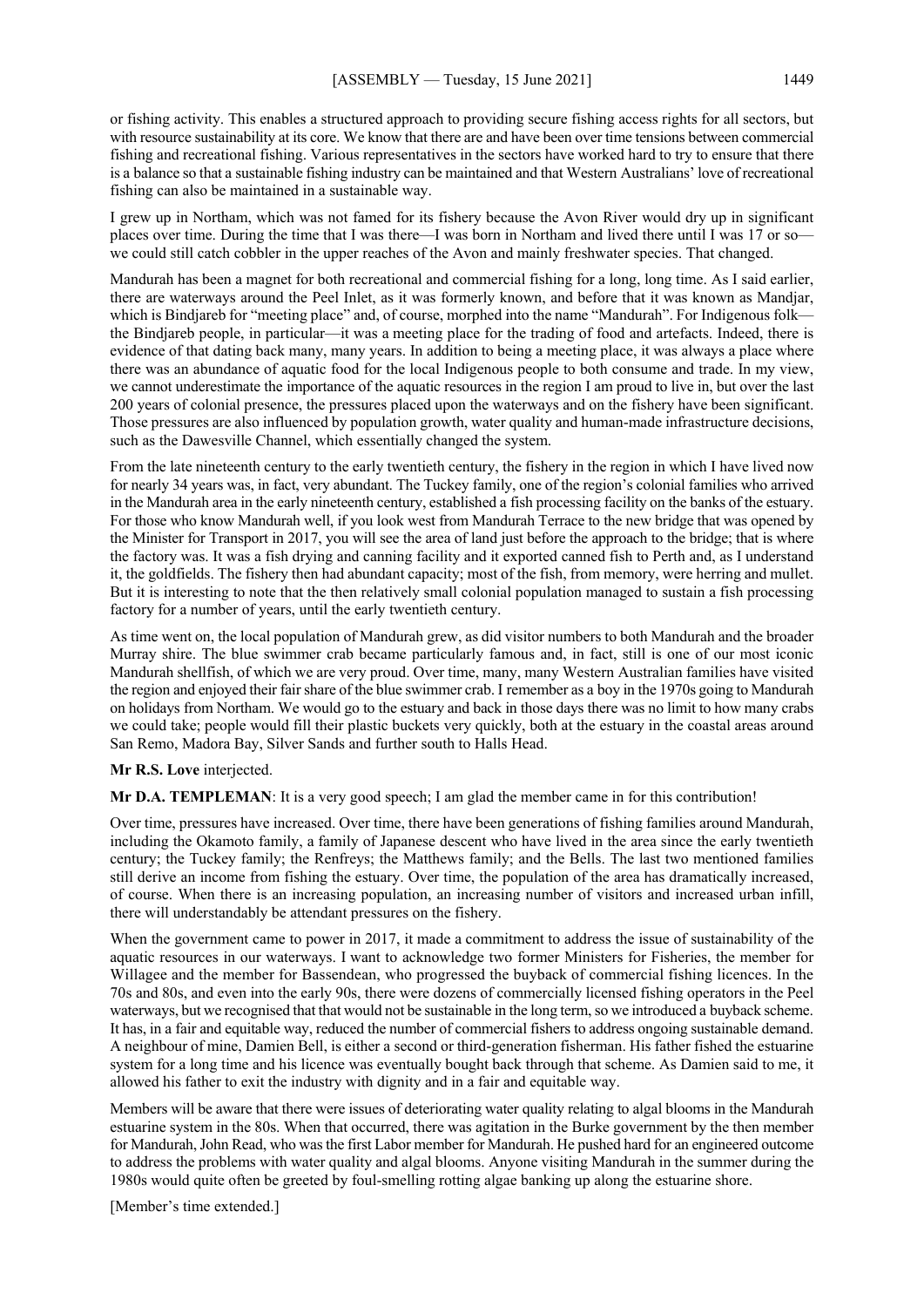Mr D.A. TEMPLEMAN: They would also see the practice of weed harvesting. Weed harvesters would be driven out to the estuary. They basically looked like a harvester. They would be driven along the estuary shoreline scooping up the rotting algae and weeds. That was not an ecologically sustainable practice. That led to some significant scientific investigations and research, which eventually led to the proposal for the Dawesville Channel or the Dawesville Cut, as it is known. The then Labor government set about planning for that cut to be engineered south of Falcon. That project commenced in the late 1980s. The Lawrence government was defeated in the 1993 election, and in winter of 1993 the newly elected Premier, Richard Court, opened the Dawesville Cut. Since then development has occurred on both sides of the cut. In fact, the island that was created by the Dawesville Cut, which is now encompassed by the new member for Dawesville's electorate, has seen growth in population.

The interest in the Peel waterways from both visitors and those who live there remains, but the fragility of that water system also remains. That is one of the reasons that the member for Murray–Wellington, who I notice has just arrived, the member for Dawesville and I remain particularly concerned about a proposal that has been on the books for some time. It is a proposal for a marine and residential development across from the Dawesville Channel, at an area known as Point Grey. Point Grey is an area that currently has vegetated and rural land and it sits adjacent from the Dawesville Channel. It is in the member for Murray–Wellington's electorate, but, of course, the proposal, which has been going through due process, remains of major concern to the three local members. Essentially, the proposal as it stands now includes a nearly two-kilometre dredged channel from the Dawesville Channel through to the estuarine shoreline of Point Grey, the excavation of a marina in Point Grey and residential development around that marina. A previous Liberal government approved the original proposal. There is some question about the financial viability of the current owners.

The reality is that the community is against it, in my view. The member for Murray–Wellington and the member for Dawesville are against this proposal. The reasons are simple. They are this: to make this a sustainable development the channel would need to be excavated and dredged through blue swimmer crab breeding areas and would need to be maintained in the future. Thankfully, both the Shire of Murray and the City of Mandurah have indicated that they, as local authorities, would not be prepared, as they should not be, to maintain a future channel. We only need to look at other examples around Western Australia to see that these channels, once excavated, need to be maintained. They need to be re-dredged on an ongoing basis, and someone would have to pay for that, and in this case the developer is proposing that the ratepayers of both the Shire of Murray and the City of Mandurah would be responsible. That is not supported, because this channel will be like channels in other places that have proven to be costly things to be maintained in the future.

That aside, in our view the development proposal also does not stack up environmentally. It is a proposal that cuts through the strategic portion of the estuarine system, a system that we already know, and have known for some time, is under great strain environmentally. Water quality continues to be a major concern for the estuarine system. When the Dawesville Channel was introduced, it essentially changed the area to a more marine environment, so we are seeing the prolific prawns that used to exist there disappear because the nature of the environs went from a relatively freshwater estuarine system to a marine system.

We recognise that due process has to be followed. The Shire of Murray needs to be congratulated. It has resolved not to support the proposal. That determination has been forwarded to the Western Australian Planning Commission for its ultimate consideration and recommendation to the minister. But I need to say this: as local members, and I am sure I speak for the members for Murray–Wellington and Dawesville, we recognise very clearly that the broader community does not see this proposal having a positive impact on the future development and protection of the waterway and terrestrial systems in and around the estuary. As a planning matter, it does not stack up. We will look with great interest on the final deliberations of the minister, but our view is firmly in the public realm. A few years back, I assisted in organising a rally, which I did not have very long to organise, to highlight community concern. Within a day or so we had 300 or 400 people attend a rally on the estuarine banks in Dawesville to highlight community concern. I understand there were submissions to the Environmental Protection Authority. Other planning considerations in the past have attracted a large number of submissions. In my view, the land should stay as rural use. If we cannot protect it as remnant vegetation, then rural or low-impact use is the most desired.

The other aspect is that it is a difficult site to access by road. It can only be accessed by road from the east from the Forrest Highway. That creates a whole range of challenges in itself, including provision of services and timely road infrastructure access. From the western side, the Mandurah side, it can only be accessed by boat, hence the concern about the dredged channel. The dredged channel would be 50 metres wide and, as I said, nearly two kilometres long, at, I think, a depth of five metres or so at its deepest point. Again, that is unsustainable. We only need to look at what happened in Port Geographe in Busselton when poor design saw a major infrastructure remediation need to be taken, which was very costly, because seagrass used to bank up at the southern end. That cost several million dollars to address. We do not want the same situation in Mandurah with this proposal. As I said, due process will prevail.

Debate adjourned, pursuant to order.

*Sitting suspended from 6.00 to 7.00 pm*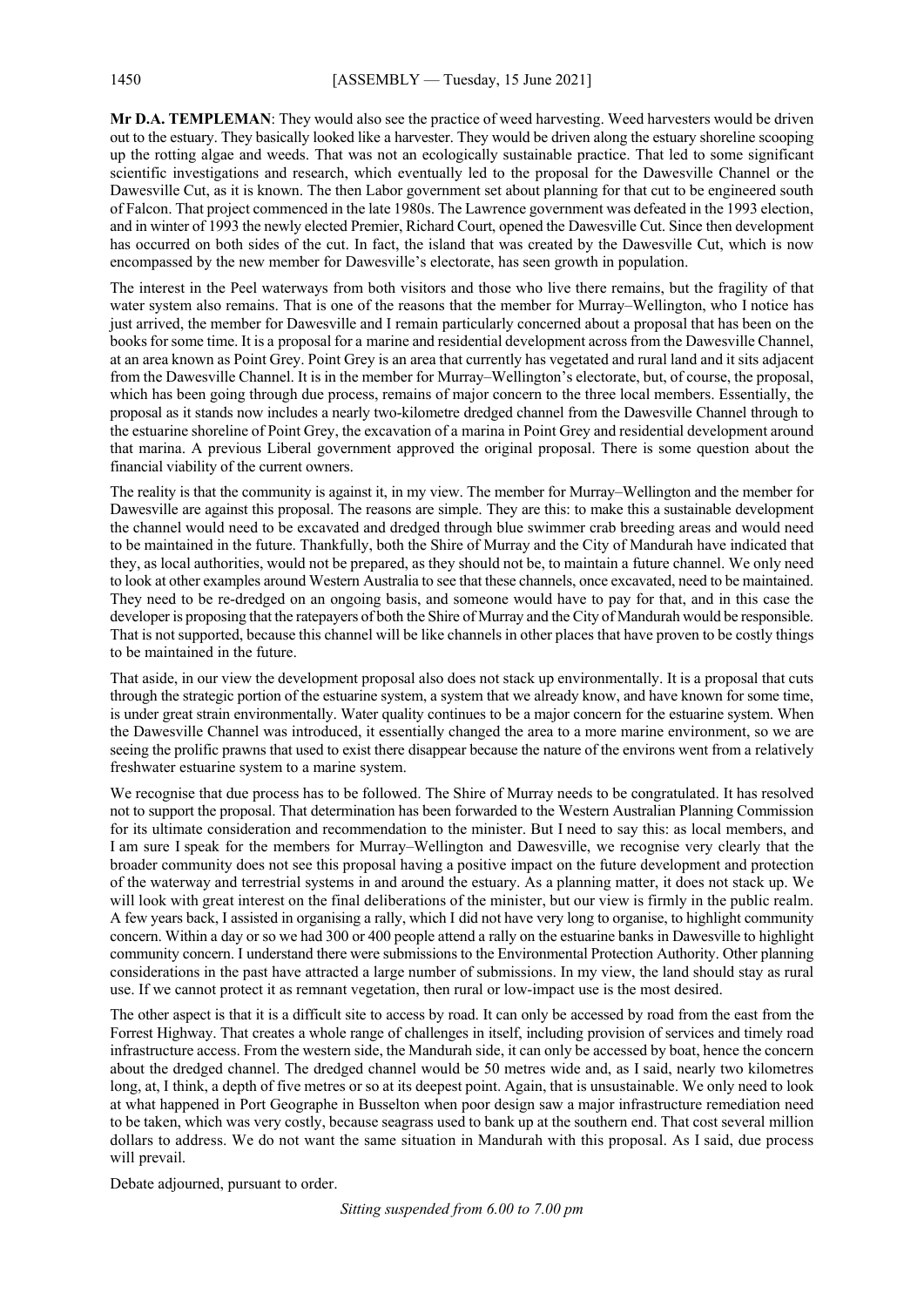## **PROTECTION OF INFORMATION (ENTRY REGISTRATION INFORMATION RELATING TO COVID-19 AND OTHER INFECTIOUS DISEASES) BILL 2021**

*Second Reading*

Resumed from an earlier stage of the sitting.

**MS M.J. DAVIES (Central Wheatbelt — Leader of the Opposition)** [7.00 pm]: I rise on behalf of the opposition to provide a contribution to the Protection of Information (Entry Registration Information Relating to COVID-19 and Other Infectious Diseases) Bill 2021. Not more than 20 minutes ago, we finished the briefing provided to the opposition on this bill. It is important to put on the record that we learnt of this legislation and another piece of legislation at around 10 o'clock this morning and had to find time to be briefed so the government could bring on this legislation in an urgent fashion.

The matter that we are dealing with is most concerning. I asked a question of the Premier in question time today because we have three things in our arsenal in our fight against COVID should it take hold in Western Australia. The first in the list is our vaccination program; the second is our quarantine program; and the third I suggest is contact tracing. When it was first introduced, the community had many questions about contact tracing: how would the data be collected, how effective would it be, and what does a "close contact" mean? These were all new matters that the community was trying to understand as we put mechanisms in place for the authorities to make sure we could be as safe as possible.

In the initial months, it became evident that should there be an outbreak, it was necessary to be able to follow a person's movements to understand where they had been, who they had come into contact with and whether there was a serious risk and whether we needed to go further into a complete lockdown after a short, sharp lockdown. Right around Australia, that became the number one thing to do in response to any kind of outbreak. Contact tracing relied heavily upon, or was improved by, the fact we had a number of different methodologies for collecting that information. When contact tracing was made mandatory in November, undoubtedly there were concerns in the community about the information being collected and hesitation about where that information was being stored. The opposition supported contact tracing. I diligently check in whenever I am out and about to make sure that I am doing the right thing, because I have made the decision that I actually want someone to call me if there has been a COVID outbreak. I want to make it as easy as possible for those contact tracing teams to pick up the phone and say, "We understand that you were there. You need to go and get tested." I have no hesitation in using that app. But I understood at the time that the community had concerns about how the data would be used and whether the data would be safe and secure. The Premier and the Minister for Health knew that, too, because they went to great pains to assure everyone that the data would be utilised only for the purposes of contact tracing and that it would be held secure by the Department of Health and the contractors charged with storing that data.

The government did all the things to try to build confidence in the community that contact tracing was something we should all try to adhere to. There was the media statement that I referred to today. The Premier also did a Facebook post. The media statement, "Maintaining contact registers, a requirement to keep WA safe", from 25 November states

- Mandatory contact registers an extra safety measure as part of COVID safe principles
- Contact details will be recorded at relevant businesses and premises
- Mandating of registers to take effect from Saturday, December 5
- SafeWA, a free COVID-19 contact register app, now available for download
- Records kept for 28 days and not used for any other purpose

Those are the top five dot points of the media statement. It continues —

Businesses or venues required to keep a contact register include:

- food and licenced venues (restaurants, cafés, bars, pubs, taverns, nightclubs);
- gyms, indoor sporting centres and pools;
- places of worship and funeral parlours;
- beauty and personal care services including hairdressers and barbers;
- galleries and museums;
- cinemas, theatres and other entertainment venues;
- auction houses and real estate inspections;
- community facilities, libraries and halls;
- zoos and amusement parks;
- function centres; and
- accommodation facilities that already have check-in arrangements in place ...

…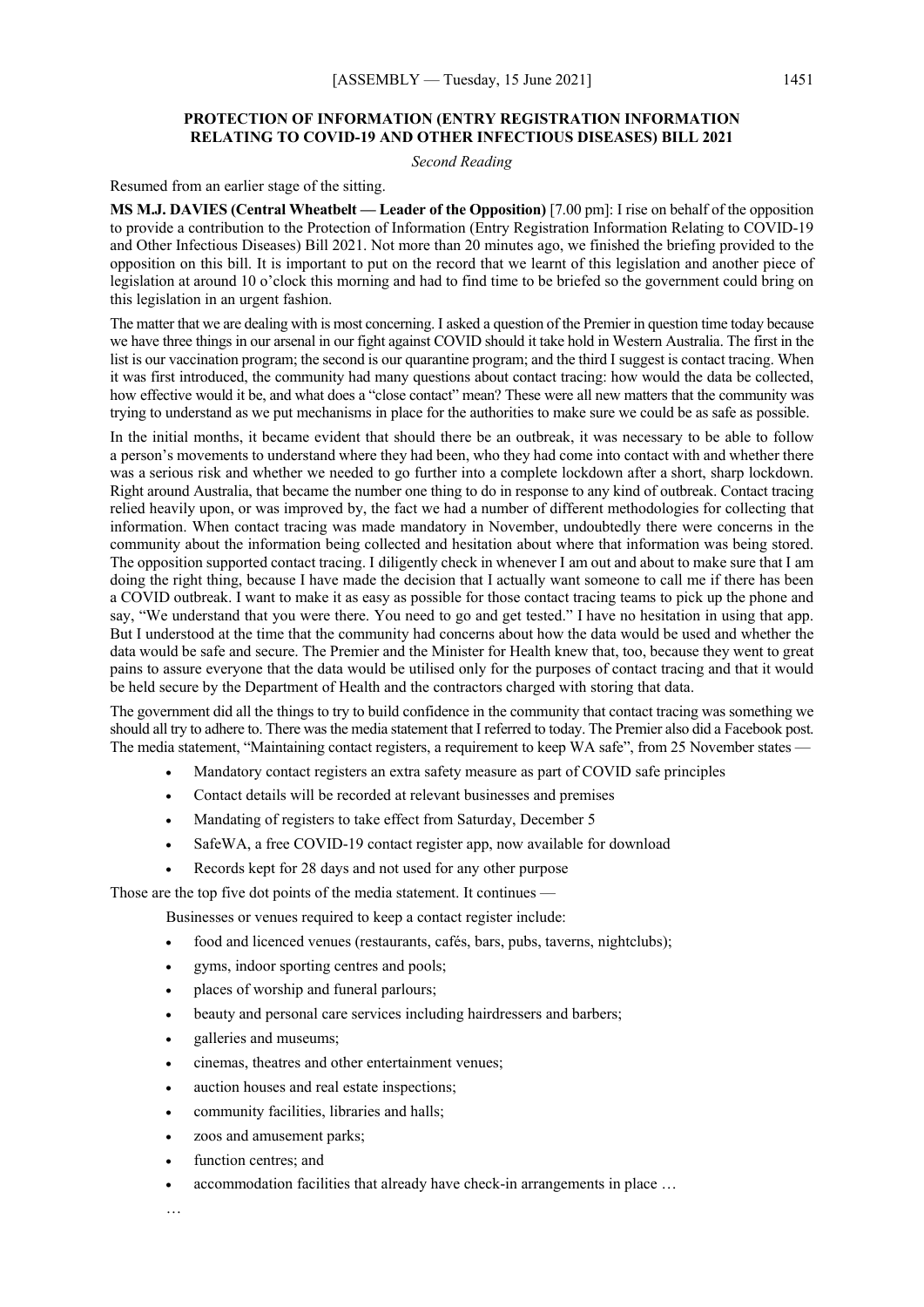Data will be encrypted at the point of capture, stored securely and only be accessible by authorised Department of Health contact tracing personnel, should COVID-19 contact tracing be necessary.

It is quite a lengthy statement. When communicating in times of stress or pressure, you need to be clear and provide concise information. The government anticipated some nervousness in the community in moving to a mandatory registration and it needed to assure people that their data would not be used for anything other than contact tracing. Therefore, it was slightly surprising and concerning to receive news that we were going to deal with this bill today, and that we would be briefed not more than half an hour or 20 minutes before we needed to stand up and make a contribution to it.

When I asked the Premier in the house today whether he believed that the WA Police Force accessing contact tracing data, as was revealed today, would make it more difficult to convince people to continue using the app, it would undermine our ability to collect data in good faith and it was a breach of trust with the Western Australian public, it was concerning that the Premier did not acknowledge that at all. I can neither understand nor believe him, because it will absolutely do that. Although it turns out that the purposes for which the WA police commissioner accessed that data were, of course, completely legal, I think that the Premier should acknowledge that allowing WA police to access that information after making a clear commitment that it would not was a breach of trust of the WA public. It will make it more difficult for us to continue to get people to use that app, and the task of making sure that we are safe in the event of a COVID outbreak just got that little bit more difficult. We have seen that people in some areas are hesitant to access the vaccinations. We do not want to have that hesitancy compounded by people being hesitant to use something that I think will serve a good purpose in keeping us safe should, heaven forbid, we face another outbreak.

I was concerned when the news was released. We asked a number of questions during the briefing. We found out that the Premier had found out in April that this request for information had been granted. That was in April; it is now mid-June. We know from a question answered in Parliament today that on two occasions WA police asked for that information and were granted it. It emerged in our briefing that there have actually been more incidents. There have been seven requests by WA police to access that data. Of the three requests that were granted, two related to the same incident. What was more concerning to me was that the number of requests being made was serious enough that it would appear that the WA Commissioner of Police or the WA Police Force—sorry, I do not know whether it was the WA commissioner, but it was WA police—set up a protocol for asking the Department of Health for that information. A number of requests were made to the Department of Health. As we understand it, those requests could come from any level of police officer, and under the Criminal Code—I am happy to be corrected if they met a certain threshold of information or seriousness, that information could legally be provided. The Department of Health had no recourse to refuse. Seven requests were made directly to the Department of Health.

It also emerged during the briefing that police officers may well have sought permission from justices of the peace to approach individual businesses in the community to ask them to release their registers. I would think that if a small business person or a business owner was approached by a police officer and asked for that register, they would find it very difficult to say no to the police if they are seeking information to assist in solving a crime. Those instances are unknown. The people who provided the briefing confirmed that there were, indeed, seven requests formally made to the Department of Health, but they acknowledged that they could not provide information on how many requests were made by police officers directly to small businesses because, of course, that information would not be collected by the government. There could have been a large number of other instances.

My criticism and the opposition's criticism is not directed at WA police; they are simply doing their job. My criticism is that the government was very clear about this, because it knew that it was important to gain the trust of the WA public. I cannot understand why it was not known earlier, between December and April, given that I understand there were a multitude of meetings held as part of this emergency management response. I cannot understand why there were no briefings and no information provided to the Premier or the Minister for Health prior to that, or why it took from April to mid-June for us to see any action on this legislation. That seems to me to be a significant period. We would very much like that question to be answered. I asked the officers who were providing the briefing whether they could advise us when the instruction to draft was given. They were not confident that they would not be breaching cabinet-in-confidence, so they took it on notice; again, that is a question we would like answered. We are trying to understand the time line of when these requests were first made; when this became known by the Premier; when the protocol that we understand WA police put together was created and how many times it needed to be used. These are some of the questions we have. Given that the government absolutely would have known that this would cause concern in the community, I think it is relevant to ask why it was kept from the community for that period and why it could not have been remedied before now.

We requested that information during the briefing, which we finished just 20 minutes ago, so it will be interesting to see whether we have access to that information this evening or will have to wait until this goes through to the other house, because we understand that the government's intent is that this legislation will be dealt with tonight; is that correct?

**Mr J.R. Quigley**: That's the motion. That's what the chamber agreed to.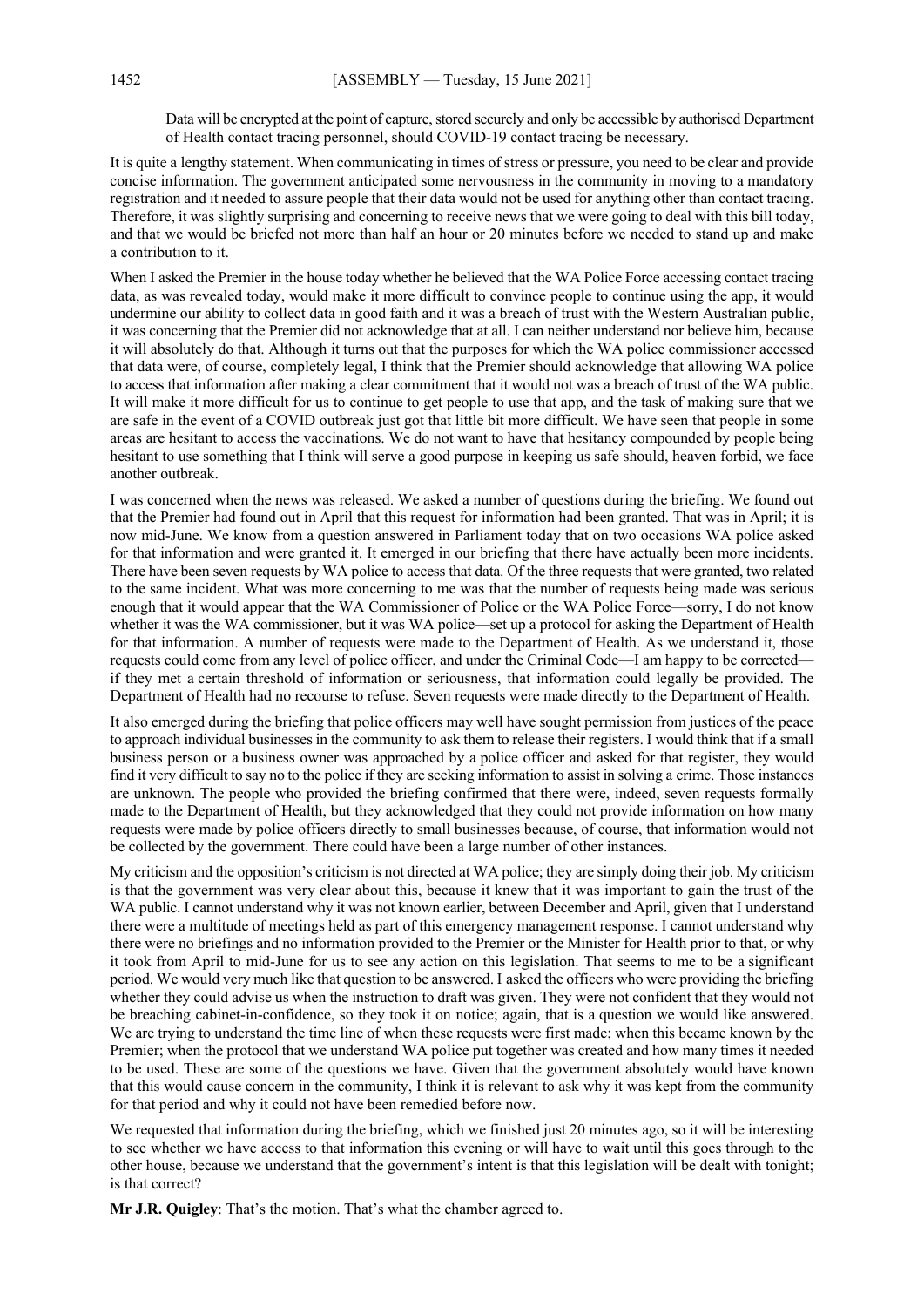**Ms M.J. DAVIES**: Yes. I am just being clear that we may not have access to that information because there is an intent that this legislation goes through this house so that it can be dealt with in the Legislative Council before the winter recess. I would like it on record that the opposition, certainly in this house, may not have access to all the information that we think is pertinent. It may be forthcoming in the Legislative Council.

I think that that time line is important. When were those requests received from WA police? When was that data provided? When did the Department of Health advise the government and the minister and what progressed from there? What was the time line and how quickly was this progressed from being something we need to remedy to going to cabinet, briefing the drafters and getting on with the business of bringing it into the Legislative Assembly? I would also really like to understand the process of how WA police made those applications and who they were going to—at what level were they being received into the Department of Health and from where in the WA police and were there any other requests?

Another thing that concerned the opposition during the briefing was that we were advised that there has been a decline in compliant behaviour in people registering when they walk into businesses that require them to register. Although I understand it is difficult to get a baseline on those things, Attorney General, because we are operating in a new environment, we were advised that every time there was a scare or another state was perhaps experiencing a COVID outbreak, there was a peak. Everyone became slightly more vigilant and there was a higher level of compliance, so there is a high watermark to compare it to, then it declines again and again. That complacency is concerning because, again, I think the government has placed great importance on our ability to use contact tracing to minimise lockdowns and their impact on our economy and health. I understand that if people do not register electronically but rely on paper registrations, it hinders the people who are carrying out the contact tracing. If people do not use the registration system at all, I think that adds another level of complication. I would think that that decline in compliant behaviour would raise concerns from the government's perspective, and it would be interesting to know how the government is planning to address that, much as people's hesitancy in taking up the vaccination process needs to be addressed. But now, given that we have discovered that that data is being used and probably people's confidence in Western Australia has been somewhat shaken on that front, I would like to know the government's plan beyond this legislation to communicate and encourage people to continue to use the app. We asked a question in the briefing: how will the government educate the public on the changes that will result from this legislation? The point was made in the briefing that some of the penalties are quite high, and I think the Leader of the Liberal Party said that people will not want to be found in breach due to ignorance. I think most people generally want to do the right thing, and particularly those businesses that are required under law to have the register will want to be compliant, but there are some quite hefty penalties within the legislation.

My understanding is that the government will be taking an educational approach, which is heartening, but I would very much like to hear that directly from the Attorney General in his response. The government will not be going out with a big stick and penalising those businesses that might not be adhering to what is laid out in the legislation in the first instance. There is a willingness to work with the Small Business Development Corporation and those industry liaison mechanisms that have been set up to assist in communicating to the various different sectors that will be impacted by the legislation. Those are assurances that we welcome in terms of the government not taking a big-stick approach to applying the penalties contained within the legislation.

I think I have already raised this issue, but, Attorney General, I would like to understand where these matters were raised and when it first became evident that this was occurring. The government said that it has regular meetings with the State Emergency Management Committee about the management of the COVID response and that a raft of other meetings take place on a regular basis. Clearly in his response today, the Premier indicated that he tried to work with the Commissioner of Police on this issue but was unable to resolve it. The inability to resolve it has led us to this legislation today. I would like to understand why and how it took so long to get from the point of the Premier first being made aware of the issue in April to now. I think that is important, certainly from my perspective, because the government was aware of it and knew it would be contentious and now we are dealing with legislation in a manner that is, quite frankly, disliked by all of us in this place, whether they sit on this or the other side of the house. This is not the way to make good legislation. It should not be pushed through.

We had a briefing today and 20 minutes later, we were required to do our job appropriately. I need not draw to the attention of anyone in this place that as an opposition, we do not have enormous resources. We are dealing with two pieces of legislation, both with significant implications for the state, that have been brought on today. We will do our level best as an opposition to ask the questions that we think need to be asked, but we should have been given a bit more time to digest what is in it because it is not quite as simple as the Corruption, Crime and Misconduct Amendment Bill 2021, which contains one clause. The Protection of Information (Entry Registration Information Relating to COVID-19 and Other Infectious Diseases) Bill 2021 has some detail in it. I do not think anyone would believe that we can go through it in any great detail and understand its implication and, further, understand how we got here. A cynical person would say that if we push it through, there will be fewer opportunities for us to ask how we got to this place and how the Premier and the government breached the trust of the public, and we would simply move on. I do not think that is acceptable. In fact, when we first came to this place, we made a number of points and said that the government, with its significant majority, needed to tread very carefully when flexing its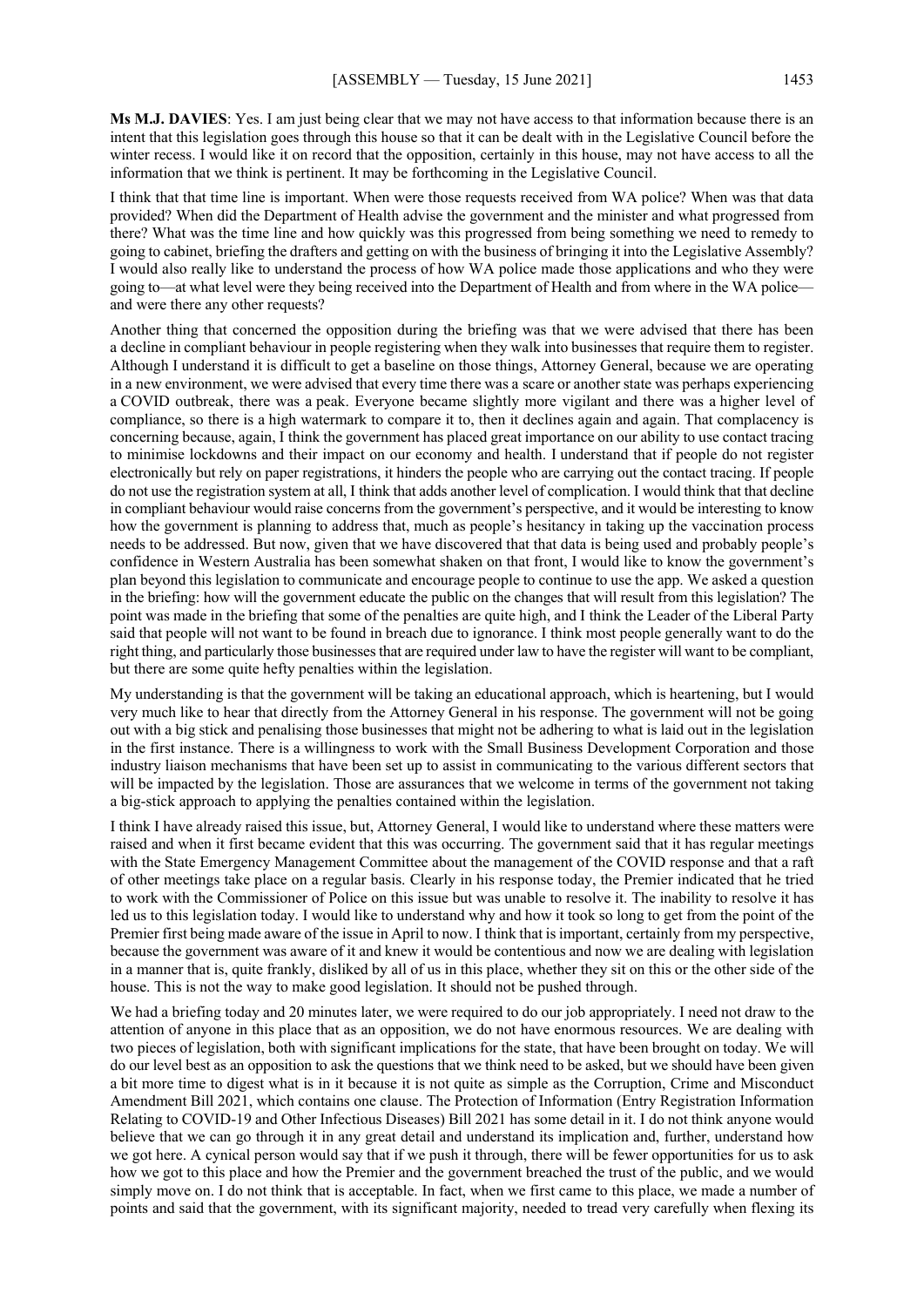muscles with legislation like this. It is disappointing that, once again, legislation of this nature is coming through and has taken this long. I would suggest that a number of other pieces of legislation that have been read in and are on the agenda are far less important than this bill, and we are dealing with it in one day. I cannot speak about the processes in the Legislative Council, but I am assuming that the intent is that this bill goes through before the break. I do not think that will be acceptable to the members in the Legislative Council in the opposition at the very least, and probably not those on the crossbenches, but they will have a little more time to digest what the Attorney General says this evening.

I want to go back to a point that was made during the briefing—that we should turn our mind to the issue of the greatest public interest, that we should be using the app. Today, the Premier made comments about what the data is used for. No-one in the opposition is going to argue that solving the committing of a serious crime is not important, but it was the Premier who made a pact with the public of Western Australia. In the press release, the Premier, the Minister for Police and the Minister for Health said quite clearly and unequivocally that the information would not be used for anything else. That was clearly stated so that people did not feel nervous about using the app and providing their personal details in an age in which there is significant concern about the collection of personal data and where it might end up. We are schooled on a regular basis how to keep safe when we provide information to those types of registers. It comes from the government. The government says, "It's safe; we won't use it for anything else", yet five or six months later, we find, unfortunately, that that is not the case. My criticism is not directed in any way at the Western Australia Police Force; they were simply doing their job under the law. The Premier needs to acknowledge that this was not done properly and, as a consequence, it will absolutely undermine the use of the app going forward. I would be very interested to know how the government plans to improve the app and increase its utilisation as we move forward, because the COVID app, the vaccination rollout and our quarantine system are the three most important things in our management of the response to the COVID pandemic.

When we get to consideration in detail, we will ask specific questions about police protocol, when the Premier knew, when the legislation was first briefed, how many of these requests were made and the kind of information that was provided to the government and when. Those things are in the public interest, especially given that the Premier made such unequivocal statements in the announcement of the app that there was no need to be worried about it. I reiterate to the Attorney General and the government that I am not levelling criticism at the police; they have done their job and they have done it within the law. It is time for the government to admit that it got this wrong. We need to move on and the government needs to take very swift action to make sure that there is no further decline in the use of the app because it is so very important.

Of course, the opposition will provide support for the bill, but we will be asking some questions during consideration in detail.

**DR D.J. HONEY (Cottesloe — Leader of the Liberal Party)** [7.28 pm]: I will make a reasonably brief contribution to the debate on the Protection of Information (Entry Registration Information Relating to COVID-19 and Other Infectious Diseases) Bill 2021. I certainly echo the Leader of the Opposition's comments on this matter. It concerns me that, once again, we are in this chamber dealing with a matter with only a short time to do so. As the Leader of the Opposition pointed out, we received a hasty briefing and, as much as we could scrutinise the bill in the briefing, we asked questions. I recognise the good efforts of the ministerial and departmental staff who gave the briefing. They were very helpful and cooperative, but we have not had the time to scrutinise the bill properly, and that is a shame given that it is important legislation. This is a significant bill and clearly it has taken some time to prepare, which begs the question as to how long the government was aware of this and why the community was not informed about it until now. What we saw last year in this Parliament was chaotic, but it was due to COVID. I cannot recall a day when I have come into this new Parliament and considered what was forecast the day before.

We would think this was a government that had just been elected, not a government that has been in power for four years that has ministerial offices staffed with 12 or more ministerial staff plus departmental staff. Every day we see a completely new situation and a new set of bills. As the Leader of the Opposition pointed out, we know that in this Parliament, one difficulty will be proper scrutiny of the government. I exhorted members of the Labor Party on the back bench to be a conscience to their own government and scrutinise legislation. It is very hard for us with the body of work that we have to do. The amount of work of the opposition has not changed in this chamber, but having only six people to do that work puts a burden on us. We are prepared to work hard and we have a good hardworking core left on our side. We will do that, but it makes it hard to scrutinise legislation properly.

We saw the chaotic management of the chamber and 11 bills read into Parliament and then, all of a sudden, when the non-payment of contractors became apparent with the Pindan Group collapse, the Building and Construction Industry (Security of Payment) Bill was urgently read in. We then had to consider urgently that bill in this chamber when that matter had been around for a considerable period. That bill was read into the previous Parliament and not prioritised by the government, but then all of a sudden it is urgent when there is a catastrophe. I think that if we are going to have good scrutiny of legislation in this Parliament, it behoves the government to introduce bills in an orderly manner. I reinforce the point made by the Leader of the Opposition that it is incumbent on the government to explain the detail of the genesis of this bill.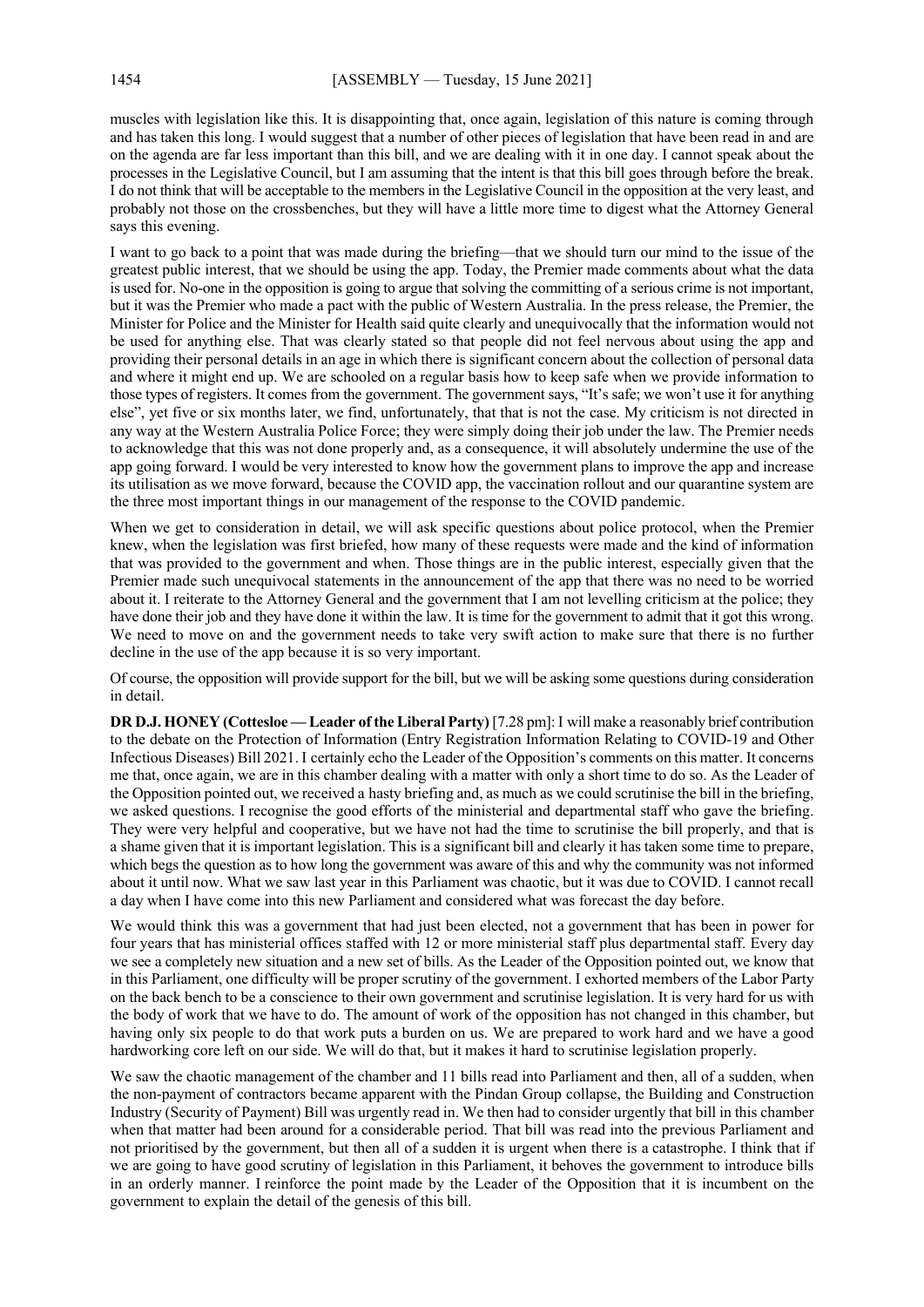We have been told that there were only two cases. Then, in interrogating officers during the briefing, it was made clear to us that that was two cases with the Department of Health database. In fact, in the election period a lady came up to me at a pre-poll voting centre and said, "Listen; I don't know whether you are aware, but I am really concerned. The police came to my business and demanded my COVID records because they were investigating a case." I suspect that is not related to the two cases. They were afraid to come forward formally because they thought it might harm their reputation in some way or there may be some comeback on them, and I suspect a lot of small business people would be in that position. Clearly, in that case, officers approached an individual business. It is not entirely clear whether a warrant was obtained or it was a request of just that business. I suspect that outside the seven applications that we just heard about, there have been many, many cases in which information has been acquired from individual businesses. It was apparent from the briefing that it could be done. There is no straightforward way of collecting the details of how many times the police have accessed information from the COVID database for particular cases.

There is a real consequence to the community. I was reading *The West* online news article on this matter; it was published online at 3.10 this afternoon. Josh Zimmerman and Charlotte Elton authored the article and they made it clear in the article that the Premier became aware of this in at least April, but, of course, this was mandated in December. The article quotes the Attorney General. I assume they have quoted him faithfully. The Attorney General said at his press conference that a wide range of people could access the data—the police, the Corruption and Crime Commission, private citizens making FOI applications, civil litigants and even people who were prosecuting Family Court matters. Maybe those people could have potentially obtained, for example, residential information or phone numbers. Members here would know that in Family Court matters that could be life-threatening for some people or at least certainly threaten people's mental wellbeing or their comfort.

#### **Mr J.R. Quigley**: That's not the full quote.

**Dr D.J. HONEY**: I am just paraphrasing. I am always happy for the Attorney General to fill that out. I guess that the point I got out of that article was that we had a bill brought before this Parliament to justify the collection of this data. We were told by the Premier, as the Leader of the Opposition quoted, that it was safe and rock solid, but then we discovered that the legislation seemed to allow almost anyone to access that data—certainly, the ones who fell within that class. As I said, the Attorney General is quoted as saying that private citizens could make FOI applications for that data. It is really concerning that in the way the initial legislation was brought in, there was no review of it and the data could have been exposed to a wide range of people. It has a real impact.

The Leader of the Opposition made this point earlier today: when we have this sort of breach of trust and security, it makes people less likely to use the app. I looked a little further on in that online article, and I think this comment reflects the views of a lot of people out there. I have seen various comments from people who are perhaps conspiracy theorists and others who never had the app in the first place and think they are being tracked, but I think a lot of other people are concerned about the misuse of this data. One of the comments on the online article is from Jason F. He said —

#### Tag I'm Out, App deleted, How short sighted

I think that exemplifies a lot of people's concerns. I appreciate that the government has brought in this legislation to close this loophole, if you like, or at least to prevent people in that group I mentioned before from obtaining this sort of data, so that it is used only for the purpose for which it is intended—that is, contact tracing. But I suspect a lot of people are going to say, "Hang on; now I don't trust this anymore." We know that contact tracing is at the core of the effective management of COVID. We know that New South Wales has been remarkably successful with contact tracing and that having good data and everyone participating in the scheme is critical if our community is going to be kept safe from COVID. Despite the vaccine rollout and the like, we could have a serious outbreak here and, if that is the case, we would rely on this information.

I want to go through a few points in the bill to get clarity. We had feedback from the officers in the briefing, but I would like the Attorney General to confirm that. I refer to clause 3, "Terms used". Paragraph (b) under "entry registration information" refers to the difference between information that is recorded only for the purposes of COVID and information that is recorded in the normal course of events, such as a gymnasium where people go in and they tag in every day. It makes it clear that that information would still be available to the police. One of the things I have noted in a number of establishments is that people have extended the use of the existing system. They may have a log-in system for contractors, but they have extended that system to all visitors. The question I asked was whether the information collected using a standard system that exists normally would be available. I was reassured that that information would not fall into the definition of information that was collected in the ordinary course of business and, therefore, that information would not be collected. It did not occur to me at the time, but if we think about that sort of information, that register would include information that a business has to retain and information that it does not have to retain or is legally obliged to destroy. I think that could be a complication, particularly for smaller businesses that use paper-based systems. I am not seeking to confound this matter, but I think that is a risk.

I will go through this in pretty short order. When we look at the storage of entry registration records, we see that the penalties are extremely stiff. We were reassured in the briefing that the officers carrying out the inspections are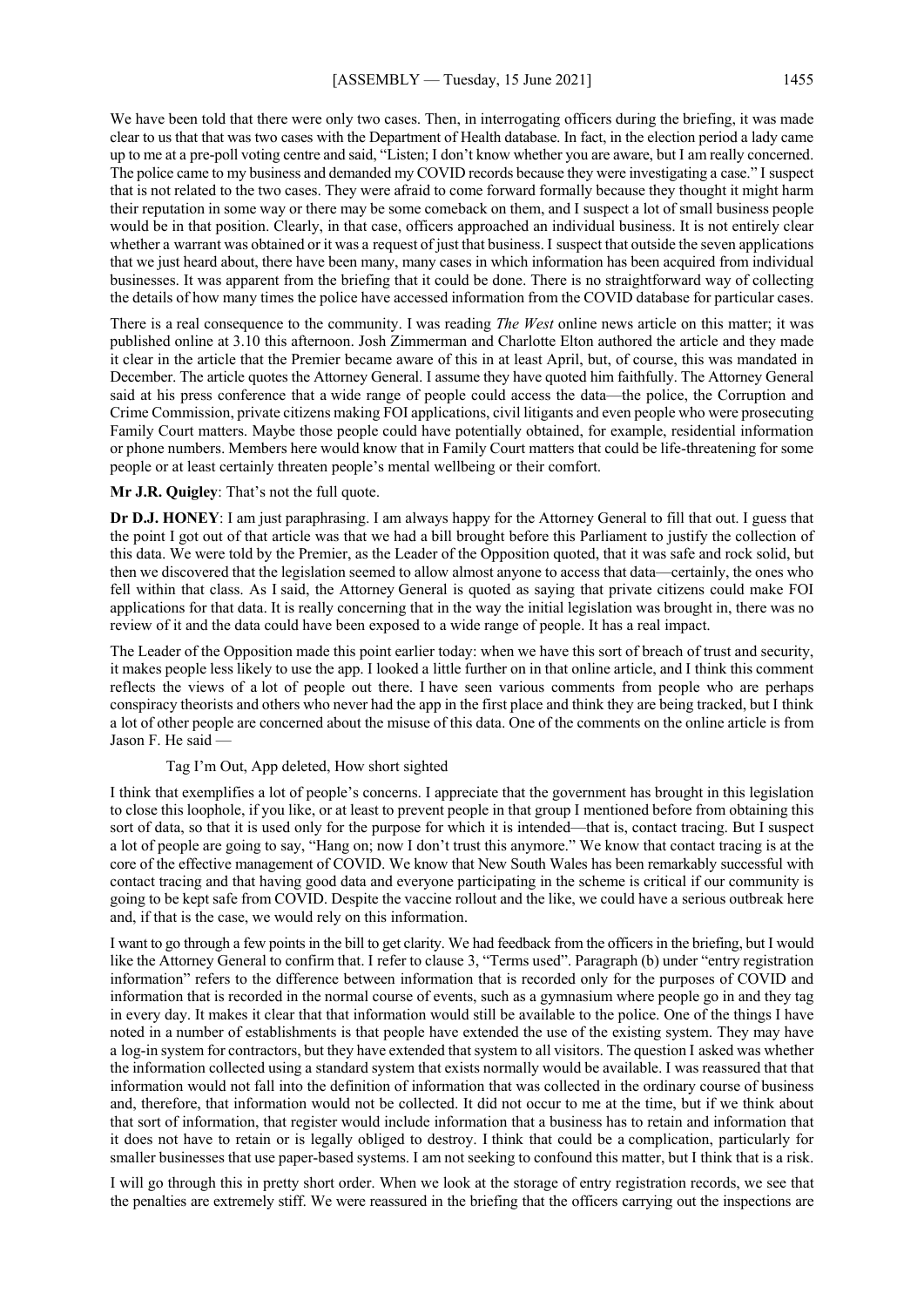reasonable people and will not belt people over the head, but we should recognise that we can only suppose that. We do not know what will happen in individual circumstances. An officer may take a particularly harsh line and someone may end up in front of a magistrate who also takes a particularly harsh line. A penalty of 12 months' imprisonment and a fine of \$20 000 is certainly very stiff. That reinforces that this Protection of Information (Entry Registration Information Relating to COVID-19 and Other Infectious Diseases) Bill 2021 should be very clear, and that people need to understand the requirements very clearly.

We heard, as was commented on again by the Leader of the Opposition, that there has been a significant decline in the use of the SafeWA app. As I have already stated and given the reference to *The West*'s online article, I suspect there will be more not less hesitancy around the app because of this legislation, not because it is not adequate legislation but because it will raise concern in people's minds. If I recall the figures correctly, at something like the peak of people's concerns about COVID, there were around two million registrations on the app a day and now it is sitting at around 500 000. I am happy to be corrected on those numbers, but that is what I recorded.

Although it does not relate to the bill, I think this is a very important point about the collection of information. I am sure that the Western Australian app is very good in the way it records data. It is certainly very easy to use and it is very easy to add another person onto our registration when going into a place. I like all those things, but the app reader is a very poor reader. When I do the household shopping every weekend, I shop in the Claremont Quarter. Most people who go into the two supermarkets put up the app. A fair number of people walk straight through and ignore it, I will say, but a good number of people want to do the right thing. As a member of Parliament, I make sure that I do the right thing. I sometimes have to be there for a minute or more waving the app around, up and down and backwards and forwards before it eventually works. However, pretty well everyone who comes into those supermarkets has exactly the same experience. I will say that the majority of them give up and walk in.

When I went to Canberra for a conference a couple of weeks ago, I was pleasantly surprised because every single time I used that app on the QR code it worked instantly. I think there is a technical problem with our app. I was originally blaming my cheap phone that I was forced to purchase, being an impecunious member of Parliament, but I discovered that it is this app. I am sure in many ways, with the storage of data and all those things, it may work fine, but it does not read properly. In fact, I have observed in many establishments that because it does not read the QR code easily or for the first time, people give up. I observe that regularly, particularly when I am at the supermarket, and that discourages people. It is imperative that the app work well and the collection of this information is imperative. As I say, I fear that people will be deterred because of what has happened.

I asked about the initial storage period, and I thought 28 days sounded a little short, but we were reassured. In fact, the person in charge of contact tracing was in the briefing and they said that they were comforted that 28 days gave them enough time to utilise the data or request an extension of time for that data to be maintained. I take it that person is the expert in that, so if they are happy, I guess I should be happy as well.

At the briefing, given the potential severity of the penalties, I expressed concern that businesses might not know about this. Although we were told that officers would apply discretion, I think we should always be cognisant that the maximum penalty is there for a reason and it can be applied. How will people know about these requirements? We were informed that the Small Business Development Corporation would work with small businesses.

#### [Member's time extended.]

**Dr D.J. HONEY**: We were told that industry associations would also help with the rollout. The Australian Hotels Association in particular has been outstanding in the way it has helped its members work their way through the COVID restrictions, lockdowns and all those things. I guess I am more concerned about the small mum-and-dad businesses that are not members of associations and the like. How will they know about this? I hope the government will embark upon a thorough advertising process to ensure that all small businesses will be aware of this legislation. With that, I will sit down. Thank you.

**MR J.R. QUIGLEY (Butler — Attorney General)** [7.46 pm] — in reply: I would like to briefly reply to the second reading contributions of honourable members because I know they will want to ask some questions in consideration in detail. I am also mindful of the resolution of this chamber that all remaining questions will be put by 9.15 pm, so I do not want to take up too much time.

I also want to be moderate in my criticism of the contributions to the debate on the Protection of Information (Entry Registration Information Relating to COVID-19 and Other Infectious Diseases) Bill 2021 thus far. I do not know how many Western Australians are following us this evening on the internet—I dare say that on a cold night like tonight, relatively few—to hear our remarks, but we are at a unique point in the fight against COVID with this development. It is recognised by the Leader of the Opposition and the member for Cottesloe that contact tracing is a very important part of containing any outbreak of the pandemic in Western Australia. Of course, if the virus enters Western Australia, particularly the Delta variant, which we are told is a beast that is 100 per cent more transmissible, it will affect all our constituents in the country, in the cities or anywhere anyone travels. We have seen that in the eastern states with the couple who broke from lockdown in Melbourne and travelled through country New South Wales up the northern coast, I think, into Queensland.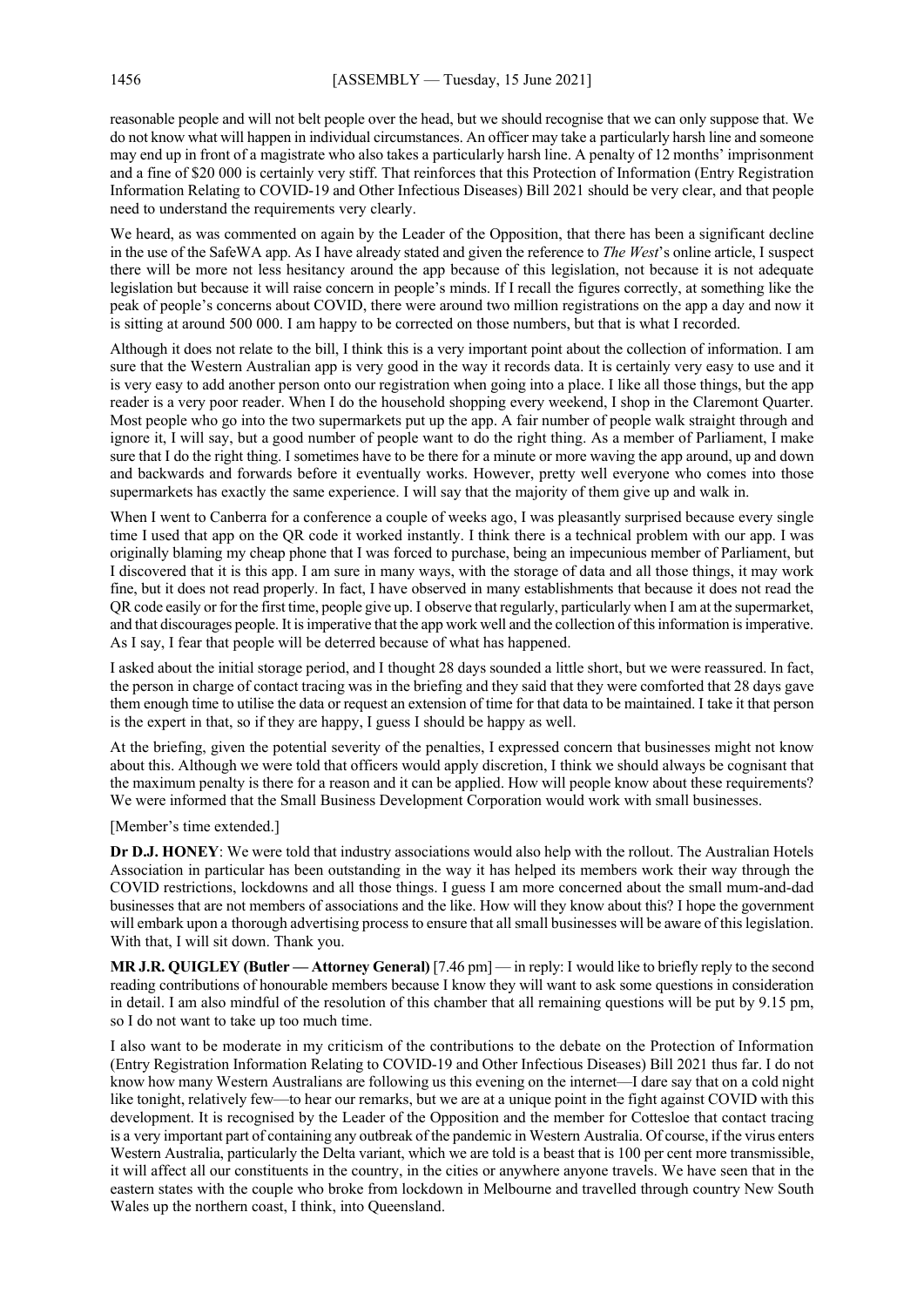So far, members' contributions have been directed at criticism of the government for not getting on top of this problem earlier or they have asked: when did the government first know; who knew what when; and why has it taken this long? I can give the short answers to that. The Premier said he first found out in April. I am not part of the State Emergency Management Committee, so I did not find out personally until sometime after that when a staff member came to me with a briefing note from the State Solicitor informing that Health had sought advice from the State Solicitor about notices that had been served upon Health to produce. I was asked earlier today at a press conference what I said when I was told about this. I responded exactly as I did in my office, "I need a cup of tea!" This is a serious situation and we have to think this through.

When this was mandated by the State Emergency Coordinator, who happens to be the Commissioner of Police, the government undertook that none of this information would be released other than according to law. That assurance was given to the public. The commissioner and others said at the time that this would be used only for contact tracing. When the information was first given to me, I asked what other legal avenue, besides the police using the Criminal Investigation Act, could there be. Of course, when we sit down and think about it, a whole raft of avenues are available. The member for Cottesloe referred to my media statement earlier today. There could be a subpoena, although there has not been one. There could be an application under the Freedom of Information Act or a notice to produce by the Corruption and Crime Commission. None of this has happened, and if those applications had been made, the government would have vigorously opposed them.

The reason for the time lag between when the Premier first knew, which was well in advance of me knowing, and the matter coming to me and, ultimately, to the cabinet as draft legislation was that the Premier, quite rightly, entered into discussions with the Commissioner of Police to see whether the commissioner could issue a directive to all officers not to do this. As the Commissioner of Police explained, each constable holds a separate independent office. They are not employees; they are sworn officeholders of the office of constable of police and, as such, have their own statutory authority and can make applications under the Criminal Investigation Act. As these discussions unfolded, it became apparent that a legislative measure would have to be introduced, because if the information could be provided according to law, there needed to be a change in the law.

I am not on bended knee; I am not pleading with nor am I challenging the opposition, but I am saying that this is one of those times in this Parliament's history when we should unite. I am not trying to avoid scrutiny of the government's actions in any manner. That is an opposition's task. The opposition leader asked me what I can do to assure the community going forward. I invite the Leader of the Opposition, the member for Cottesloe and other members of the opposition and its alliance, to join with the government to reassure the community that this legislation will keep sacrosanct that information. That is up to the opposition. No doubt tomorrow morning talkback radio will reach out to either me or members of the opposition for comment on this. The opposition has two choices. The first is that it can get stuck into the government and criticise the government for what has happened—that is, there have been two disseminations of information—or it cannot go to the default position of an opposition but say that opposition members have sat in Parliament, and although it was short notice, they have been briefed and as far as they can see, because they have supported this legislation, this bill's passage through the Assembly tonight will ring-fence that information. We will build a steel fence around that information and it will not be further disseminated. When the opposition asks the government what we are doing to reassure the public, I throw the challenge back to the opposition: what is the opposition doing to join us in reassuring the public? It is all about constituents being at risk if the pandemic comes here. This is not a matter of party ideology. I accept that when electoral reform eventually comes before the Parliament, there will be a clash of ideals; however, this is not one of those occasions. This is not a matter of ideology; this is a matter of the health and safety of all our constituents. When we go into consideration in detail, I hope it will not be, as has been hinted at least, questions of who knew what, when and why, but, rather, questions directed at the clauses of the legislation to test their sufficiency at protecting the opposition's constituency from the pandemic.

Tomorrow morning, when approached by the media, I implore the opposition, the member for Cottesloe, the Leader of the Opposition and other members opposite, to seek to reassure the public that as far as they have been able to scrutinise the bill in the short time available that their constituents' data, when they check in at the Merredin or the Northam supermarkets, will be protected and held sacrosanct by the Department of Health. They will be able to say that this bill that the government has brought before the Parliament achieves that, as far as they can determine after the briefing. In the briefing, the opposition learnt that there have been seven applications. I said there have been two occasions upon which information has been disseminated. Sure, there have been more applications, but those applications were not satisfied by the dissemination of information, so the public should not be misled into thinking that there was greater leakage or greater dissemination of information than these two particular cases. The opposition will be able to say that they have seen the clause in the bill that says that even if this information was hacked, it will not be admissible in any court of law. The opposition will be able to say that it has seen the clause which says that if any venue or business holder disseminates that information, they are liable to a \$25 000 fine and 12 months' imprisonment, and that it has seen the clause that says if it is a corporation like Coles or similar that has disseminated the information, officers of the business, who knew or should have known, are up for a \$250 000 fine and two years' imprisonment.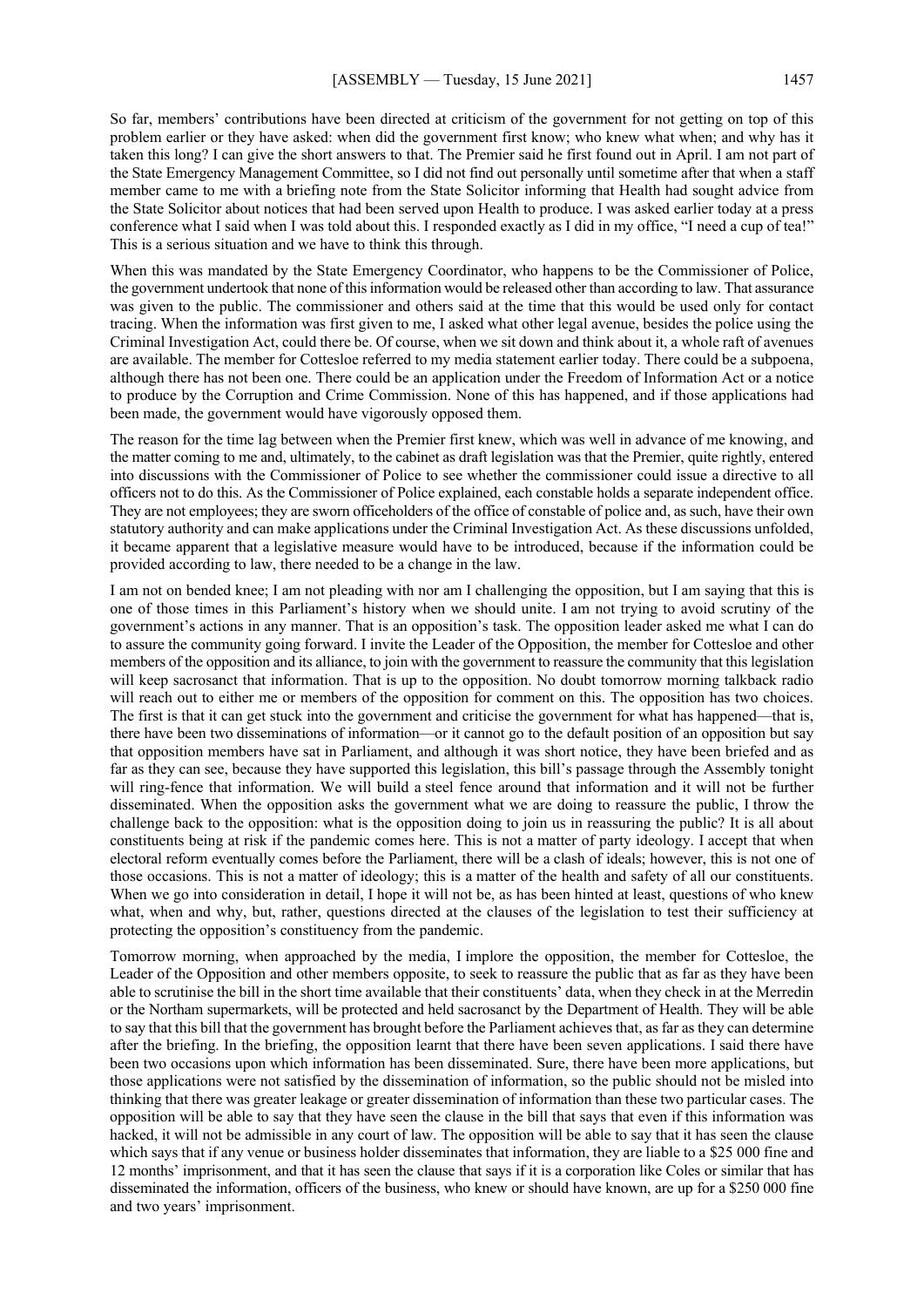I throw out the gentle challenge to the opposition to join with the government in reassuring the community that in the time available, as far as they are able to determine from this bill, their constituents' information will be protected going forward. It is quite another thing to spend time here this evening to attack the government. I am not trying to avoid scrutiny. I have gone out to a press conference that went for an hour. I answered every question the media put to me, and I am happy to do the same tonight with members. But where is the profit in that? The opposition should be going to clauses of the bill and asking whether those clauses are sufficient to protect their constituents.

The member for Cottesloe made the comment that he was approached at a polling booth by someone who said that he was approached by the police to give them their whereabouts. He did not say that it was a business and he did not say that it was a venue, and he has never raised it before in Parliament as a concern. I join with the Leader of the Opposition and share her concern about community confidence, but we can join together to build that community trust, not to let the government off the hook. That is not the issue here. The issue is the protection of our constituents going forward, and that is best protected if the community has trust in this application.

**Mr R.S. Love**: You failed to do it. You failed to protect their information. You brought the original bill in here. It didn't protect their information.

**Mr J.R. QUIGLEY**: The member for Moore can go out and do this and further try to undermine community confidence.

Several members interjected.

**The ACTING SPEAKER**: Minister for Finance! Member for Moore! The Attorney General has the call.

**Mr J.R. QUIGLEY**: This discourse is sad.

**Mr R.S. Love**: Don't try to attribute to us particular motivations that are actually inaccurate.

**The ACTING SPEAKER**: Member for Moore, the Attorney General has the call and I will hear from the Attorney General in silence to finish the second reading debate.

**Mr J.R. QUIGLEY**: In answer to the interjection, as the Leader of the Opposition knows, I have not tried to attribute to the opposition any slump in confidence in this application. I have appealed to the opposition to join with the government and —

**Mr R.S. Love**: That is directly what you said.

**The ACTING SPEAKER**: I call the member for Moore to order for the first time.

**Mr J.R. QUIGLEY**: As the Leader of the Opposition knows—she is not interjecting—at no time have I said —

**Mr R.S. Love**: But I'm a member of Parliament and I can interject if I wish.

**The ACTING SPEAKER**: I call the member for Moore to order for the second time.

**Mr J.R. QUIGLEY**: At no time have I said, and nor will the Leader of the Opposition accuse me of saying, that the opposition has been involved in the undermining of confidence in this application. What I have said is that the opposition has two choices with the media tomorrow: criticise the government, which will have the result of undermining it going forward, or join with the government and say that this legislation —

### **Mr R.S. Love** interjected.

**The ACTING SPEAKER**: Member for Moore, you are on about two-and-a-half calls at the moment. I will hear from the Attorney General, thank you. The Attorney General has the call. There will be no debate entered into.

**Mr J.R. QUIGLEY**: It can join with the government. I will be interested to hear what the member for Moore concentrates on during consideration in detail, and whether it is to ensure that this bill delivers for his constituents in Moore and he is prepared to help build confidence in the application for his constituents in Moore, because if contact tracing is compromised by a slump in community confidence and he does not help in a positive way to shore up public confidence, he will bear responsibility.

### *Point of Order*

**Mr R.S. LOVE**: Acting Speaker, if I am going to be called to order for interjecting, surely you must also protect me from deliberate attack from the Attorney General when I am doing nothing except sitting here.

**The ACTING SPEAKER (Mr D.A.E. Scaife)**: I have heard from the member for Moore. There is no point of order, but I do encourage the Attorney General to conclude his remarks.

### *Debate Resumed*

**Mr J.R. QUIGLEY**: I would have more to say in this regard, but I want to give members of the opposition, in view of the chamber's resolution earlier today, sufficient time this evening during consideration in detail to satisfy itself clause by clause that this bill will deliver what they and their constituents want. I suggest that what their constituents want at this point in time is reassurance that this bill will deliver security for the information supplied under the SafeWA app and, as the legislation refers to, in entry registration, because it can be in hard copy.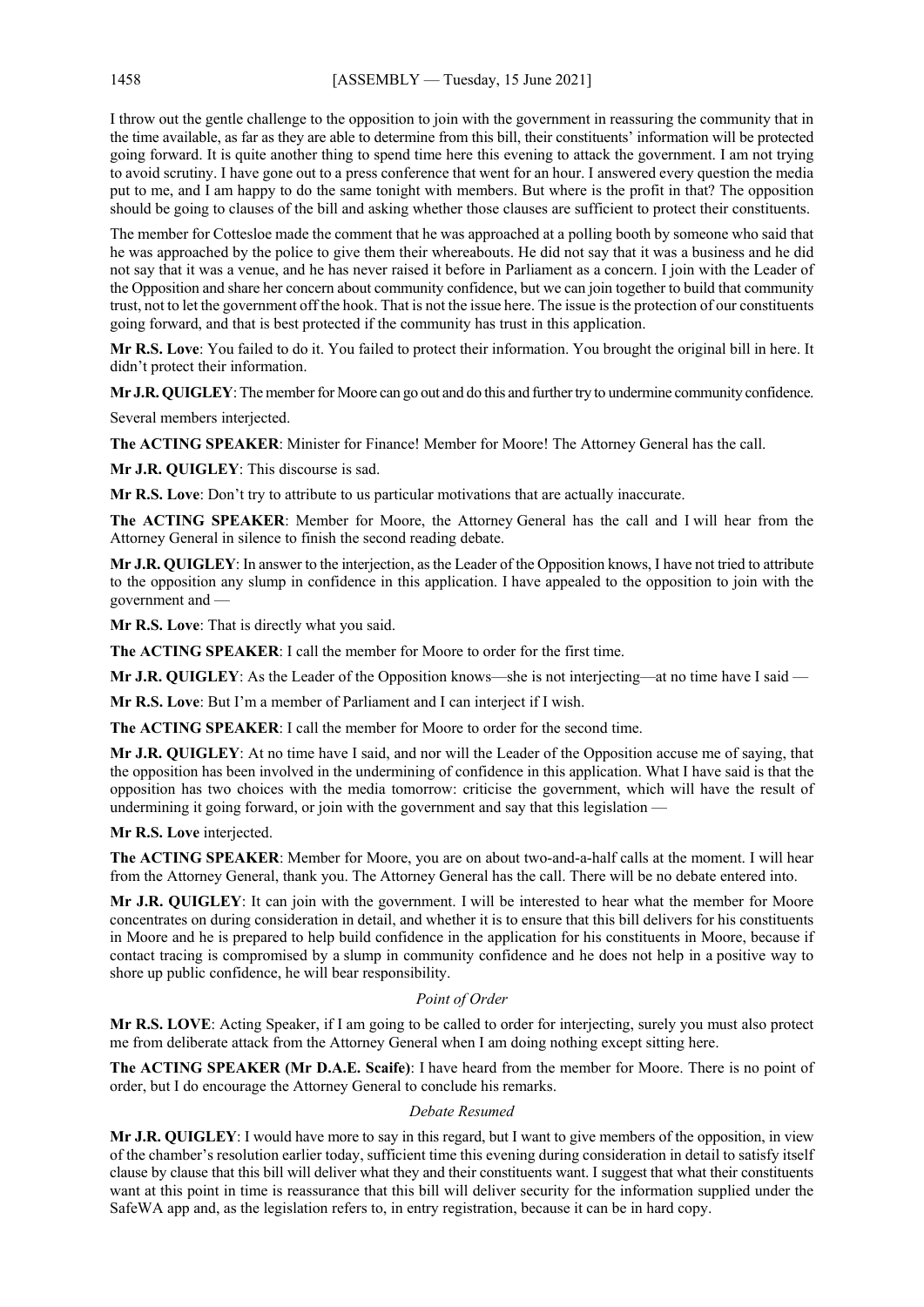I do not shy away from the task that is before me at the ministerial table this evening. I hope not to avoid questioning about what happened in April, but to ensure what the public expects of this Parliament, of us combined—that is, to deliver legislation that will shore up confidence in the application, not for the benefit of Labor or the opposition, but for the benefit of the public, for heaven's sake. That is what the task should be about this evening. I shall resume my seat with that request of the opposition; whether it will be accepted, I do not know.

Question put and passed.

Bill read a second time.

[Leave denied to proceed forthwith to third reading.]

*Consideration in Detail*

#### **Clause 1: Short title —**

**Ms M.J. DAVIES**: I thank the Attorney General for his response to the second reading debate. I understand very clearly the point that he was trying to make, but I also think it is incumbent on the opposition to try to understand how we have arrived at this situation. Although we will do our best, the cut-off time is 9.15 pm, so I think the Attorney General's call for us to walk out of here with the confidence to assure our constituents that this piece of legislation will actually do as it says is optimistic. When we had the briefing not less than an hour ago, there were, at my count, probably eight advisers in the room who have no doubt been working with the government for some time—at least since April—and we have had an hour and a half to think about this with no access to any kind of legal counsel. I want to be very clear about this. The government has the numbers in this house and the other house. It has the opportunity to make sure that it gets this right this time around.

For the record, I was asked today whether I would continue using the app and my answer was yes, but I think it is important that we understand how we got here. Rather than indignant responses from the Premier and the Attorney General imploring that we focus on the detail of the bill, which we will get to, we would like to understand how it got to this point and why it took this long to get here. A number of undertakings were provided during the briefing on this bill to help us understand how we arrived at this position, including the number of requests that were made by the police to the Department of Health, an understanding of what type of protocol was put in place, when this issue was first brought to the attention of the government and what the time line was for when it was first brought to the government's attention to when the Attorney General came to a position to be asking for legislation to be drafted. I raised all these issues during the second reading debate. I understand that there was probably not time to provide answers to the questions that were asked during the briefing and I assume that if they are not provided here, they will be provided in due course at some point during the debate in the other house, but it would be good to have some enlightenment on these issues as we move into the detail of the bill, to understand how we remedy the situation that has arisen.

**Mr J.R. QUIGLEY**: I just move that clause 1 be accepted as the short title of the bill.

**Dr D.J. HONEY**: I share similar concerns as the Leader of the Opposition on this matter. The Attorney General has been deliberately offensive to members on this side. He does this periodically. He was deliberately offensive to the member for Moore. I believe he was deliberately offensive to me in his reply to the second reading debate. We have approached this good-naturedly.

### **Mr P. Papalia** interjected.

**Dr D.J. HONEY**: We have approached this, Minister for Police, with concern that we will not have time to scrutinise this bill properly. We have done that with good intentions and I reinforce the questions of the Leader of the Opposition. One of the things that we were concerned about with this government was that we would see hubris and arrogance coming into this chamber. I believe we are seeing exactly that now. The Attorney General refused to answer an extraordinarily reasonable request for information from the Leader of the Opposition. There is this ridiculous contention that somehow it is our job to sell this legislation because the government failed to put in place proper checks and balances in the first bill. I ask whether the Attorney General will be able to provide that other information that the Leader of the Opposition has asked for. They are very reasonable requests and we have approached this whole debate and this whole matter in a very reasonable way.

**The ACTING SPEAKER**: The question is that clause 1 stand as printed.

**Dr D.J. HONEY**: I want it noted in *Hansard* that the Attorney General is simply refusing to answer the question. We are about to see worse tomorrow, but what we are seeing here is the worst behaviour I have seen in the chamber and, I suspect, that the Leader of the Opposition has seen in this chamber. What a disgrace!

**Mr J.R. QUIGLEY**: Madam Acting Speaker, we are debating the short title of the bill, "Protection of Information (Entry Registration Information Relating to COVID-19 and Other Infectious Diseases) Bill 2021". There has been no comment made in relation to the short title. I have no further comment.

**Dr D.J. HONEY**: I have been in this chamber for only a short time, but I can say that for every bill I have debated in this chamber, which is a considerable number, this has been the opportunity to ask questions of a general nature.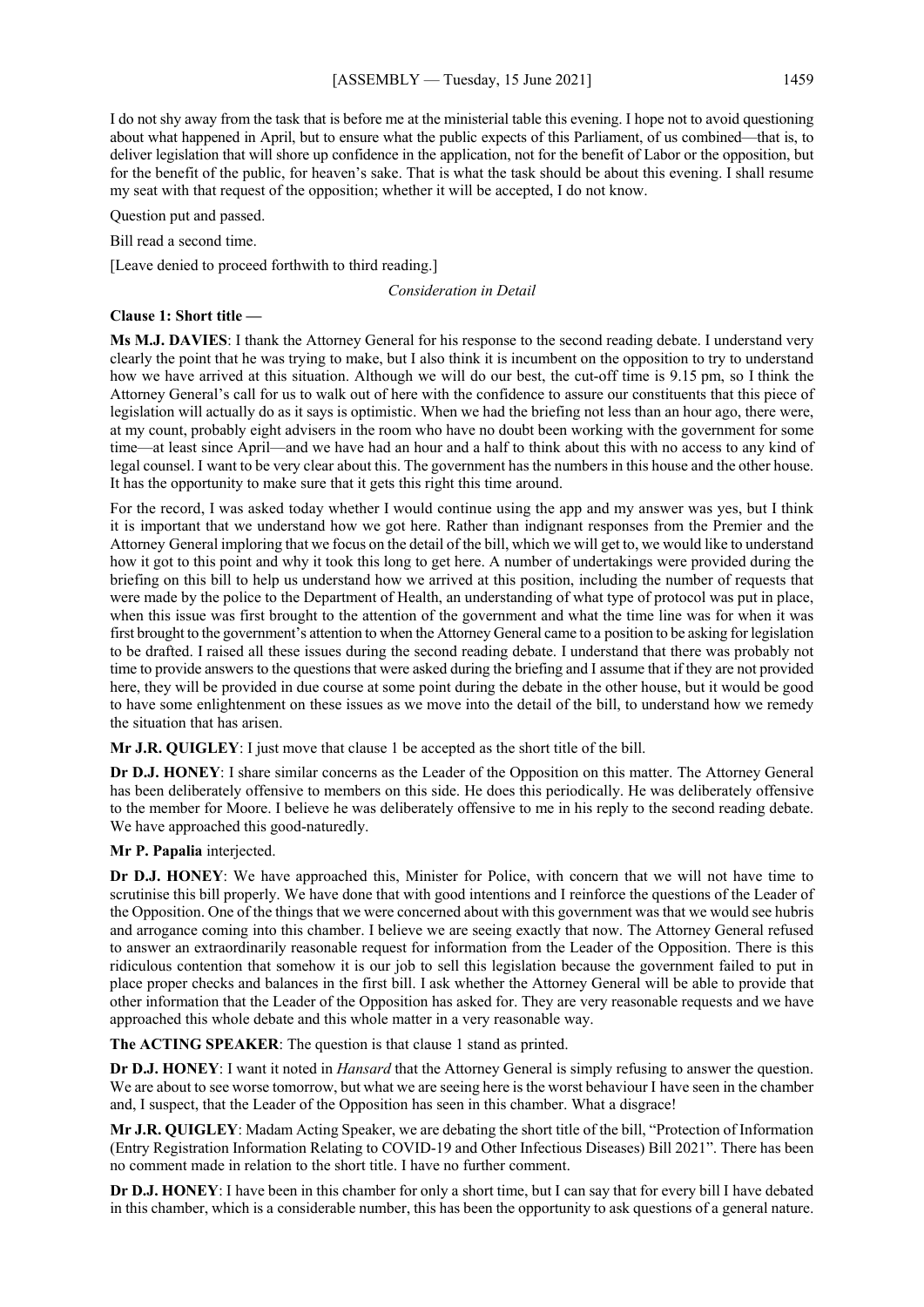I can say that every other minister that I, or my colleagues, have ever asked these questions of a general nature to has had the common decency and courtesy to answer them. I believe it is not unreasonable for the Attorney General to answer the questions that were put to him. They were very simple, reasonable questions and the short title debate is the appropriate time to ask questions of a general nature.

**Mr J.R. QUIGLEY**: I have no further comment in relation to the short title of the bill.

**Ms M.J. DAVIES**: Attorney General, this is quite extraordinary. It is not unreasonable for us to ask questions that we asked during the briefing and were given an undertaking that we would be provided information on. We are now going to consider the detail of the bill without access to that information. I do not think it is unreasonable that we understand how it is that we arrived in this situation. I can rephrase and break down the questions if it makes it easier. We requested a time line for when the requests from the police were first made. What was put in place and how was it dealt with from that point forward in the government's response? At what point did the government seek to take action to have a piece of legislation drafted to respond to this? A number of questions were raised in the briefing. I am not sure why we would have been provided the briefing and given an undertaking if we cannot actually have access to that information. To me, that is not transparency and I think that the people of Western Australia expect, at the very least when something like this happens, that we understand how it happened and why we are now debating a piece of legislation that has been rushed into this chamber, which the government has had some time to consider. The government has had plenty of advice on how to deal with this, so it is extraordinary to me that the Attorney General cannot answer these questions and that they could not be answered during the briefing that we had not less than an hour ago.

**Mr J.R. QUIGLEY**: I have no further comment to make on the short title of the bill.

**Clause put and passed.**

**Clause 2 put and passed.**

**Clause 3: Terms used —**

**Ms M.J. DAVIES**: Under clause 3, "Terms used", can the Attorney General explain the term "entry registration information" and how it applies? My understanding from the briefing is that this is a delineation as to whether

**Mr J.R. Quigley**: Thank you, Leader of the Opposition.

**Ms M.J. DAVIES**: The Attorney General does not need any further information; righty-ho, I will not ask a question.

**Mr J.R. QUIGLEY**: Thank you. We are now getting down to the business of the bill. The term "entry registration information" means relevant information about the presence of persons at a place, obtained, on the occasion of their entry to the place, for the purposes of contact tracing in relation to an infectious disease emergency by the use of the mobile application known as SafeWA, or by some other contact tracing register or system, whether or not obtained under the Emergency Management Act 2005 or under the Public Health Act. This means, for example, that the relevant information provided by individuals upon their attendance or entry at a place, because they are required to provide this under a direction issued by the State Emergency Coordinator for the purposes of contact tracing, is entry registration information. Likewise, when individuals are not obliged to provide relevant information but voluntarily provide relevant information upon entry or attendance, this will also be entry registration information. Voluntary provision of relevant information for contact tracing purposes would occur, for example, when a business or private venue has a policy of requesting relevant information for contact tracing.

Entry registration information does not include information obtained in the ordinary course of carrying on a business or undertaking if the information would have been attained even if not for the purposes of contact tracing. This means that when a business or workplace possesses records of attendance—for example, airline manifests; workplace swipe cards, as used in Dumas House or here in Parliament; or booking records for health services—and these records are subsequently provided for contact tracing purposes, these ordinary business records are not entry registration records. Entry registration information does not include statistical or summary information. Statistical or summary information is de-identified information. This means that the relevant information, such as an individual's name, phone number or address, and the name and contact details of persons accompanying an individual, is removed to derive statistical or summary information. The term "entry registration record" means any record of entry registration information, including a record in the form of data, text, images or sound. Images or sound have been included in the definition of "entry registration record" in case any future contact registration methods—not the ones currently used—employ the use of images or sound for the registration of relevant information.

**Dr D.J. HONEY**: At line 17 on page 3, under "entry registration information", paragraph (b) defines that information collected in the ordinary course of business is not subject to this legislation. In my contribution to the second reading debate, I gave the example of a number of establishments that I have been to—I have been to a good number of them—that record contractor details when they come into a location. Those establishments have now extended that to a general registration for all people who come on site as part of their requirements for contact tracing registration. I was told by the Attorney General's officers that those records would not be defined as information collected in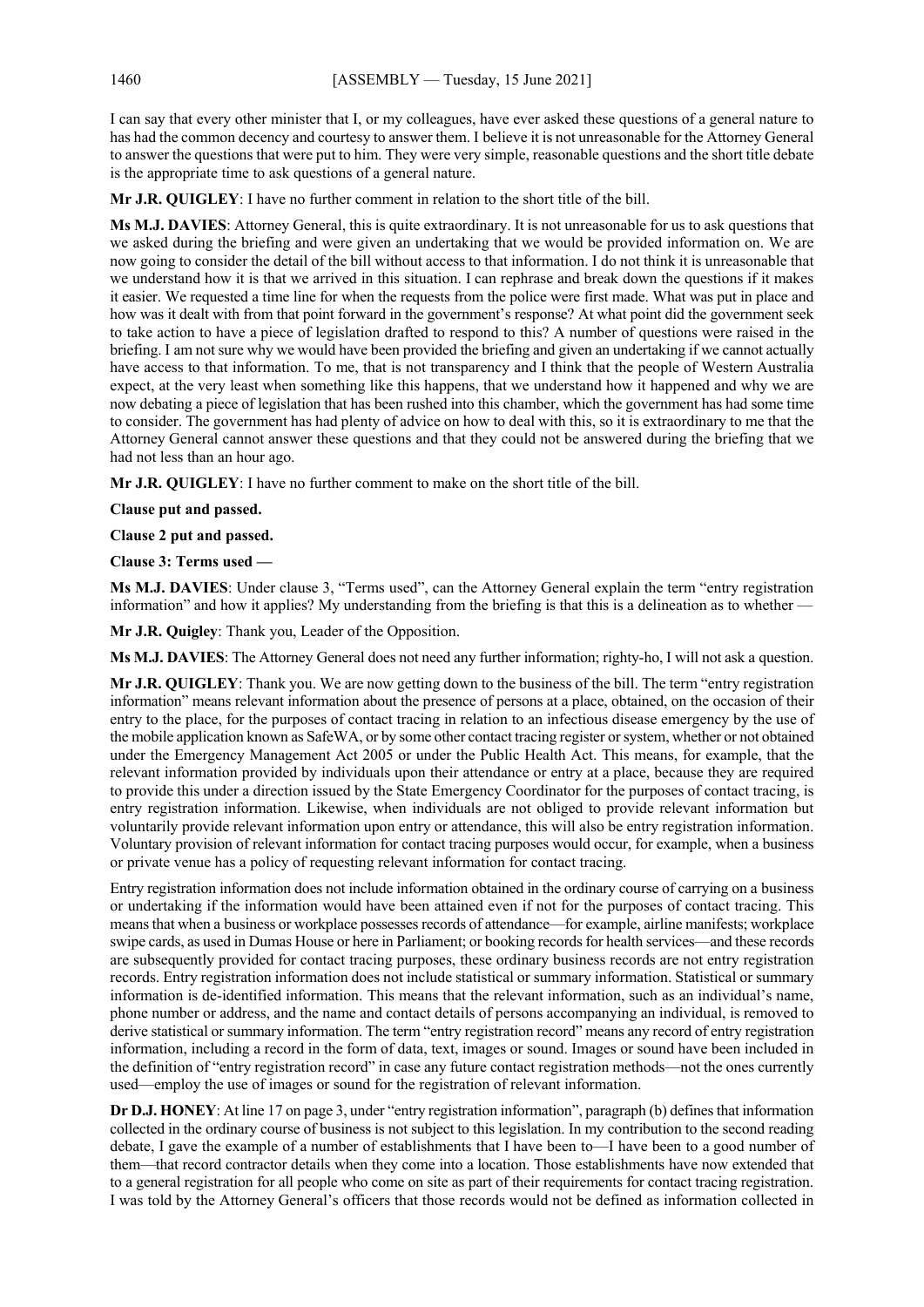the ordinary course of business. Can the Attorney General confirm that that would be the case? The other practical part of that is, in most cases, that information is collected in a booklet or some form of paperwork, so it is a mixture of contractor information and other visitor information. What is the expectation around destroying that information? It would seem that the only way that could be done would be for a proprietor to go through with a thick pen or to have some other way to determine whether the information collected was for contact tracing or for a contractor coming on site.

**Mr J.R. QUIGLEY**: Each case and each entry will depend upon its facts. If the information is being collected for the purposes of contact tracing, it will be defined as entry registration information and it will be captured and protected by this legislation. If, however, it is entry information in the normal course of business, it will not be captured by this legislation.

I can refer only to my life's experience. A swipe card that I regularly use, three or four times a week, is for the Marmion Angling and Aquatic Club. It has a membership swipe card and it also has a QR code. When I enter with my swipe card, that is not entry registration information because it is in the normal course of business of that club that I have to swipe to enter. That information is not being collected for the purposes of contact tracing. A QR code is also on the glass door and I am required to scan the QR code. That information is being collected for contact tracing. If the WA Police Force or any other authority or subpoena wishes to make a request or a demand of the Marmion Angling and Aquatic Club, that information transmitted to the club by my swipe card to open the door will be available under the Criminal Investigation Act or civil subpoena, but the information from scanning the QR code will not be available because that will be entry registration information. The difference is that when I open the door with the swipe card, I can take visitors in and I do not have to notify the club of all those visitors. I just swipe the card and open the door. However, when I do the QR code scanning, I have to either add another person or have that person separately scan themselves in, all of which is entry registration information and will be protected. If a tradesperson wants to come onto the premises, the club might want to record which tradesperson is coming onto the premises. That is not for contact tracing. But if it is for contact tracing, and if it is for compliance with the emergency management order issued by the State Emergency Coordinator, it is protected by this legislation as entry registration information.

It is probably the same when the member goes down to the Weld Club. I have never been in the Weld Club myself. But when the member goes to the Weld Club, he probably has to register his entry. There is probably also a QR code. But when a member enters the Weld Club, their entry is not entry registration information but scanning the QR code is. There is a difference and that is the best that I can explain it. Each case will turn upon the purpose for which the information was gathered.

**Dr D.J. HONEY**: I understand the difference between the examples that the Attorney General gave, but that was not the question that I asked. I am not trying to make an obscure point. Trades-type businesses have a system in which they collect information on contractors coming into their location and they have extended that to be a general register that they use to capture the information for contact tracing. Those registers are physical. It has the information of contractors that come on site, which is what is collected in the ordinary course of business, but it also has information that is being collected from visitors only because the business is now required to collect that additional detail, that additional information, for the purposes of contact tracing. What I am trying to elicit from the Attorney General is how that will be dealt with.

**Mr J.R. Quigley**: I can give you the short answer.

**Dr D.J. HONEY**: As the Attorney General knows, when we are interrogating legislation, the intent is usually pretty straightforward and agreed by both sides. The difficulty we have is at the edges, but people can get into trouble and people's lives can be made a misery because of that, and we want to avoid that. I would appreciate an answer. Perhaps, if it were difficult for a business to separate that data, if it then stored that data, would that fit within the definition of "as soon as reasonably possible", as it may not be reasonably possible for the business to remove that data from the other data that it safely stores?

**Mr J.R. QUIGLEY**: It will be the business's legal obligation to do so because, in the example cited, it has extended the requirement for registration upon entry for contact tracing. That is what the member specified in his question. The business used to collect this data simply to record who was coming onto the premises; now it has extended it for the purpose of compliance with the mandated emergency management order. Therefore, it is entry registration information. The business will be required to keep the data for 28 days and required to destroy it as soon as reasonably practicable thereafter.

**Dr D.J. HONEY**: I thank the Attorney General. During the campaign period, I went to locations I do not commonly go to—certainly not the esteemed exclusive fishing club that the Attorney General referred to—and I observed that a number of those businesses, particularly engineering businesses and the like, had indeed done that. They are required to keep their contractor information because that is part of their other essential record keeping, but it would seem that those organisations would need to, in fact, implement two separate systems, if this is not going to be onerous.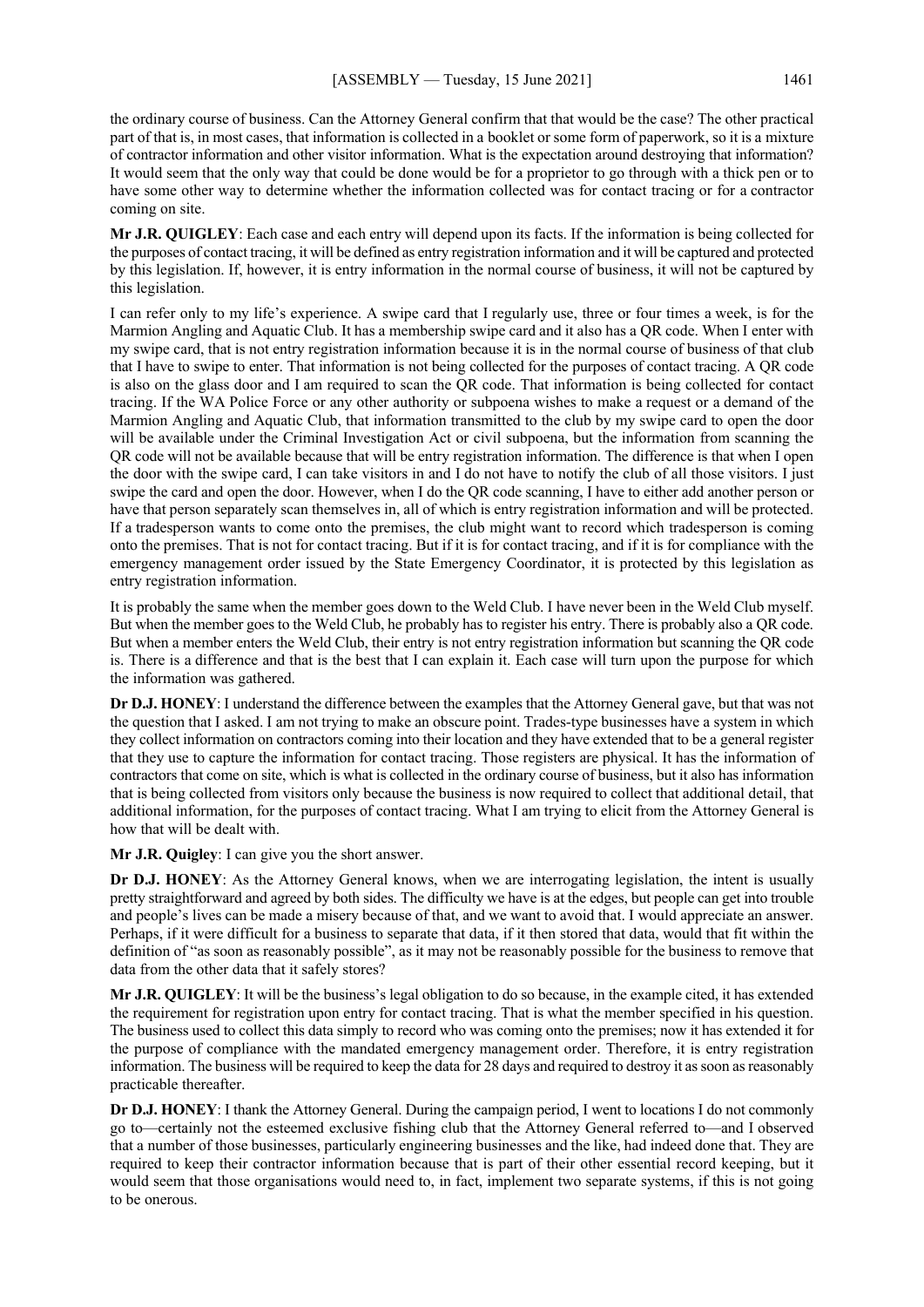**Mr J.R. QUIGLEY**: That is up to the business. If it is collecting information for the purposes of contact tracing, once this bill commences operation, it will have a legal obligation to keep the information that it is required to keep and that people are mandated to provide upon entry to those venues. The task before both the opposition and the government is to ensure that this provision means that that information is kept secure for 28 days and is destroyed thereafter.

# **Clause put and passed.**

#### **Clause 4 put and passed.**

#### **Clause 5: Relationship of this Act to other written laws —**

**Ms M.J. DAVIES**: I understand this is one of the key clauses in the bill on how the act will interact with the Freedom of Information Act and the State Records Act, which relates to the disposal of records. Could the Attorney General perhaps provide some greater detail to the chamber on how this interacts with those particular pieces of legislation, and why it is important that that is included in the legislation?

**Mr J.R. QUIGLEY**: I welcome the question from the Leader of the Opposition and I welcome this interrogation of the bill. I welcome it because it is important for the public to understand, and it is an important question that the Leader of the Opposition asks.

Both the Freedom of Information Act and the State Records Act relate to access to and retention and destruction of information or records, and their effects are inconsistent with the policy objectives of this bill, which is to protect personal information provided by an individual for the purposes of contact tracing and related purposes and provide for the destruction of records. As the Leader of the Opposition knows, the State Records Act requires information to be retained. This legislation will override the Freedom of Information Act and the State Records Act. The explanatory memorandum states —

Clause 5(1) makes it clear that access under the FOI Act and retention under the SR Act is overridden by the provisions of this Bill.

An example of a provision where an Act has effect despite the FOI Act is section 585 of the *Mental Health Act 2014*.

Clause 5(2) provides that to the extent that there is an inconsistency between a provision of this Bill and a provision of the *Criminal Investigation Act 2006*, the *Emergency Management Act 2005*, the *Public Health Act 2016* or any other written law, the provision of this Bill prevails. This means that these Acts will continue to apply and be read together with the provisions of the Bill except where there is any inconsistency.

An example of the approach taken to the relationship with other written laws in this Bill, that is, where an Act has effect despite the FOI Act and where the Act also prevails despite inconsistency with other written laws, is section 5 of the *Health Services (Quality Improvement) Act 1994*.

This legislation will override all the other provisions in written law in Western Australia concerning access to information. When the information falls within the category that we have already discussed when we were debating clause 3—that is, when the information is entry registration information—then this legislation will override all other written law so that that information is kept secure and sacrosanct.

**Ms M.J. DAVIES**: Thank you, Attorney General. Just so I am very clear, this is really the crux of the legislation in trying to remedy the fact that the police have been able to access this information. This is the clause that will prevent the police from accessing the information that they are currently able to access; am I correct in saying that?

**Mr J.R. QUIGLEY**: Without criticism, partially. Yes, and the next clause, clause 6, which is what the information can be used for. When we read clauses 5 and 6 together, that is what I would call the crux of the bill. Clause 5 overrides all other laws for access to entry registration information, and clause 6, which we will discuss in a moment, deals with what the information can be used for. There is also another proposed section in the legislation that will prohibit its admission into evidence in any proceeding, but clauses 5 and 6 together could be fairly described as the crux. I was not trying to diminish the Leader of the Opposition's question in any way, but I would not say that clause 5 on its own is the crux.

**Ms M.J. Davies**: I'm not a lawyer; I'm here to take advice.

**Mr J.R. QUIGLEY**: No, and I am not here to argue an ideological point. I was just trying to make it clear that I would regard clauses 5 and 6 read together as the crux of the legislation, as the Leader of the Opposition framed it. We will interrogate clause 6; it is very important.

#### **Clause put and passed.**

#### **Clause 6: Protection of entry registration information —**

**Ms M.J. DAVIES**: The Attorney General foreshadowed that clauses 5 and 6 together will essentially, to my understanding, remedy the issue that has resulted in us arriving here today; that is, the Western Australia Police Force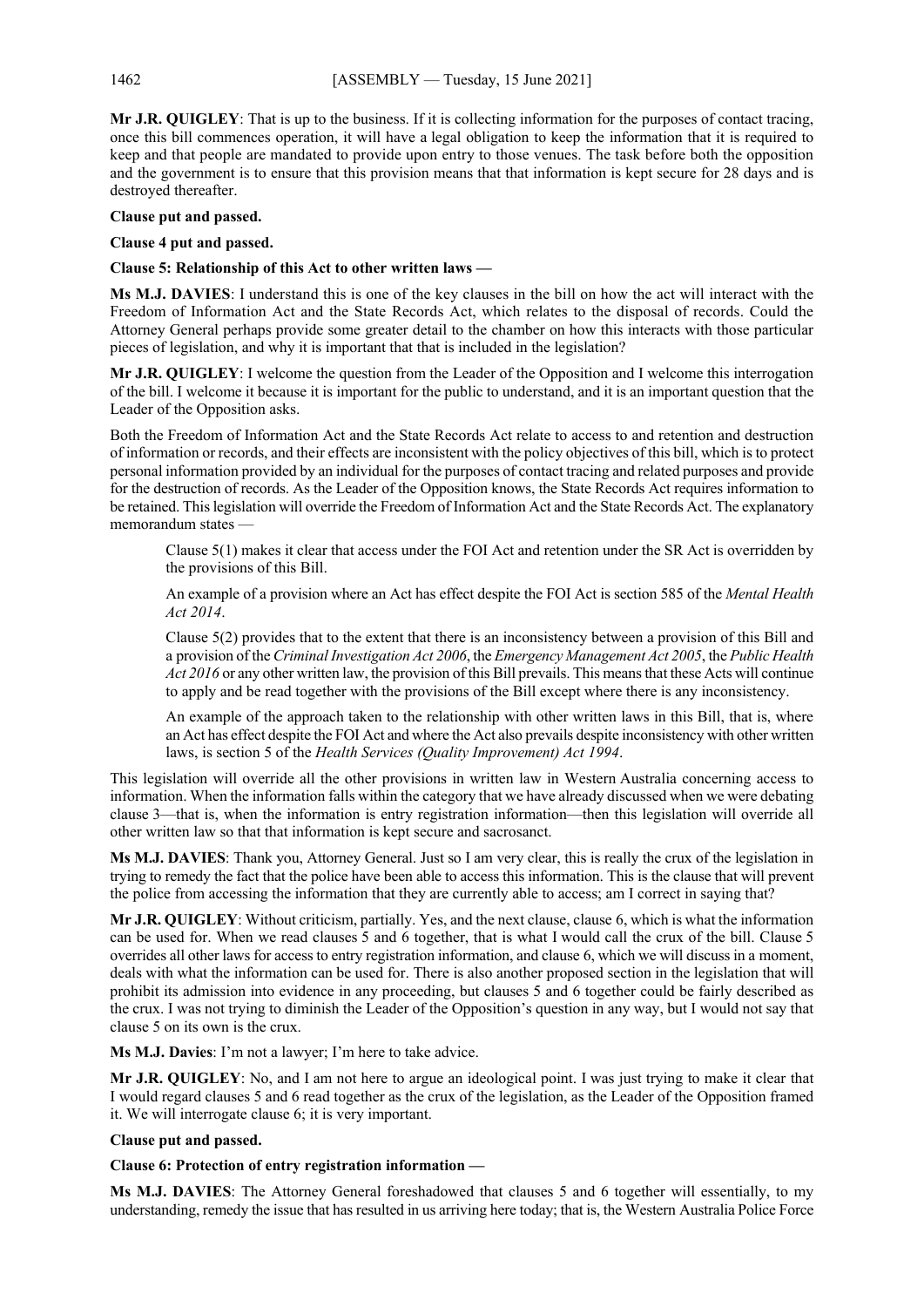lawfully accessing information collected as part of the SafeWA COVID app. We understand that a number of requests have been made, seven at least, directly to the Department of Health, but only three reached a sufficient level of—I do not know what the right word is—relevance or threshold that allowed information to be shared with them.

**Mr J.R. Quigley**: In relation to two cases.

**Ms M.J. DAVIES**: Two cases; I understand. I did say that in my second reading contribution. The briefing was very clear on that. Seven requests have been made to the Department of Health. I do not understand whether they were all made by the same officers or whether they came from different parts of the department and whether or not at that stage the protocol was in place with Western Australia police. I am trying to understand, essentially, how we got to that point without flags being raised earlier. Perhaps the Attorney General can explain to us now how clauses 5 and 6 work together to prevent the further sharing of that information.

**Mr J.R. QUIGLEY**: Certainly. Of course, clause 6 deals with the problem that the government is confronted with; that is, the lawful way for police to access entry registration information. When we talk about there being a protocol, it was a protocol put forward by the police, not by government, and it did not provide a solution that the government would accept or was comfortable with in any way. This was part of the delay, with the police saying, "We'll do this" and that is why the other five applications were never dealt with. We were going to stand them up; and, if warrants were issued, we would have challenged them on behalf of the community. But that was not going to deal with the problem overall so there was a period when requests were coming in but they were not being complied with. The protocol that was put forward by the police was not an acceptable solution for the government, and that protocol involved going to higher officers or a superintendent and the superintendent authorising the officer to make the application under the Criminal Investigation Act 2006 to triage any small requests and only have the information for certain cases. That was not acceptable to the government on behalf of the community. This information is information that people are not just voluntarily writing in and giving; this information is information that citizens are required to provide by law and a penalty is applied if they do not provide it. That sort of information that is taken from a citizen under mandated law has to be held sacrosanct. We did not accept the solution put forward by way of a protocol. It was not acceptable. I cannot imagine that it would be acceptable to the Leader of the Opposition, the member for Cottesloe or the member for Moore, for the police to have an internal protocol. Clause 6 was drafted to have wide prohibition on the use of the information. It can be used only in accordance with the provisions laid out in clause  $6(1)$  to  $(6)$ .

**Ms M.J. DAVIES**: My next question goes to something that the Attorney General raised in his response. Perhaps the Attorney General can shed some light on this and perhaps he cannot. This is simply an observation of mine. The Commissioner of Police is in charge of the response to the COVID-19 pandemic; he is the officer in charge.

**Mr J.R. Quigley**: He is the State Emergency Coordinator.

**Ms M.J. DAVIES**: Correct. Sorry, that was the wrong language, but the Attorney General knew where I was going. It is an interesting challenge for the Commissioner of Police to be in charge of the emergency response coordination, building people's confidence in using the app and acquitting his role as police commissioner. I imagine there was quite a conflict about that proposal. There was clearly a difference of opinion between the Premier and the Western Australian Commissioner of Police on this front. We have made it clear that we understand that the Commissioner of Police was acting well within the law, but the police commissioner is also responsible, as part of the government's response, for building confidence in our processes and protocols. Has the government considered whether, in the longer term, the Commissioner of Police should continue in the role of State Emergency Coordinator? It is a genuine question. I know there was debate earlier on about whether or not such a role should come under the purview of public health or the Emergency Management Act 2005. We have now come across a problem. We are not right in the middle of the emergency as such, like we were in the very early days. Does the Attorney General envisage that other issues might come up as a result of conflicts between the way the police commissioner acquits his role in policing and his role in building community confidence? The Premier, the Department of Health and everyone else have no doubt set out to build people's confidence to continue to use this type of app. Whether or not this has happened inadvertently, we find ourselves now debating legislation at short notice to deal with the problem. Perhaps it comes back to whether we need to consider whether that role is the correct one going forward. Has the government contemplated this at any point?

**Mr J.R. QUIGLEY**: I thank the Leader of the Opposition for the question. I will start with the end of my answer and go backwards. There is no conflict of interest with the State Emergency Coordinator being the Commissioner of Police; in fact, the emergency management framework in a number of jurisdictions assigns responsibility of the state emergency coordinator or similar roles to the Commissioner of Police or other police force personnel. In this particular case, it was pursuant to, from memory, section 56 of the Emergency Management Act 2005 that the police commissioner had the authority to make directions. As the Premier said, this was an evolving situation. At the time the direction was made, it was a direction that information was mandated to be collected and would be used only in accordance with the law that it was given for contact tracing. Subsequently, some investigator has come up with the Criminal Investigation Act 2006; "Whoa; there's another law that is now being used." I do not think it was the Commissioner of Police sitting behind his desk who did this. As reported in today's *The West Australian* online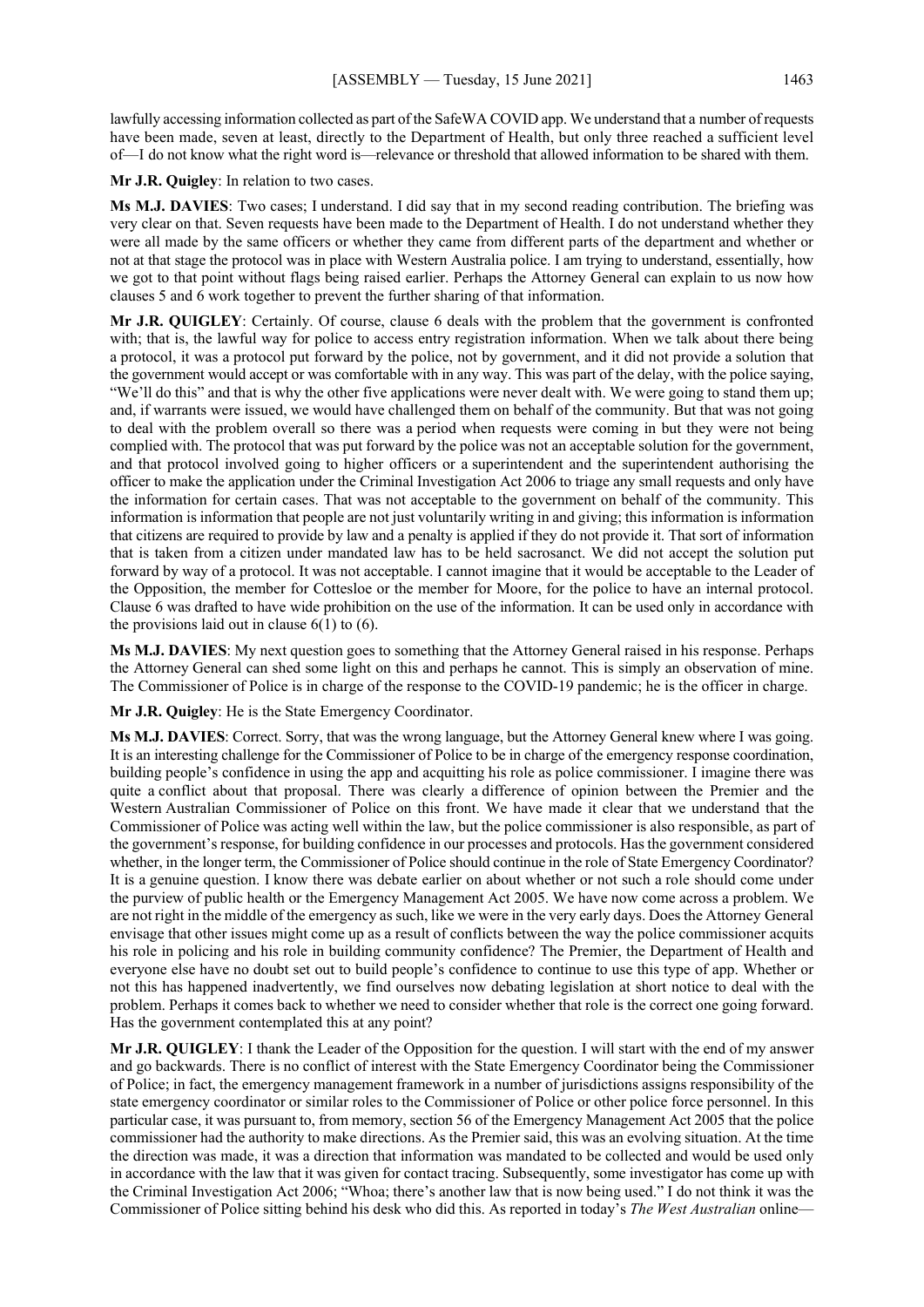I did not release the information—it first came to consideration during the Perth Motorplex assassination case during which some investigator used all efforts and every avenue of inquiry to come up with this, which is within the law under the Criminal Investigation Act. Someone asked me during the press conference whether passing this law and not allowing the police to access information will impede future investigations like that. We took advice and looked at it all on balance. At the end of the day, the SafeWA app only locates a person. It does not tell us what they were doing, like CCTV cameras can. People can be located through the triangulation of a phone. It is extremely unlikely that a person going about the business of an assassination would first of all check themselves in with a QR code going in the gate.

**Mr R.S. Love**: They do not want to break the law.

**Mr J.R. QUIGLEY**: They do not want to break the law, and then go in and shoot someone dead?

**Mr R.S. Love**: Apparently not. Otherwise, why would the police commissioner seek to use that information?

**Mr J.R. QUIGLEY**: I take that as a hypothetical question. If the police wanted to locate me now, they could do so in a flash by triangulating my mobile phone, which is sitting over there on the chair, just the same as they could locate the member.

On the question of the balancing of public interests—are we impeding police investigations or are we protecting the public?—we do not believe that we are impeding police investigations. The Commissioner of Police has not raised an objection to this legislation and has not asked the government to stop proceeding with this legislation. At all times, the Commissioner of Police has said, to his credit, that the police will operate in accordance with the written law, and this will be written law once it passes this chamber and the other place. We hope that tomorrow the opposition will be able to say, "Well, after reading clauses 5 and 6 of the legislation, as far as we can determine, the public's information will be protected and used in a very, very limited circumstance as set out in clause 6", which we are currently considering.

**Ms M.J. DAVIES**: My question then becomes: have other jurisdictions come across this issue? Various apps have been introduced. I know that the Leader of the Liberal Party talked about one in Canberra. I understand that there is different legislation in different jurisdictions, but we have at all times been told by the government that it is taking learnings from other jurisdictions. I wonder whether this issue has been raised and how it has been remedied; whether other jurisdictions have the Commissioner of Police in charge or whether the Public Health Act is being used; and whether this needs to be revisited.

**Mr J.R. QUIGLEY**: I thank the Leader of the Opposition for the question. There are differences between the jurisdictions. Some jurisdictions already have privacy legislation and a privacy commissioner, which goes some way to addressing the problem of entry registration information. The commonwealth privacy legislation legislated some of the provisions that we have now included here, and we looked at that when we drafted this bill. But the situation applies only to the commonwealth app, and the commonwealth app does not work properly anyway. Our SafeWA app seems to be the most effective contact tracing app in the nation. Some other states have tried to protect the information by directions given by the emergency management coordinator, but none of them go as far as this legislation in protecting the information. Other jurisdictions could learn off us. But, as I said, it is hard to compare because in some other jurisdictions there is general privacy legislation, which we do not yet have, with a privacy commissioner.

**Ms M.J. DAVIES**: We have been told the legislation has been complex to draft. When this became a known issue, could the Commissioner of Police have issued a direction that would have sent a clear message to the police to get the same effect in the intervening period before the legislation was introduced, to shore up the confidence of the public that the information was not being used inappropriately?

**Mr J.R. QUIGLEY**: I understand the question and that is the very question that I asked myself, and it has been part of the delay in this process, but the Commissioner of Police took this stand. I believe yes, but I am not the Commissioner of Police. The Commissioner of Police would dissent from my view and say that each officer has a sworn statutory duty and is not his employee. There is case law that a constable and the commissioner do not have an employer–employee relationship. They can issue regulations for the administration of the force, what uniform they are going to wear et cetera, but when it comes to enforcing statutory law, each constable has his own sworn office. The commissioner would say, "I cannot direct a sworn officer not to use a written law. It is beyond my jurisdiction to direct a constable not to avail himself of a written law when investigating a criminal offence. I cannot do that as the commissioner." Therefore, there was an impasse. The commissioner said he cannot direct it. I am with the member. I said, "Well, why not?" I am with the Leader of the Opposition, but the commissioner would dissent from both of us and say that no, as long as it is within the law, his officers proceed and he is not going to tell them not to use a written law. Therefore, we have to change the law.

**Ms M.J. DAVIES**: Just help me understand. The commissioner has the powers under the state of emergency to issue directions that essentially can direct everyone to do what we need them to do in an emergency for the safety of Western Australia, but the view is that he is not able to issue a direction that could prevent WA police from using that legislation under the laws that he is afforded under the Emergency Management Act?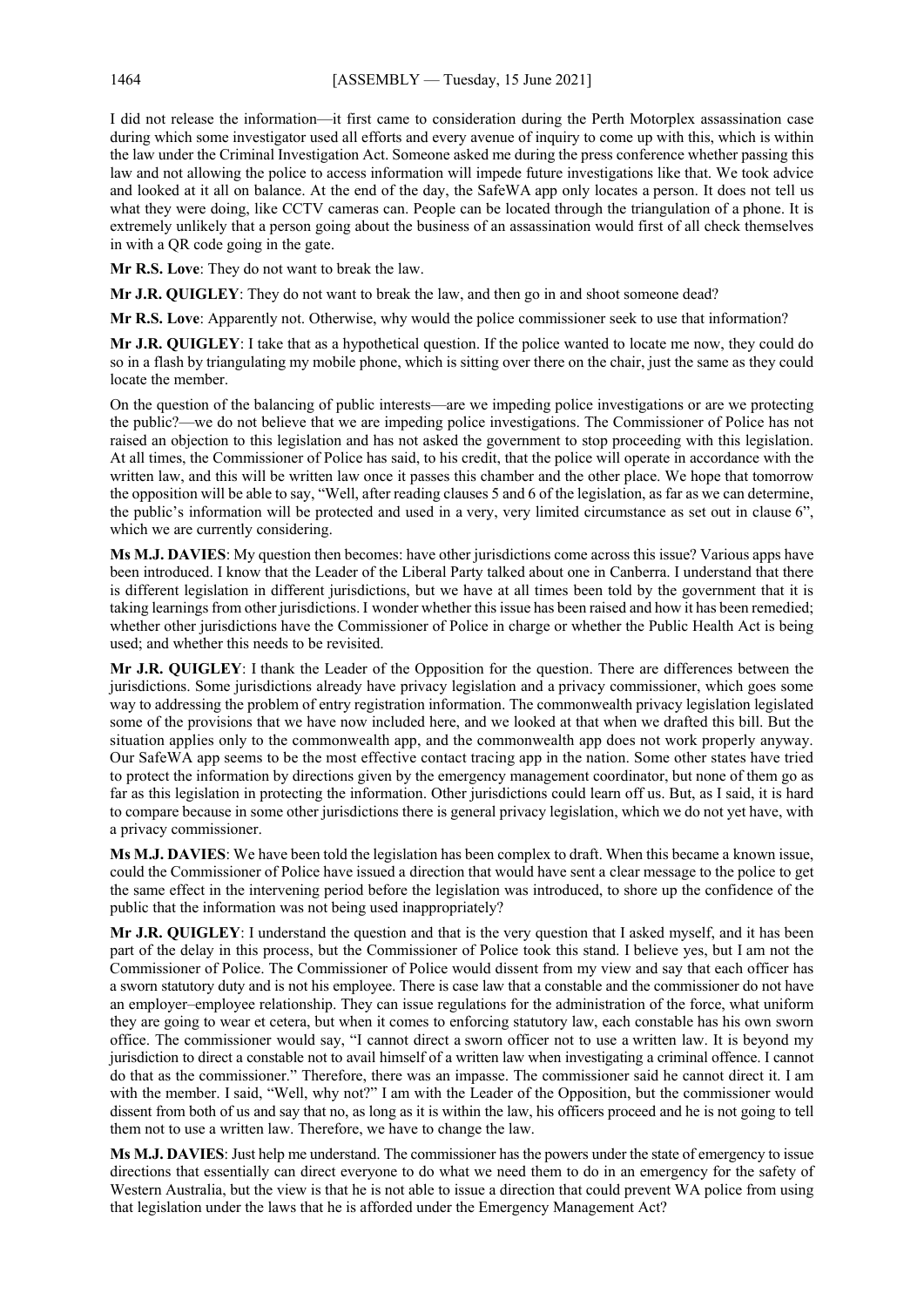**Mr J.R. QUIGLEY**: Under the Emergency Management Act, the commissioner can issue a direction that overrides other laws and requires people to provide information. The commissioner said that he cannot, and now this has cropped up. I do not think this was embraced at the time by the commissioner or anybody else until this terrible case happened at the Motorplex. The startling case happened at the Motorplex and he said, "We will throw everything at this." Then some investigator, I assume, said, "Well, what about the Criminal Investigation Act?" Then he said that he did not have the authority as Commissioner of Police to tell another sworn officer not to obey the law and avail themselves of the law. I do not criticise the Commissioner of Police for that. He has a different view from what the member and I hope for, but he is the Commissioner of Police and he knows his function better than I know his function. If he says his officers are going to proceed in accordance with the written law, we say fair enough; we will change the law and put a prohibition on it. He could not, for example, issue a direction that the Information Commissioner could not pursue an application or the Corruption and Crime Commissioner could not issue a notice; it is beyond his jurisdiction. We therefore wanted to ensure that this could not happen. Various statutes established power to require or permit information to be disclosed. There is significant legal difficulty in restricting the use of this information completely under an emergency management direction. Enshrining these requirements in legislation rather than imposing the requirements via direction also means that these protections cannot be weakened or in any way amended without parliamentary scrutiny. It is not up to the commissioner to amend them. If it were by the commissioner's direction, he could amend it at any time.

**Ms M.J. Davies**: I am not suggesting it is not the right avenue; I am just saying that in the short term there might have been an avenue for that.

**Mr J.R. QUIGLEY**: I wish! The Leader of the Opposition has been a minister and she knows that to pass legislation we first have to get approval from cabinet to draft the legislation. We have to take to cabinet what we intend to draft and then we have to get the parliamentary draftsman to draft it and then, as the Leader of the Opposition knows, we have go back to cabinet.

**Ms M.J. Davies**: A direction would have been handy.

**Mr J.R. QUIGLEY**: It would have been handy, member. Then we have to go back to cabinet to get permission to print, as the Leader of the Opposition knows, and once we have permission to print, we can bring it into the Parliament. I have had to do all that because the commissioner has a divergent opinion from what I think, and, obviously, what the Leader of the Opposition thinks, would have been handy.

**Ms M.J. Davies**: I'm just asking the question. I will keep asking the questions. That is what I was asking during my second reading contribution.

**Mr J.R. QUIGLEY**: I think it is a good question. The community deserves an answer to the question and I hope I have provided a sufficient answer.

**The DEPUTY SPEAKER**: Members, there are 12 clauses and we have 15 minutes left.

**Dr D.J. HONEY**: Thank you very much.

Clause  $6(1)$  states in part —

Entry registration information cannot be used or disclosed for any purpose other than —

It lists those purposes. Subclause (3) indicates that there are very substantial penalties for individuals, bodies corporate and the like. An excellent member of the fourth estate, who is clearly watching the proceedings this evening, was kind enough to furnish me with some information. For example, a shop owner had some material stolen from their shop. As they knew the person had come in, they used the register to identify that person so they could retrieve the goods or at least get recompense for them. In that situation, would the shop owner who has said they have done that, be subject to the penalties outlined in this law if they used the information in that way?

**Mr J.R. QUIGLEY**: They would be liable to prosecution if they used the entry registration in that way. Furthermore, the information could not be used in court in any event. It would be an arid exercise that bore no fruit because the information could not be used. If the police are operating according to law—I have faith that they do—they know that they could not use that information coming from entry registration information because subclause (2), the one above, states —

Without limiting subsection (1), entry registration information is not admissible in evidence in any criminal or civil proceedings other than proceedings in relation to an offence referred to in subsection (4).

That is, misusing the information. As most businesses do now, they would have to rely on their own CCTV.

**Dr D.J. HONEY**: Thank you, Attorney General. I was certainly aware of the issue about the police but it may be that that shop owner decided on their own cognisance to pursue the individual rather than go through the police. If the owner did that, I assume the Attorney General is saying that they would still be subject to those penalties.

**Mr J.R. QUIGLEY**: Without question. If the owner is using the entry registration information for any other purpose than giving it to an authorised officer under the Health Act for the purposes of contact tracing, it will be an offence.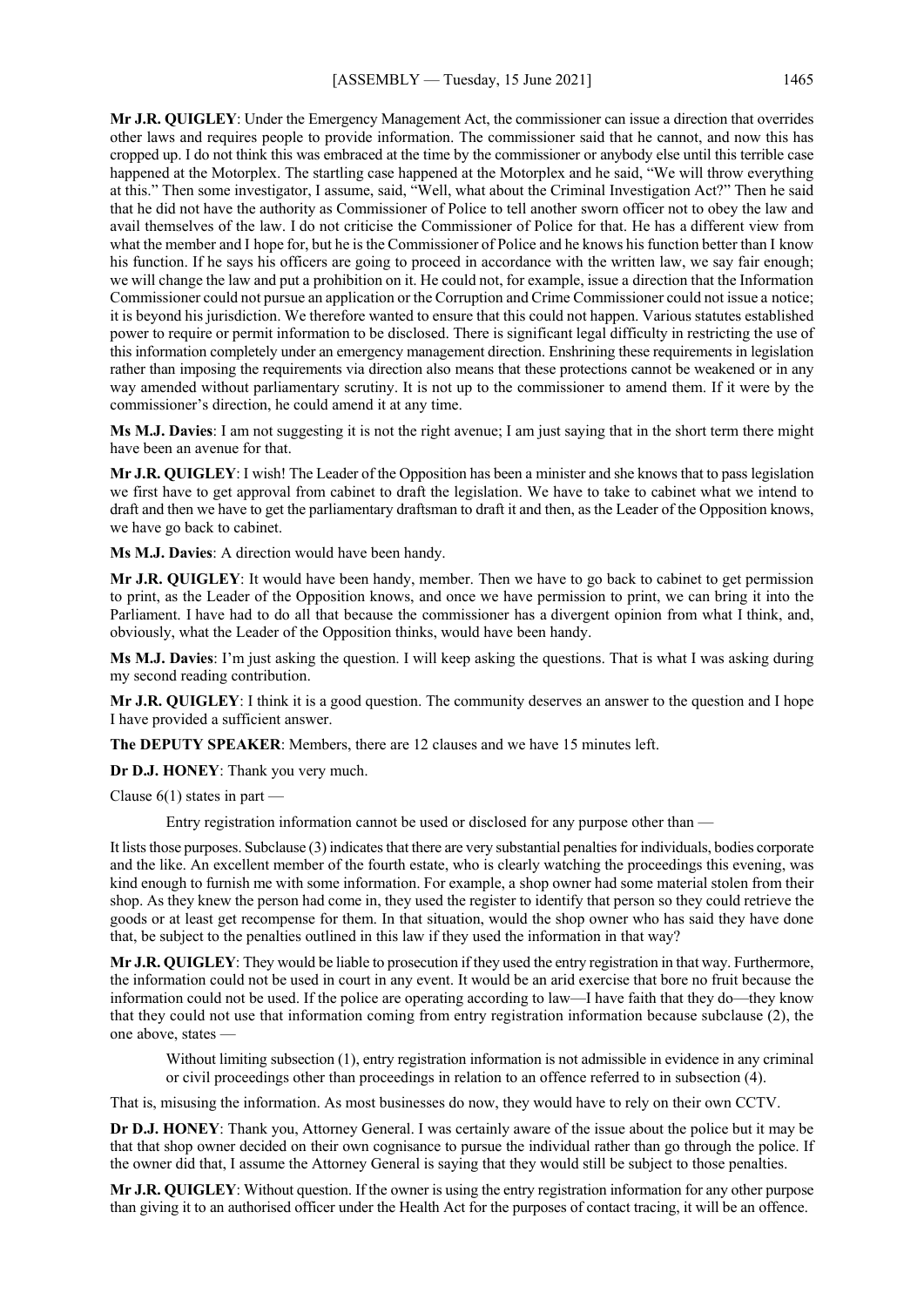**Dr D.J. HONEY**: I know the Attorney General does not want it, but one of the things we always worry about in laws is unintended consequences. On the information register of many of the establishments I have attended, particularly clubs—not that I frequent many, but I do occasionally—are all the names, addresses and telephone numbers for the world to see. We heard earlier tonight an example of someone who did not go into a venue because they looked at the register and saw an ex-boyfriend was there whom they did not want to see, and they used that information. Clause 6(1) states that entry registration information cannot be used or disclosed for any purpose. I want to elicit a little detail about what is meant by "disclosed". If someone comes in and sees the register, as I have-I have seen a whole list of people, with phone numbers and other contact information, because it is a register that contains multiple entries and everyone adds to the end of the list—is that disclosing that information? As another person coming in, I can clearly see all that information. As I say, Attorney General, I am not nitpicking; I am trying to make sure there is no unintended consequence for an owner of an establishment, given the way they utilise their register.

**Mr J.R. QUIGLEY**: The definition of disclosure is "ordinary disclosure", which requires an intent by the shopkeeper or the venue provider to disclose the information to another person in the ordinary meaning of the term "to disclose". If I go to an IGA store that has a QR code or a clipboard where I register, there is no disclosure by the IGA manager on the registration form. He is not disclosing that to anyone; it is there for people to register. To disclose requires an act and an intention by the manager of the store to publish that information. By just maintaining a register, he or she is not disclosing.

**Dr D.J. HONEY**: Thank you very much, Attorney General. To burrow into that point a little more, is it possible to disclose by omission; that is, the owner has omitted to protect the information and thereby disclosed it? If someone obtained that information and used it for some other purpose, such as a nefarious purpose or whatever, could they have disclosed because they omitted to keep that information confidential?

**Mr J.R. QUIGLEY**: That is right. The venue proprietor, be it a corporation, an officer of a corporation or an individual, has an obligation to keep that confidential. Each case obviously will turn upon its facts. If the person puts that information in the bin out the back, with all the names and addresses on it, they will be liable. I will take the member to clause 7, "Storage of entry registration records"—I am mindful of the time—which states —

The responsible person for an entry registration record must, so far as reasonably practicable, ensure that the record is stored in a secure manner until it is destroyed.

There is an obligation to keep it secure. Under clause 8, "Destruction of entry registration records", the person has an obligation to keep it for 28 days and destroy it as soon as practicable after the expiration of the 28 days. Clause 8(8), which goes to carelessness, states

An entry registration record must be destroyed either —

- (a) in the manner approved by the CEO; or
- (b) if no approval under paragraph (a) applies to the record by taking all reasonable steps to ensure that the entry registration information contained in the record cannot be retrieved.

It can be burnt, shredded or whatever, but it cannot be done in such a manner that it can be retrieved, so there is another obligation upon the record holder.

**Dr D.J. HONEY**: Thank you, Attorney General. I understood those points. My concern is about the record that is viewable on the table at a venue and if the owner has not hidden the existing entries, those entries are available for other people to see. I am not saying someone would do this intentionally, but I do not want the unintended consequence to be that someone is guilty of disclosing information because they did not prevent that information from being observed by other people.

**Mr J.R. QUIGLEY**: The bill requires that all that is reasonable and practicable is done to keep that information secure. It states -

The responsible person for an entry registration record must, so far as reasonably practicable, ensure that the record is stored in a secure manner until it is destroyed.

It would not be reasonably practicable for the venue owner to hide the record line by line. That would not be reasonably practicable. We have to be sensible about this. Both the opposition and the government have to join together to reassure the community that all reasonable steps have been taken with this legislation under clauses 5, 6, 7 and 8 to keep that information sacrosanct and secure. That is why we want to get this bill through quickly, to not allow this to go on—to not lay it before the chamber for the required 21 days under standing orders and have a further delay—given that the Commissioner of Police takes the view that he cannot issue what the Leader of the Opposition characterised as a "helpful direction". That is not available.

### **Clause put and passed.**

**Clause 7 put and passed.**